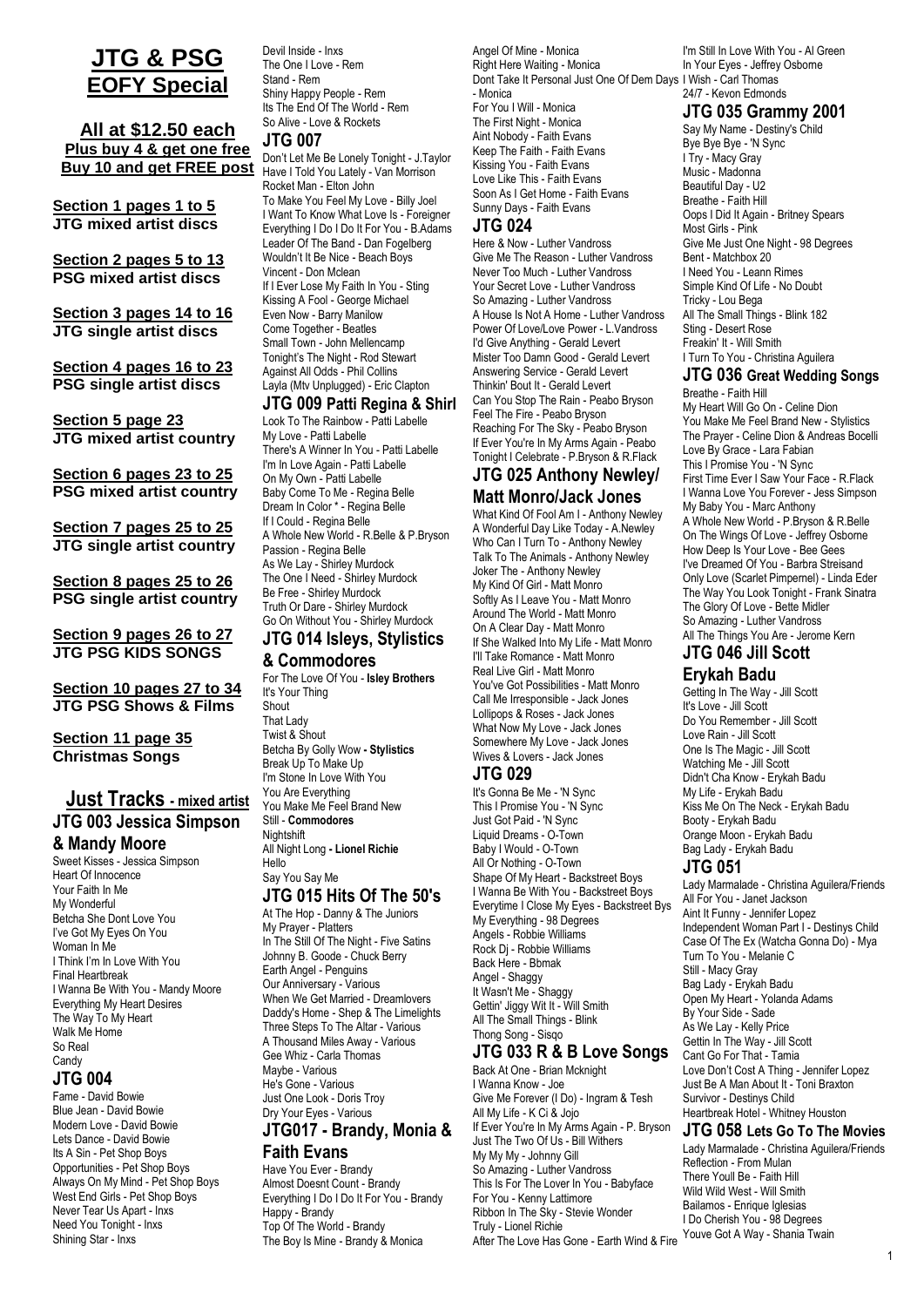When You Say Nothing At All - Ronan Keatin I'm A Believer - Smash Mouth You Sang To Me - Marc Anthony I Love You - Martina Mcbride Ready To Run - Dixie Chicks Beautiful Stranger - Madonna American Woman - Lenny Kravitz I'll Never Fall In Love Again - Burt Bacharach I'm Like A Bird - Nelly Furtado Where You Are - J.Simpson & Nick Lachey Unchained Melody - Righteous Brothers I Don't Want To Miss A Thing - Aerosmith

### **JTG 071 Winners Are (2001 Male)**

Ride Wit Me - Nelly Pop - N Sync More Than That - Backstreet Boys Angel - Lionel Richie After The Rain Has Fallen - Sting Get To Know Ya - Maxwell With Arms Wide Open - Creed If You're Gone - Matchbox 20 Shape Of My Heart - Backstreet Boys Fiesta - R.Kelly Thank You For Loving Me - Bon Jovi Angel - Shaggy We Fall Down - Donnie Mcclurkin Again - Lenny Kravitz Taking You Home - Don Henley Rock Dj - Robbie Williams I Wish - R.Kelly

#### **JTG 072 Winners Are (2001 Fem)**

Stranger In My House - Tamia All For You - Janet Jackson Survivor - Destiny's Child I Hope You Dance - Lee Ann Womack Lady Marmalade - Christina Aguilera/Friends I'm Like A Bird - Nelly Furtado Never Had A Dream Come True - S Club 7 Case Of The Ex - Mya What It Feels Like For A Girl - Madonna He Loves U Not - Dream Irresistible - Jessica Simpson Loverboy - Mariah Carey & Cameo Kiss Kiss - Stella Soleil I Wanna Be Bad - Willa Ford Turn To You - Melanie C Let Me Blow Ya Mind - Eve & Gwen Stefani It's Love - Jill Scott Bootylicious - Destiny's Child

### **JTG 075 Britney & Christina**

Oops I Did It Again - Britney Spears Sometimes - Britney Spears From Bottom Of My Broken Heart - Britney I'm A Slave 4 U - Britney Spears Dear Diary - Britney Spears What It's Like To Be Me - Britney Spears Lucky - Britney Spears Where Are You Now - Britney Spears Baby One More Time - Britney Spears Lady Marmalade - Christina Aguilera Come On Over Baby - Christina Aguilera Genie In A Bottle - Christina Aguilera Reflection (From Mulan) - Christina Aguilera I Turn To You - Christina Aguilera What A Girl Wants - Christina Aguilera So Emotional - Christina Aguilera

### **JTG 076 Whitney & Mariah**

I Learned From The Best - Whitney Houston I Have Nothing - Whitney Houston You'll Never Stand Alone - Whitney Houston My Love Is Your Love - Whitney Houston Joy/The Preacher's Wife - Whitney Houston Until You Come Back - Whitney Houston Why Does It Hurt So Bad - Whitney Houston So Emotional - Whitney Houston One Sweet Day - Mariah Carey/Boyz II Men Emotions - Mariah Carey Honey - Mariah Carey Against All Odds - Mariah Carey Never Too Far - Mariah Carey Can't Take That Away - Mariah Carey Heartbreaker - Mariah Carey Loverboy - Mariah Carey & Cameo

**JTG 081 Teen Fever**

Stranger In My House - Tamia Let Me Blow Ya Mind - Eve & Gwen Stefani Kiss Kiss - Stella Soliel I'm Not A Girl - Britney Spears Fallin' - Alicia Keys With Arms Wide Open - Creed Music - Madonna Never Had A Dream Come True - S Club 7 Irresistible - Jessica Simpson All For You - Janet Jackson U Remind Me - Usher Pop - N Sync Love Of My Life - Brian Mcknight Because I Got High - Afroman You Rock My World - Michael Jackson

# **JTG 088**

U Got It Bad - Usher U Remind Me - Usher U Don't Have To Call - Usher Love Of My Life - Brian Mcknight Fill Me In - Craig David Ride Wit Me - Nelly & City Spud #1 - Nelly Living It Up - Ja Rule & Case You Rock My World - Michael Jackson Fiesta - R Kelly There It Is - Ginuwine Love Don't Love Me - Eric Benet Get To Know Ya - Maxwell Caramel - City High Angel - Lionel Richie Take You Out - Luther Vandross What's Luv - Fat Joe & Ashant

#### **JTG 089**

Blame It On The Rain - Milli Vanilli When In Rome The Promise The Look - Roxette I'm Gonna Be (500 Miles) - Proclaimers Alison (My Aim Is True) - Elvis Costello Broken Wings - Mr Mister No One Is To Blame - Howard Jones I Just Died In Your Arms - Cutting Crew Some Like It Hot - Robert Palmer Rhythm Is A Dancer - Snap Elmo's Fire (Man In Motion) - John Parr This Is How We Do It - Montell Jordan Baby Don't Forget My Number - Milli Vanilli

#### **JTG 092 Usher & R.Kelly** U Remind Me - Usher

You Make Me Wanna - Usher Nice & Slow - Usher Pop Ya Collar - Usher U Don't Have To Call - Usher I Believe I Can Fly - R.Kelly The Worlds Greatest - R.Kelly When A Womans Fed Up - R.Kelly Gotham City - R.Kelly Bad Man - R.Kelly Fiesta - R.Kelly Contagious - Isley Br/R.Kelly/Chante Moore U Got It Bad - Usher If I Could Turn Back Hands Of Time - R.Kelly I Wish - R.Kelly Honey Love - R.Kelly **JTG 113**

Wind Beneath My Wings - Bette Midler Cabaret - Cabaret What A Wonderful World - Louis Armstrong I Believe I Can Fly (Space Jam) - R Kelly Change The World - Eric Clapton Because You Loved Me - Celine Dion I Finally Found Someone - Bryan Adams Cant Help Falling In Love - Elvis Presley I Believe In You & Me - Whitney Houston Home - Wiz Glory Of Love - Peter Cetera My Heart Will Go On (Titanic) - Celine Dion Evergreen - Barbra Streisan Music Of My Heart - Gloria Estefan/N Sync A Kiss To Build A Dream On - L.Armstrong

It Had To Be You - Harry Connick You're The Top - Bing Crosby **JTG 118**

Because You Loved Me - Celine Dion For You I Will - Monica Dt Want To Miss A Thing (Armageddon) Unbreak My Heart - Toni Braxton How Do I Live - Leann Rimes The One I Gave My Heart To - Aaliyah If You Asked Me To - Celine Dion Love Will Lead You Back - Taylor Dayne Rhythm Of The Night - Debarge Nothings Gonna Stop Us Now - Starship Reach (Olympic Atheletes 96) - G.Estefan U Were Loved (Preachers Wife) - W.Houstn Completely - Michael Bolton Dont Turn Around - Ace Of Base Arms Of The One Who Loves You - Xscape You Are My Home (Dance With Me) - V.W.

# **JTG 119 Waiting To Exhale**

Exhale (Shoop Shoop) - W.Houston Let It Flow - T.Braxton My Funny Valentine - Chaka Khan My Love My Sweet Love - Patti Labelle Why Does It Hurt So Bad - Whitney Houston It Hurts Like Hell - Aretha Franklin Count On Me - Whitney Houston Etc. Sittin Up In My Room - Brandy This Is How It Works - TLC All Night Long - Swv Kissing You - Faith Evans And I Gave My Love To You - SONJa Marie Not Gon Cry - Mary J.Blige How Could You Call Her Baby - Shanna Love Will Be Waiting At Home - For Real

## **JTG 123 Mega Pop Hits M/F**

Oops!...I Did It Again - Britney Spears Simple Kind Of Life - No Doubt Everything You Want - Vertical Horizon There You Go - Pink It Feels So Good - Sonique I Need You - Leann Rimes Try Again - Aaliyah I Wish - Carl Thomas Bent - Matchbox 20 Broadway - Goo Goo Dolls Otherside - Red Hot Chili Peppers Can't Take That Away - Mariah Carey The One - Backstreet Boys Graduation (Friends Forever) - Vitamin C I'll Never Stop - 'N Sync Why Didn't You Call Me? - Macy Gray If I Told You That - W.Houston&G.Michael

# **JTG 126 Orchestral Bckgds**

**& Great Standards / 1** In The Still Of The Night The Very Thought Of You As Time Goes By Yours My Foolish Heart I'll Be Seeing You Harbor Lights Red Sails In The Sunset The More I See You **Stardust** Moonlight Becomes You I'm Gettin' Sentimental Over You

# **JT 131 Tom Jones &**

#### **Englebert Humperdink audio cd - no graphics** Delilah - **Tom Jones**

Green, Green Grass Of Home Help Yourself I Believe It Looks Like I'll Never Fall In Love Again It's Not Unusual She's A Lady What's New, Pussycat Without Love After The Lovin' - **Engelbert Humperdinck** Am I That Easy To Forget Another Place, Another Time A Man Without Love Quando, Quando, Quando Release Me (And Let Me Love Again) Spanish Eyes Till

Winter World Of Love

# **JTG 138**

Back At One - Brian Mcknight 6 8 12 - Brian Mcknight Love Is - Vanessa Williams One Last Cry - Brian Mcknight Stay Or Let It Go - Brian Mcknight Still In Love - Brian Mcknight The Only One For Me - Brian Mcknight After The Love - Brian Mcknight End Of The Road - Boyz II Men I'll Make Love To You - Boyz II Men Its So Hard/Say Gdbye To Yesterday - B Ii M A Song For Mama - Boyz II Men On Bended Knee - Boyz II Men 1 Sweet Day - Mariah Carey & Boyz II Men Water Runs Dry - Boyz II Men Visions Of A Sunset - Shawn Stockman In The Still Of The Night - Boyz II Men

### **JTG 139**

Fly Robin Fly - Silver Connection You Make Me Feel (Mighty Real) - Sylvester Young Hearts Run Free - Candi Staton Love Machine - Miracles Heaven Must Have Sent You - Bonnie Pointer I Will Survive - Gloria Gaynor Born To Be Alive - Patrick Hernandez Y.M.C.A - Village People Macho Man - Village People Dance Dance Dance (Yowsah Yowsh) - Chic Relight My Fire - Dan Hartman Native New Yorker - Odyssey Take Your Time Do It Right - Sos Band Got My Mind Made Up I - Instant Funk Disco Nights - Gq Don't Leave Me This Way - Thelma Houston Wishing On A Star - Rose Royce

### **JTG 140 Eric & Phil**

After Midnight - Eric Clapton Change The World I Shot The Sheriff I'm Tore Down Lay Down Sally Layla (Mtv Unplugged) My Fathers Eyes Tears In Heaven Against All Odds - Phil Collins Another Day In Paradise Find A Way To My Heart \* Indicates No Graphics On This Track In The Air Tonight<sup>\*</sup> Take Me Home True Colors You'll Be In My Heart Groovy Kind Of Love I Wish It Would Rain

### **JTG 141 Earth Wind & Fire Al Green/Jeffery Osborne**

After The Love Has Gone - Earth Wind/Fire Cant Hide Love - Earth Wind & Fire Fantasy - Earth Wind & Fire Got To Get You Into My Life - Earth W & F Lets Groove - Earth Wind & Fire Shining Star - Earth Wind & Fire That's The Way Of The World - Earth W & F Sunday Morning - Earth Wind & Fire How Can U Mend A Broken Heart - A.Green I'm Still In Love With You - Al Green Lets Stay Together - Al Green Tired Of Being Alone - Al Green In Your Eyes - Jeffrey Osborne On The Wings Of Love - Jeffrey Osborne Stay With Me Tonight - Jeffrey Osborne Were Going All The Way - Jeffrey Osborne You Should Be Mine - Jeffrey Osborne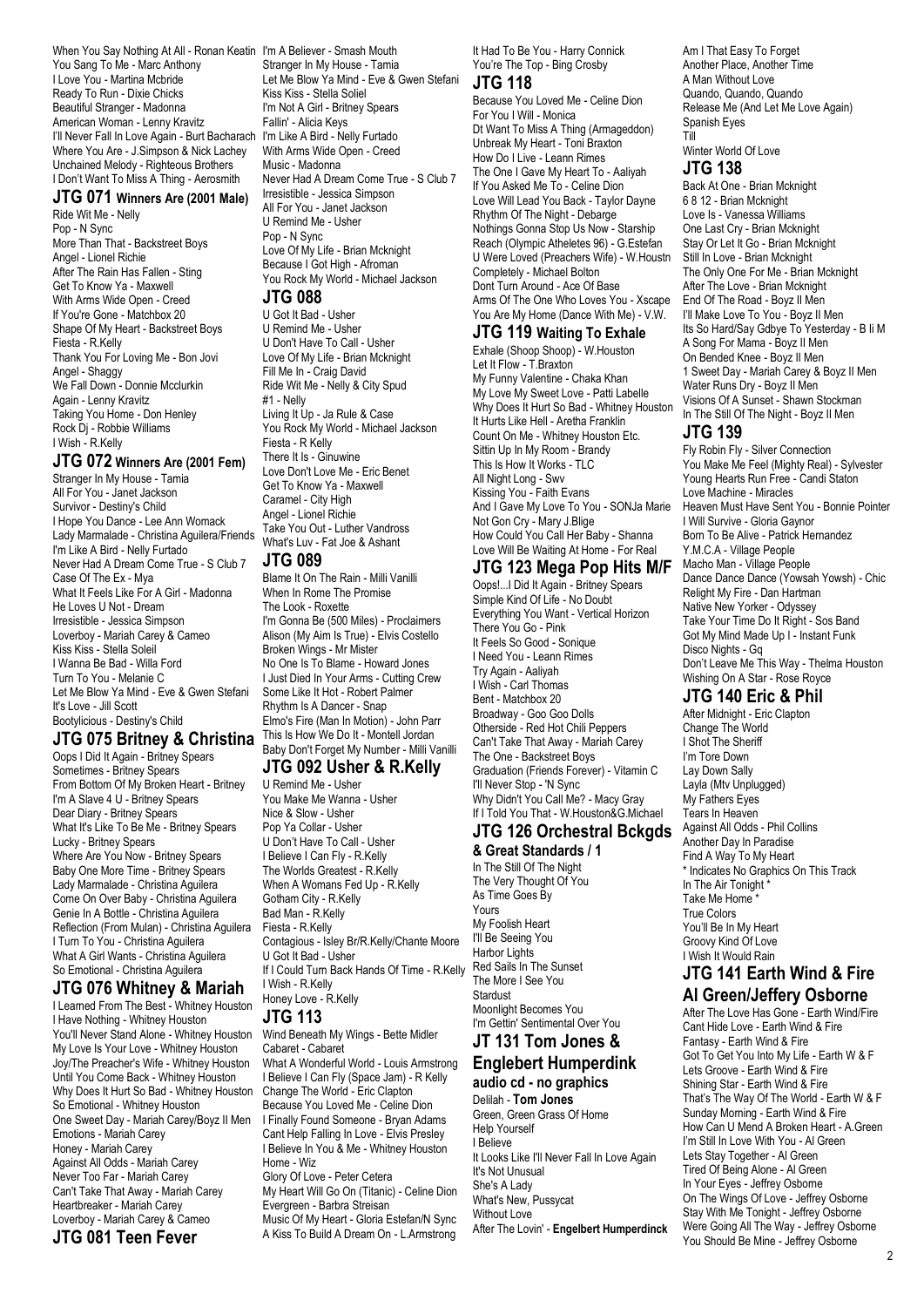#### **JTG 143 Male Cabaret Standards**

On A Clear Day It's That Ole Devil Called Love Don't Go To Strangers The Most Beautiful Girl In The World Yesterday I Heard The Rain Good Morning Heartache Aint Misbehavin Where Do You Start Here's To Life Prelude To A Kiss Well Be Together Again Easy To Love Flamingo How About Me I'm Confessin For All We Know If I Love Again Lets Fall In Love I'm A Fool To Want You

# **JTG 144**

Its My Party - Leslie Gore Respect - Aretha Franklin My Girl - Temptations My Guy - Mary Wells Runaround Sue - Dion & Belmonts Louie Louie - Kingsmen Oh Pretty Woman - Roy Orbison Mustang Sally - Commitments Soul Man - Blues Brothers Mony Mony - Tommy James & Shondells Loco-Motion - Little Eva Last Dance - Donna Summer I Will Survive - Gloria Gaynor Born To Be Wild - Steppenwolf Stand By Me - Ben E King Heartbreak Hotel - Elvis Presley Great Balls Of Fire - Jerry Lee Lewis Why Do Fools Fall In Love - Diana Ross Under The Boardwalk - Drifters Satisfaction - Rolling Stones Leader Of The Pack - Shangri Las

### **JTG 145**

Sexual Healing - Marvin Gaye Bad - Michael Jackson When Can I See You - Babyface Lets Stav Together - Al Green You Make Me Feel Brand New - Stylistics Purple Rain - Prince Back At One - Brian Mcknight Cant Get Enough Of Your Love - B.White Just Once - James Ingram Truly - Lionel Richie Baby I Need Your Loving - Four Tops Could You Be Loved - Bob Marley Overjoyed - Stevie Wonder On The Wings Of Love - Jeffrey Osborne So Amazing - Luther Vandross Lean On Me - Bill Withers Smooth - Santana & Rob Thomas I Wanna Know - Joe

### **JTG 146**

Hey Ladies - Beastie Boys Poison - Bell Biv Devoe Just A Friend - Biz Markie Buffalo Stance - Nenah Cherry The Humpty Dance - Digital Underground I Like It - Dino Parents Just Don't Understand - Jazzy Jeff Wipeout - Fat Boys Supersonic - Ji Fad Jump - Kris Kross Goin Back To Cali - Ll Cool J U Cant Touch This - Mc Hammer Girl You Know It's True - Milli Vanilli It's Tricky - Run Dmc Whatta Man - Salt N Pepa/En Vogue Move This - Technotronic Play That Funky Music - Vanilla Ice

### **JTG 149**

I Believe In You & Me - Whitney Houston Unbreak My Heart - Toni Braxton

My Love My Sweet Love - Patti Labelle Make It Like It Was - Regina Belle What's Love Got To Do With - Tina Turner Inseparable - Natalie Cole Waiting For Tonight - Jennifer Lopez Walk On By - Dionne Warwick Midnight Train To Georgia - Gladys Knight I Never Loved A Man/Way I Love U - Aretha My All - Mariah Carey Say My Name - Destinys Child Cant Take My Eyes Off Of You - Lauryn Hill Right Here Waiting - Monica Again - Janet Jackson I'm Goin Down - Mary J Blige Smooth Operator - Sade

#### **JTG 150**

Oops I Did It Again - Britney Spears Lucky - Britney Spears Dear Diary - Britney Spears Come On Over Baby - Christina Aguilera I Turn To You - Christina Aguilera Graduation (Friends Forever) - Vitamin C Say My Name - Destinys Child Bills Bills - Destinys Child Where You Are - Jess Simpson & N.Lachey I Wanna Love You Forever - Jess Simpson Candy - Mandy Moore There You Go - Pink Lets Get Loud - Jennifer Lopez Where My Girls At - 702 Youre Not From Here - Lara Fabian Adagio (English Version) - Lara Fabian I Will Love Again - Lara Fabian

### **JTG 151 Male Pop Hits**

God Must Have Spent/More Time - 'N Sync I'll Never Break Your Heart - Backstreet Boys Kiss From A Rose - Seal Can You Feel The Love Tonight - Elton John You'll Be In My Heart - Phil Collins Fly Away - Lenny Kravitz Forever Young - Rod Stewart (Everything I Do) I Do It For You - B.Adams Come Together - Beatles Jesus To A Child - George Michael Just The Way You Are - Billy Joel Millennium - Robbie Williams The How Deep Is Your Love - Bee Gees I Believe I Can Fly - R.Kelly Glory Of Love - Peter Cetera Tears In Heaven - Eric Clapton Livin' La Vida Loca - Ricky Martin

#### **JTG 153 Rhythm & Blues (M)**

I'll Make Love To You - Boyz II Men Sweet Lady - Tyrese When A Woman's Fed Up - R Kelly House Is Not A Home - Luther Vandross Ribbon In The Sky - Stevie Wonder Ascension (Don't Ever Wonder) - Maxwell One Last Cry - Brian Mcknight All My Life - K-Ci & Jojo Can't Get Enough Of Your Love - B.White What's Going On - Marvin Gaye For You - Kenny Lattimore These Are The Times - Dru Hill Always & Forever - Heatwave One In A Million You - Larry Graham My Girl - Temptations When Can I See You - Babyface

### **JTG154 - Female Rhythm & Blues**

Its Not Right But Its Okay - Whitney Houston Doo Wop That Thing - Lauryn Hill Another Sad Love Song - Toni Braxton Tyrone - Erykah Badu Baby Come To Me - Regina Belle For You I Will - Monica Together Again - Janet Jackson Soon As I Get Home - Faith Evans No Scrubs - Tlc Almost Doesnt Count - Brandy Nobodys Supposed To Be Here - Deborah Cox Weak - Swv

Boy Is Mine - Brandy & Monica I Will Survive - Gloria Gaynor You Make Me Feel Like A Natural Woman -Aretha Franklin

## Im Every Woman - Chaka Khan **JTG 155 Country Male Hits**

I Still Believe In You - Vince Gill To Make You Feel My Love - Garth Brooks Just To See You Smile - Tim Mcgraw I Swear 4 - J.M.Montgomery Always On My Mind - Willie Nelson Gone Crazy - Alan Jackson How Forever Feels - Kenny Chesney Achy Breaky Heart - Billy Ray Cyrus T-R-O-U-B-L-E - Travis Tritt There You Have It - Blackhawk Friends In Low Places - Garth Brooks Boot Scootin' Boogie - Brooks & Dunn Amazed - Lonestar Lady - Kenny Rogers God Must Have Spent - Alabama Love Of My Life - Sammy Kershaw I Cross My Heart - George Strait Forever & Ever - Randy Travis

#### **JTG 156 Country Female Hits** How Do I Live - Leann Rimes

You've Got A Way - Shania Twain Tonight The Heartache's On Me - Dix Chicks Come Some Rainy Day - Wynonna This Kiss - Faith Hill Valentine - Martina Mcbride Crazy - Patsy Cline Don't It Make My Brown Eyes Blue - C.Gale Perfect Love - Trisha Yearwood One Honest Heart - Reba Mcentire Almost Home - Mary Chapin Carpenter I Said A Prayer - Pam Tillis That Don't Impress Me Much - Shania Twain I Try To Think About Elvis - Patty Loveless Stand By Your Man - Tammy Wynette I'll Still Love You More - Trisha Yearwood From This Moment On - Shania Twain I Will Always Love You - Dolly Parton

### **JTG 159 Rhythm & Blues 2 (F)**

Greatest Love Of All - Whitney Houston Breathe Again - Toni Braxton Angel Of Mine - Monica If I Could - Regina Belle Sweetest Days - Vanessa Williams Never Knew Love Like This Before - Stephanie Mills The One I Gave My Heart To - Aaliyah I Still Believe - Mariah Carey Kissing You (Waiting To Exhale) - F. Evans The Best - Tina Turner Chain Of Fools - Aretha Franklin That's The Way Love Goes - Janet Jackson Good Morning Heartache - Diana Ross Get Here - Oleta Adams Everything I Do I Do It For You - Brandy Giving You The Best That I Got - Anita Baker To Zion - Lauryn Hill

### **JTG 166 - Best Of Motown**

What's Going On - Marvin Gaye My Girl - Temptations It's The Same Old Song - Four Tops You & I - Stevie Wonder I'll Be There - Jackson Five Stop In The Name Of Love - Supremes My Guy - Mary Wells I Second That Emotion - Smokey Robinson Ain't No Mountain High Enough - Diana Ross **JTG 196 - Teen Fever** I Heard It Through The Grapevine - G.Knight End Of The Road - Boyz II Men Super Freak - Rick James Hello - Lionel Richie Dancing In The Street - Martha & Vandellas Please Mr. Postman - Marvelettes Way You Do The Things - Temptations

# **JTG 169 - Boys**

Larger Than Life - Backstreet Boys Tearin' Up My Heart - 'N Sync

Summer Girls - Lfo Motownphilly - Boyz II Men Because Of You - 98 Degrees No Matter What - Boyzone Right Stuff (U Got It) - New Kids/Block Quit Playing Games - Backstreet Boys You Got It - 'N Sync I'll Make Love To You - Boyz II Men I Do (Cherish You) - 98 Degrees I Want It That Way - Backstreet Boys God Must Have Spent/More Time - 'N Sync Water Runs Dry - Boyz II Men Hardest Thing - 98 Degrees I'll Never Break Your Heart - Backstreet Boys I Drive Myself Crazy - 'N Sync End Of The Road - Boyz II Men

### **JTG 173 Top Millenium Hits**

Smooth - Carlos Santana Feal Rob Thomas Back At One - Brian Mcknight I Need To Know - Marc Anthony Mambo No. 5 (A Little Bit Of...) - Lou Bega I Wanna Love You Forever - Jessica Simpson My Love Is Your Love - Whitney Houston I Knew I Loved You - Savage Garden Waiting For Tonight - Jennifer Lopez Unpretty - TLC Steal My Sunshine - Len Where My Girlst At?702 Heartbreaker - Mariah Carey Girl On Tv - Lfo (You Drive Me) Crazy - Britney Spears Someday - Sugar Ray 24 - 7 - Kevon Edmonds Will 2k - Will Smith

# **JTG 185 - All Stars**

Maria Maria - Carlos Santana Feelin' Alright - Len Shout - Meridith Brooks That I Would Be Good - Alanis Morissette No Tears Left - Crosby, Stills Nash, Young Best Man I Can Be - Ginuwine/Tyrese/Case New York City Boy - Pet Shop Boys I Learned From The Best - Whitney Houston When The Heartache Is Over - Tina Turner Dancin' - Guy Let's Get It On - Robert Palmer This Is Your Time - Michael W.Smith When U Think About Me - One Voice I Wouldn't Know - Reba Mcentire Falls Apart - Sugar Ray Put Your Lights On - C.Santana/Everlast You Know What's Up - Jones/Donell Tricky Tricky - Lou Bega

### **JTG 192 - All Star Vol 2**

Bye Bye Bye - N'sync Freakin' It - Will Smith Only God Knows Why - Kid Rock Feelin' So Good - Jennifer Lopez If I Had 1,000 000 Dollars - B'naked Ladies All The Small Things - Blink Some Day Out Of The Blue - Elton John I Get Lost - Eric Clapton The Best Of Me - Bryan Adams American Pie - Madonna If I Should Lose You - Chicago Desert Rose - Sting Telling Stories - Tracey Chapman Go Be Young - Edwin Mccain Walk Me Home - Mandy Moore Mister Too Damn Good - Gerald Levert Woke Up This Morning - A3 (Soprano's)

Bye Bye Bye - N Sync Say My Name - Destiny's Child I Turn To You - Christina Aguilera Another Dumb Blonde - Hoku Thong Song - Sisquo Show Me/Meaning Of Being Lonely - Bsb Candy - Mandy Moore Where Are You - Jessica Simpson Sometimes - Britney Spears The Hardest Thing - 98 Degrees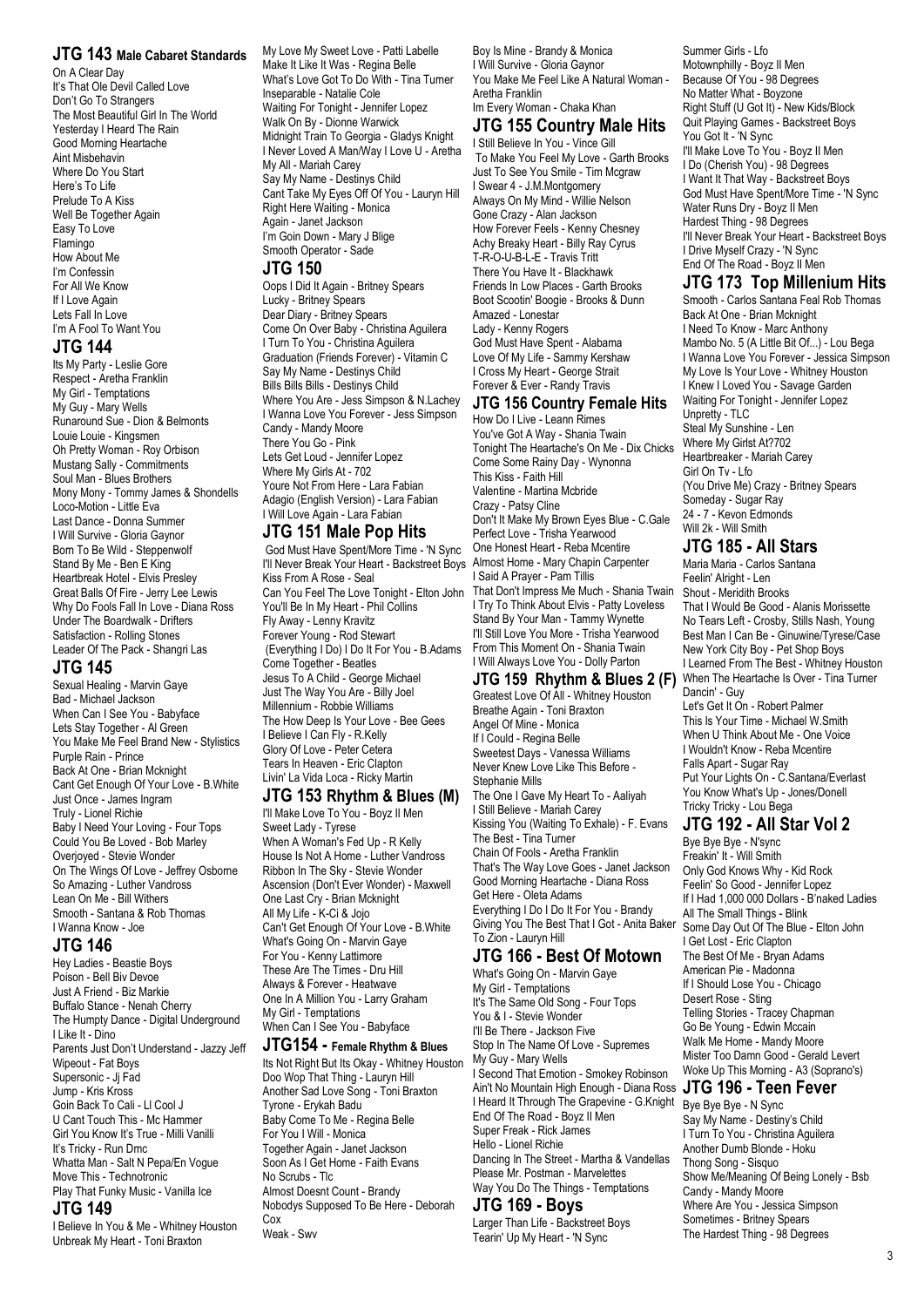Blue Da Ba Dee - Eiffel 65 Shake Your Bon-Bon - Ricky Martin Girl On Tv - Lfo Angels - Robbie Williams This Time Around - Hanson There She Goes - Sixpence None/Richer Bug A Boo - Destinys Child

#### **JTG 199 Songs Of Inspiration**

When You Believe - Houston & Carey I Believe I Can Fly - R.Kelly Go The Distance (Audio Only) - M. Bolton Hero - Mariah Carey One Moment In Time - Whitney Houston One Sweet Day - Mariah Carey/Boyz II Men Believe In Yourself - (The Wiz) Can You Feel The Love Tonight - E.John Reach (Olympic Atheletes 96) - G.Estefan What A Wonderful World (Audio Only) - La Beautiful In My Eyes - Joshua Kadison Someday - Laurie Beechman We Can Be Kind - Nancy Lamott This Is The Moment (Audio) - Jekyll & Hyde Lean On Me - Bill Withers I'll Be There - Mariah Carey I Believe In You & Me - Whitney Houston

## **JTG 208 Wedding Album (2 Cd Set \$60)**

## After All - Al Jarreau

All My Life - Linda Ronstadt & Aaron Neville All The Things You Are - Jerome Kerr Because You Loved Me - Celine Dion Breathe - Faith Hill Could I Have This Dance - Anne Murray

Forever More - James Ingram & John Tesh From This Moment On - Shania Twain The Greatest Love Of All - Whitney Houston Grow Old With Me - Mary Chapin Carpenter Have I Told You Lately - Van Morrison How Deep Is Your Love - Bee Gees I Believe In You & Me - Four Tops Ive Dreamed Of You - Barbra Streisand Just The Way You Are - Billy Joel My Baby You - Vanessa Williams Love Is - Marc Anthony My Heart Will Go On - Celine Dion On The Wings Of Love - Jeffrey Osborne One In A Million You - Larry Graham The Power Of Love - Celine Dion The Prayer - Celine Dion & Bocelli So Amazing - Luther Vandross Somewhere Out There - Linda Ronstadt There Is Love (Wedding Song) - P.Stookey This I Promise You - N Sync Through The Years - Kenny Rogers Up Where We Belong - Joe Cocker/Warnes We Can Be Kind - Nancy Lamott Weve Only Just Begun - Carpenters A Whole New World - P.Bryson & R.Bell Bette Midler - Wind Beneath My Wings Leann Rimes - You Light Up My Life Youre My Everything - Santa Esmeralda 1st Time Ever I Saw Your Face - Rob Flack Thru The Eyes Of Love - Melissa Manchster The Way You Look Tonight - Frank Sinatra More Than A Woman - Aaliyah Foolish - Ashanti I Love You - Faith Evans You Gets No Love - Faith Evans What About Us - Brandy No More Drama - Mary J.Blige

# **JTG 301 Alicia Keys/Shakira &**  C'est La Vie - Shania Twain

#### **Mary J Blige**  Fallin - Alicia Keys

A Womans Worth - Alicia Keys Piano & I - Alicia Keys How Come You Dont Call Me - Alicia Keys Underneath Your Clothes - Shakira Whenever Wherever - Shakira Family Affair - Mary J Blige Rainy Dayz - Mary J Blige & Ja Rule Oops (Oh My) - Tweet

### **JTG 302 Female Pop 2**

Soak Up The Sun - Sheryl Crow Get The Party Started - Pink Dont Let Me Get Me - Pink Hey Baby - No Doubt Never Too Far - Mariah Carey Hella Good - No Doubt A Thousand Miles - Vanessa Carlton All You Wanted - Michelle Branch I'm Alive - Celine Dion Hands Clean - Alanis Morissette Cry - Mandy Moore This Is A Song For The Lonely - Cher Turn Off The Light - Nelly Furtado Im A Slave For You - Britney Spears Blackbird - Sarah Mc Lachlan Only Time - Enya

# **JTG 309 Women On Song**

Miss Independent - Kelly Clarkson I Know What Love Is - Celine Dion Stand By Your Side - Celine Dion One Of Those Days - Whitney Houston My Love - Whitney Houston Tell Me No - Whitney Houston When The Lights Go Down - Faith Hill Stronger - Faith Hill Cry - Faith Hill A Moment Like This - Kelly Clarkson The One - Shakira Picture - Sheryl Crow & Kid Rock I Know What You Want - Mariah & Busta When U Say Nothing At All - Alison Krauss Come Away With Me - Norah Jones Don't Know Why - Norah Jones

# **JTG 310 All American Idols**

Superstar - Rueben Studdard This Is The Night - Clay Aiken At Last - Julia Demato Overjoyed - Charles Grisby Three Times A Lady - Joshua Gracin Let's Stay Together - Treynce Over The Rainbow - Kimberley Locke Get Here - Justin Guarini For Once In My Life - Justin Guarini Ain't No Sunshine - Christina Christian A House Is Not A Home - Tamayra Gray My Cherie Amor - Aj Gil Lately - Rj Hilton

# Flying Without Wings - Rueben Studdard

**JTG 311 Pop Crazy Party** Crazy In Love - Beyonce Feat. Jay Z Lights Out - Lisa Marie Presley Fighter - Christina Aguilera Rock Wit You - Ashanti The One - Shakira I'm Glad - Jennifer Lopez Can't Hold Us Down - Christina Aguilera Intuition - Jewel Rock Your Body - Justin Timberlake In Da Club - 50 Cent Where Is The Love - Black Eyed Peas If You're Not The One - Daniel Bedingfield Cry Me A River - Justin Timberlake Why Georgia - John Meyer Get Busy - Sean Paul Mr Bartender (It's So Easy) - Sugar Ray How You Gonna Act Like That - Tyrese

### **JTG 312 Shania, Eva Michelle & Norah**

I'm Gonna Getcha Good - Shania Twain When You Kiss Me - Shania Twain Over The Rainbow - Eva Cassidy Songbird - Eva Cassidy Fields Of Gold - Eva Cassidy Imagaine - Eva Cassidy All You Wanted - Michelle Branch Game Of Love - Michelle Branch & Santana Goodbye To You - Michelle Branch Are You Happy Now - Michelle Branch Feeling The Same Way - Norah Jones

What Am I To You - Norah Jones Cold Cold Heart - Norah Jones White Flag - Dido Stuck - Stacie Orrico So Yesterday - Hilary Duff

# **JTG 315 Get Yr Latest Hits**

I'm A Roustabout - Elvis Presley Senorita - Justin Timberlake Dance With My Father - Luther Vandross Never Gonna Leave Yr Side - D.Bedingfield Drift Away - Uncle Kracker & Dobie Gray Why Don't You & I - Santana Sunrise - Simply Red The Remedy - Jason Mraz Boys (Neptune Remix) - Britney Spears Low - Kelly Clarkson Impossible - Christina Aguilera Forever & For Always - Shania Twain More To Life - Stacie Orrico Where Is The Love - Black Eyed Peas

### **JTG 326 American Idols Season 3**

Fantasia Barrino - I Believe Fantasia Barrino - Summertime Fantasia Barrino - Chain Of Fools Diana DeGarmo - Don't Cry Out Loud George Huff - Me & Mrs. Jones La Toya London - If U Dn't Know Me By Now Jennifer Hudson - Circle Of Life Jennifer Hudson - Neither One Of Us Jasmine Trias - Midnight Train To Georgia Kimberly Locke - Over The Rainbow Leah Labelle - Betcha By Golly Now John Stevens - You Are Everything Jon Peter Lewis - My Girl Amy Adams - You Make Me Feel Brand New Kimberly Caldwell - Killing Me Softly/His Sng Gershwin Arrangement - Summertime

## **JTG 333 Linda Eder & Barbra Streisand**

If I Had My Way - Linda Eder Everything That's Wrong - Linda Eder Across The Water - Linda Eder Here Comes The Sun - Linda Eder Let Him Fly - Linda Eder Circle - Barbra Streisand Leading With Your Heart - Barbra Streisand Higher Ground - Barbra Streisand If I Could - Barbra Streisand I Believe - Barbra Streisand You'll Never Walk Alone - Barbra Streisand

#### **JT 356 Guilty Pleasures Barbra Streisand & Barry Gibb (No Graphics - audio CD only)** Above The Law

Letting Go Our Love (Don't Throw It All Away) Golden Dawn Stranger In A Strange Land All The ChildrenWithout Your Love Night Of My Life It's Up To You Hideaway Come Tomorrow

#### **JT 360 High School Musical (No Graphics - audio CD only)**

What I've Been Looking for Stick To The Status Quo Start Of Something New Bop To The Top Breaking Free Get'cha Head In The Game I Can't Take My Eyes Off Of You What I've Been Looking For (Reprise) When There Was Me & You Get'cha Head In The Game We're All In This Together

### **JTG 389 Songs Right As Rain**

My Life Wld Suck Wout You - Kelly Clarkson Best Day of Your Life - Kellie Pickler Spotlight - Jennifer Hudson

Chasing Pavements - Adele Right As Rain - Adele Make You Feel My Love - Adele About You Now - Miranda Cosgrove If This Isn't Love - Jennifer Hudson If I Were A Boy - Beyonce Smash Into You - Beyonce I Hate This Part - Pussycat Dolls

# **JTG 401 Male Pop 2011**

Best Love Song - Chris Brown & T Pain Look At Me Now - Chris Brown & Lil Wayne Tomorrow - Chris Young Grenade - Bruno Mars Black & Yellow - Wiz Khalifa Tonight (I'm Lovin' U) - E Iglesias & Ludacris I Need A Doctor - Dr. Dre & Eminem Coming Home - Diddy Dirty Money & Skylar Love Letter - R.Kelly Hold On - TobyMac

# **JTG 402 Female Pop 2011**

Born This Way - Lady GaGa Till The World Ends - Britney Spears On The Floor - Jennifer Lopez & Pitbull Waking Up In Vegas - Katy Perry I Do - Colbie Caillat What The Hell - Avril Lavigne Dancin' Crazy - Miranda Cosgrove The Beautiful People - Christina Aguilera S&M - Rihanna Blow - Kesha

### **Pocket Songs - mixed artist**

**Note: Almost All Pocket Songs Are Cdg With The Exception Of Those Prefixed Cd (Instead Of Psg). Cd Indicates This Disc Comes With Written Lyrics. Pocket Songs Are Very High Quality Usually 9/10 Music Tracks Plus 9/10 With Added Vocals.**

# **PSG 1029 Frank Sinatra &**

### **Bobby Darin**

Mack The Knife - Bobby Darin Beyond The Sea - Bobby Darin Dream Lover - Bobby Darin Clementine - Bobby Darin That's All - Bobby Darin Nice 'N' Easy - Frank Sinatra Come Fly With Me - Frank Sinatra For Once In My Life - Frank Sinatra How Little We Know - Frank Sinatra Young At Heart - Frank Sinatra

### **PSG 1038 - Male Groups/60's**

A World Without Love - Peter & Gordon Black & White - Three Dog Night Daydream Believer - Monkees Do Wah Diddy Diddy - Manfred Mann Lady Willpower - Gary Puckett Mr Tambourine Man - Byrds Only In America - Jay & The Americans Sugar Shack - Jimmy Gilmer & Fireballs The Letter - Box Tops You've Lost That Lovin' Feelin' - Righteous

#### **PSG 1062 Rock & Metal Ballads**

Wind Of Change - Scorpions Everything I Do I Do It For You - B.Adams Is This Love - Whitesnake Don't Cry - Guns 'N' Roses Carrie - Europe Sweet Child O' Mine - Guns 'N' Roses I Want To Know What Love Is - Foreigner Right Here Waiting - Richard Marx

#### **PSG 1066 Rock N Roll**

Rock Around The Clock - Bill Haley/Comets Tutti-Frutti - Little Richard Rock & Roll Music - Chuck Berry Blue Suede Shoes - Elvis Presley I'm Walkin' - Fats Domino Blueberry Hill - Fats Domino Great Balls Of Fire - Jerry Lee Lewis Summertime Blues - Eddie Cochran Let's Twist Again - Chubby Checker Sweet Little Sixteen - Chuck Berry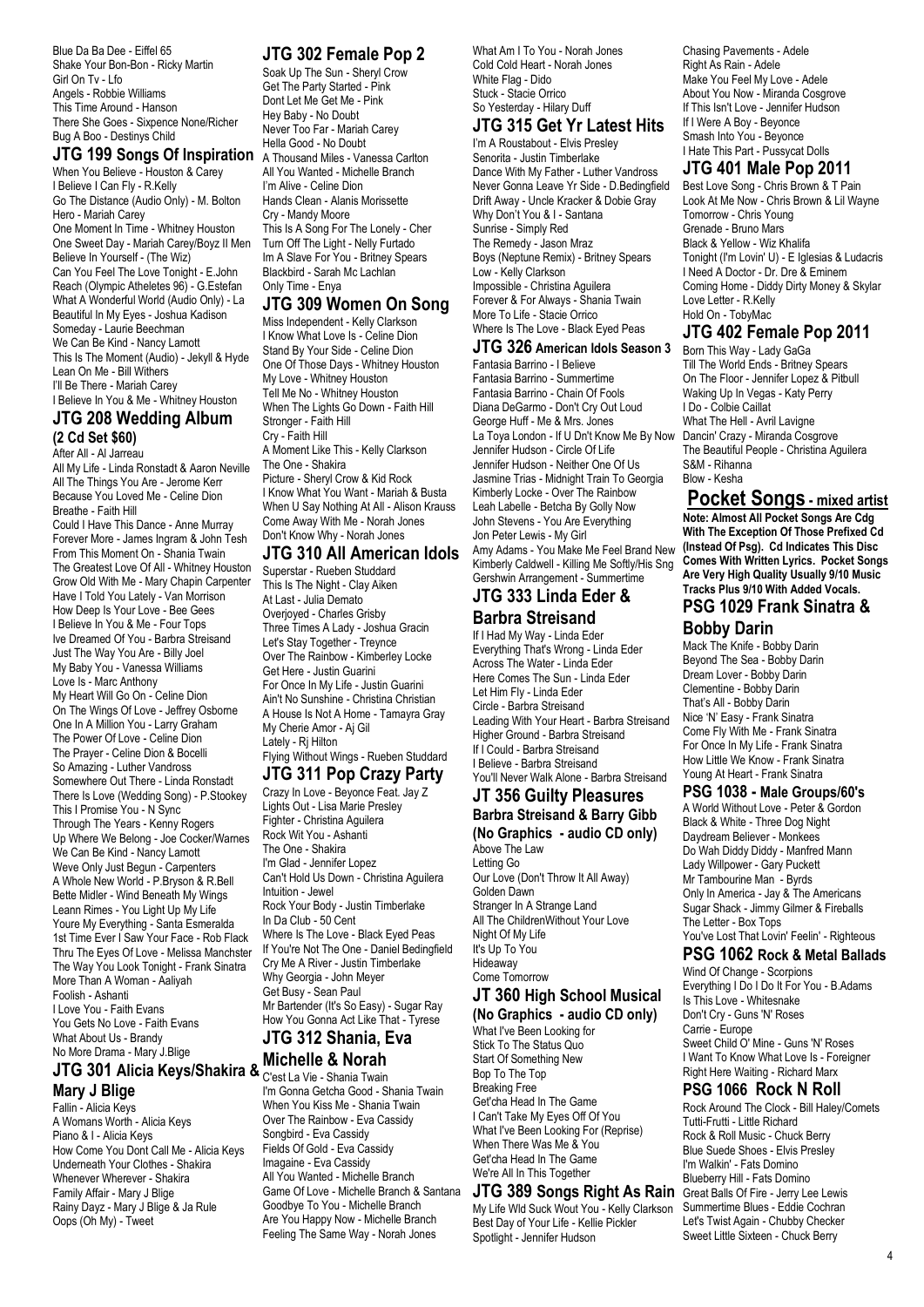# **PSG 1071 Karaoke Party**

Wind Of Change - Scorpions (Everything I Do) I Do It For You - B.Adams The Rose - Bette Midler Rock Around The Clock - Bill Haley/Comets Memory - Barbra Streisand Like A Virgin - Madonna New York, New York - Frank Sinatra One Moment In Time - Whitney Houston What's Love Got To Do With It - Tina Turner

### **PSG 1073 R & B Hits**

Slow Dance - R Kelly Alone With You - Tevin Campbell Kickin' It - After 7 Can You Handle It - Gerald Levert Money Can't Buy You Love - Ralph Tresvant I've Been Searchin' - Glenn Jones Honey Love - R Kelly Goodbye - Tevin Campbell

# **PSG 1078 Great Standards**

Sweet & Lowdown Stars Fell On Alabama Oh, Look At Me Now A Woman's Intuition Down With Love East Of The Sun Don't Blame Me Sugar Ghost Of A Chance Manhattan A Hundred Years From Today

# **PSG 1081 Peabo Bryson**

# **& Bobby Brown**

Beauty & The Beast A Whole New World Can You Stop The Rain If Ever You're In My Arms Again Something In Common I'm Your Friend Every Little Step My Prerogative

### **PSG 1084 Wedding Songs 2**

Somewhere - Barbra Streisand Daddy's Little Girl - (Standard) We've Only Just Begun - Carpenters Could I Have This Dance - Anne Murray The Greatest Love Of All - Whitney Houston On The Wings Of Love - Osbourne, Jeffrey You Take My Breath Away - Berlin The Rose - Bette Midler Always - Atlantic Starr Wind Beneath My Wings - Bette Midler

### **PSG 1086 Male - 90's**

To Love Somebody - Michael Bolton Angel - Jon Secada Ordinary World - Duran Duran If I Ever Lose My Faith In You - Sting Get Away - Bobby Brown A Whole New World - Bryson/Belle The Crying Game - Boy George (Everything I Do) I Do It For You - B.Adams

# **PSG 1087 Female - 90's**

Give It Up, Turn It Loose - En Vogue I'm Every Woman - Whitney Houston I See Your Smile - Gloria Estefan Work To Do - Vanessa Williams No Ordinary Love - Sade Love Can Move Mountains - Celine Dion Love Is - Mcknight/Williams I Will Always Love You - Whitney Houston

# **PSG 1088 Dj Party 1**

Electric Slide - Marcia Griffiths Celebration - Kool & The Gang Conga - Miami Sound Machine Hot, Hot, Hot - Buster Poindexter Strokin' - Clarence Carter Red, Red Wine - UB40 Limbo Rock - Chubby Checker Jamming - Bob Marley Together Forever - Rick Astley

### Shout! - Isley Brothers **PSG 1096 Male The 90's**

Just Another Day - Jon Secada Too Funky - George Michael If Ever You're In My Arms Again - P.Bryson Every Little Step - Bobby Brown The One - Elton John Heal The World - Michael Jackson Do It To Me - Lionel Richie Reach Out, I'll Be There - Michael Bolton The Crying Game - Boy George

#### **PSG 1097 Hot Hits Women** That's The Way Love Goes - Janet Jackson

Weak - Swv I'll Be There - Mariah Carey Sometimes Love Just Ain't Enough - P.Smyth Love Is Like A Heatwave - Martha/Vandellas Real Love - Blige, Mary J Deeper & Deeper - Madonna Save The Best For Last - Vanessa Williams Saving Forever For You - Shanice

### **PSG 1102 Rhythm Cntry/Blues**

Ain't Nothing Like/Real Thing - Gill/Knight Somethin' Else - T.Tucker - Little Richard I Fall To Pieces - T.Yearwood/A.Neville Chain Of Fools - C.Black/Pointer Sisters Since I Fell For You - R.Mcentire/N.Cole Southern Nights - C.Atkins/A.Toussaint Rainy Night In Georgia - C.Twitty/S.Moore Funny How Time Slips Away - Lovett/Green When Something Is Wrong With My Baby

# **PSG 1104 Big Band Sounds**

Little White Lies Darn That Dream Near You Day In, Day Out My Baby Just Cares For Me Everywhere You Go Fools Rush In You Make Me Feel So Young It's A Sin To Tell A Lie You're Driving Me Crazy

### **PSG 1108 - Profile Of 80's**

Another Day In Paradise - Phil Collins Every Breath You Take - Police Ebony & Ivory - Mccartney/Wonder Lady - Kenny Rogers Say You, Say Me - Lionel Richie Like A Virgin - Madonna Walk Like An Egyptian - Bangles Physical - Olivia Newton-John One More Try - George Michael

# **PSG 1109 - Reggae**

I Shot The Sheriff - Bob Marley No Woman No Cry - Bob Marley Could You Be Loved - Bob Marley Can't Help Falling In Love - UB40 Look Who's Dancin' - Ziggy Marley The Way You Do The Things You Do - UB40 One Bright Day - Ziggy Marley Three Little Birds - Bob Marley

# **PSG 1112 DJ Party 3**

Old Time Rock & Roll - Bob Seger That's The Way I Like It - Kc/Sunshine Bnd Rock This Town - Stray Cats I Love Rock 'N' Roll - Joan Jett Last Dance - Donna Summer We Didn't Start The Fire - Billy Joel Smokin' In The Boys' Room - Motley Crue Johnny B Goode - Chuck Berry Mony, Mony - Tommy James & Shondells 1-2-3 - Miami Sound Machine

### **PSG 1113 Dj Party 4**

Born To Be Wild - Steppenwolf Macho Man - Village People Super Freak - Rick James Bad To The Bone - George Thorogood Bad Girls - Donna Summer Short People - Randy Newman Do Ya Think I'm Sexy - Rod Stewart Caribbean Queen - Billy Ocean

#### Monster Mash - Bobby Pickett **PSG 1118 Motown Memories**

My Cherie Amour - Stevie Wonder I Heard It Through The Grapevine - M.Gaye Baby, I Need Your Loving - Four Tops I Can't Help Myself - Four Tops Being With You - Smokey Robinson How Sweet It Is - Marvin Gaye I'll Be There - Jackson Five My Girl - Temptations I Second That Emotion - Smokey Robinson You Are Th Sunshine Of My Life - S.Wonder

### **PSG 1119 Motown Memories**

Stop In The Name Of Love - Supremes Please Mr Postman - Marvelettes My Guy - Mary Wells Where Did Our Love Go - Supremes Baby Love - Supremes Dancing In The Street - Martha & Vandellas Ain't No Mountain High Enough - Diana Ross If I Were Your Woman - Gladys Knight Touch Me In The Morning - Diana Ross

## **PSG 1122 Memorable Movie**

I Will Always Love You - Whitney Houston What A Wonderful World - Louis Armstrong When I Fall In Love - Celine Dion - C.Griffin Shout - Sister Act My Guy My God - Sister Act

As Long As He Needs Me - Oliver Wind Beneath My Wings - Bette Midler Cabaret - Liza Minelli Hello Dolly - Barbra Streisand Beauty & The Beast - Dion/Bryson

# **PSG 1135 - Oldies Party/1**

Wooly Bully - Sam The Sham YMCA - Village People Bad Moon Rising - Creedence Clearwater Oh, Pretty Woman - Roy Orbison Monday, Monday - Mamas & The Papas The Wanderer - Dion & The Belmonts Blueberry Hill - Fats Domino Da Doo Ron Ron - Crystals Bye Bye Love - Everly Brothers Nights In White Satin - Moody Blues

# **PSG 1145 Big Band Class 1**

I've Heard That Song Before - Harry James I Had The Craziest Dream - Harry James It's Been A Long, Long Time - Harry James Chattanooga Choo-Choo - Glenn Miller Serenade In Blue - Glenn Miller Don't Sit Under The Apple Tree - Glenn Miller **PSG 1170 Songs Are Sweepin** Tangerine - Jimmy Dorsey I Understand - Jimmy Dorsey All Or Nothing At All - Jimmy Dorsey Kiss To Build A Dream On - Louis Armstrong

## **PSG 1148 Way He Makes Me Feel**

The Way He Makes Me Feel Guilty What Kind Of Fool Woman In Love My Heart Belongs To Me Papa, Can You Hear Me Being Alive Not While I'm Around A Piece Of Sky Ordinary Miracles

# **PSG 1146 Big Band Class 2**

I Cried For You - Harry James You Made Me Love You - Harry James Elmer's Tune - Glenn Miller Nightingale Sang In Berkeley Square - Miller Crossroads - Jonell Mosser At Last - Glenn Miller Brazil - Jimmy Dorsey Maria Elena - Jimmy Dorsey Yours - Jimmy Dorsey Cabaret - Louis Armstrong What A Wonderful World - Louis Armstrong **PSG 1156 Love Duets**

Baby, Come To Me - Austin/Ingram

Endless Love - L.Richie/D.Ross Tonight I Celebrate - Bryson/Flack Love Is - Mcknight/Vanessa Williams Best Things In Life Are Free - Jcksn-Vand A Whole New World - Bryson/Belle When I Fall In Love - C.Dion/C.Griffin We Didn't Know - Houston/Wonder

# **PSG 1158 Coasters & Drifters**

Yakety Yak Charlie Brown Searchin' Poison Ivy Young Blood There Goes My Baby This Magic Moment On Broadway Up On The Roof Some Kind Of Wonderful

### **PSG 1159 True Companion**

True Companion - Marc Cohn Beautiful In My Eyes - Joshua Kadison All I Have - Beth Nielsen Chapman I Will Always Love You - Whitney Houston When You Tell Me U Love - Iglesias/Parton A Whole New World - Bryson/Belle Inseparable - Natalie Cole Can You Feel The Love Tonight - Elton John Unchained Melody - Righteous Brothers

# **PSG 1162 Send In Clones**

Summer Wind - Frank Sinatra Unforgettable - Natalie & Nat "King" Cole You'll Never Find Another Love Like - Rawls It Had To Be You - Harry Connick As Time Goes By - Jimmy Durante Up On The Roof - James Taylor Something To Talk About - Bonnie Raitt With One Look - Barbra Streisand I Will Always Love You - Whitney Houston Wind Beneath My Wings - Bette Midler

# **PSG 1168 Songs Of New York**

New York, New York New York State Of Mind Lullaby Of Birdland On Broadway Give My Regards To Broadway Manhattan There's A Boat Dat's Leavin' Soon For N.Y. Lullaby Of Broadway Spanish Harlem Forty-Second Street Medley Autumn In New York

# **The Country - Standards**

Love Is Sweeping The Country My Baby Just Cares For Me At Sundown Mine Daughter Of Rosie O' Grady Mr Meadowlark I Wonder Where My Baby Is Tonight Tain't No Sin How Ya Gon Keep 'Em Down On The Farm Chili Bom Bom

# **PSG 1191 Boys On The Side**

You Got It - Bonnie Raitt I Take You With Me - Melissa Etheridge Power Of Two - Indigo Girls Somebody Stand By Me - Stevie Nicks Dreams - Cranberries Keep On Growing - Sheryl Crow Ol' 55 - Sarah Mclachlan Willow - Joan Armatrading

**PSG 1197 Smokey Joe's Cafe** On Broadway Poison Ivy Charlie Brown Stand By Me Loving You Hound Dog There Goes My Baby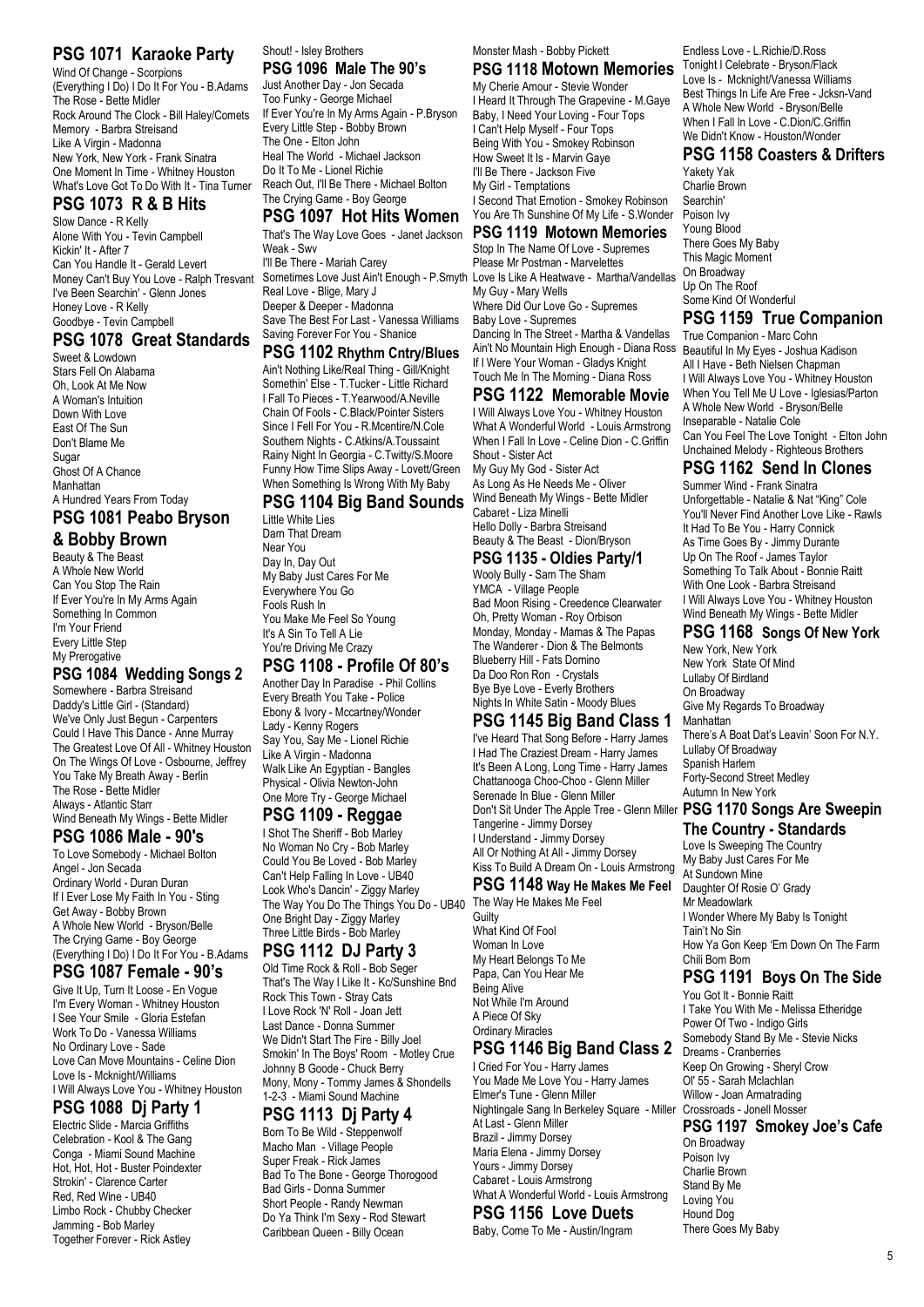Jailhouse Rock Spanish Harlem Yakety Yak

# **PSG 1209 Mr Hollands Opus**

Visions Of A Sunset One Two Three Uptight (Everything's Alright) A Lover's Concerto Imagine Beautiful Boy (Darling Boy) The Pretender Cole's Song I've Got A Woman Someone To Watch Over Me

### **PSG 1215 Year Of Woman**

Right Hand Man You Oughta Know Crazy Cool You'll See Carnival Exhale (Shoop Shoop) You Got It In This Life

# **PSG 1227 Macarena &**

**Other Dance Hits** Macarena Shout Achy Breaky Heart Conga Hands Up Dancing In The Street You Should Be Dancing Maria

# **PSG 1229 Stars Night Out**

You Must Love Me It's All Coming Back To Me, Now If It Makes You Happy Who Will Save Your Soul Unbreak My Heart Missing You Where Do We Go From Here I Love You Always Forever

#### **PSG 1239 Alanis Morrisette & Natalie Merchant**

**Carnival** Wonder River Seven Years Jealousy You Oughta Know Hand In My Pocket Ironic

# **PSG 1244 Male Love Songs 1 PSG 1266 Burt Bacharach**

Beautiful In My Eyes One Last Cry Here & Now Have I Told You Lately Angel Kiss From A Rose Through The Years Forever Can You Feel The Love Tonight Hold On My Heart **Truly** 

# **PSG 1245 Male Love Songs 2**

Glory Of Love I'm Ready On Bended Knee Always A Love So Beautiful When Can I See You Just Once The First Time (Everything I Do) I Do It For You Ribbon In The Sky The Best Of My Love

### **PSG 1249 Pop Hits '97**

I Believe I Can Fly Say You'll Be There Don't Cry For Me Argentina Lovefool

#### Don't Speak Butterfly Kisses It's Your Love Alone **PSG 1251 Monica, Jewel**

# **Spice Girls & Others**

For You I Will Don't Take It Personal You Were Meant For Me Who Will Save Your Soul Have A Little Faith In Me Say You'll Be There Wannabe I Don't Want To All By Myself

# **PSG 1254 Cinema Singles**

Because You Loved Me I Finally Found Someone All Of My Life Where Do We Go From Here Go The Distance Change The World For The First Time I Believe I Can Fly

# **PSG 1256 Beneath Yr Wings Chain Of Fools - Con**

**(2 CD Set \$45)**

I Believe I Can Fly I Believe In You & Me Wind Beneath My Wings What A Wonderful World Heal The World Hero I Still Believe In You Believe Butterfly Kisses God Bless The Child Power Of The Dream Reach One Moment In Time Go The Distance This Is The Moment Take Me Higher

# **PSG 1265 Light Up Yr Life**

2 Become 1 - Spice Girls Foolish Games - Jewel Takes A Little Time - Amy Grant You Light Up My Life - Leann Rimes Happiness - Vanessa Williams A Smile Like Yours - Natalie Cole Got Til It's Gone - Janet Jackson Butterfly - Mariah Carey

Alfie Walk On By Magic Moments Windows Of The World Blue On Blue Wives & Lovers This Guy's In Love With You What The World Needs Now Is Love I Say A Little Prayer Do You Know The Way To San Jose **PSG 1273 Al Jarreau**

# **& Jeffrey Osborne**

Mornin' - Al Jarreau Teach Me Tonight Since I Fell For You After All You Should Be Mine - Jeffrey Osborne In Your Eyes On The Wings Of Love Stay With Me Tonight

# **PSG 1278 Mel Tormé**

# **& Jack Jones**

Isn't It Romantic - Mel Torme The Folks Who Live On The Hill Lullaby Of Birdland Lulu's Back In Town Foggy Day

Call Me Irresponsible - Jack Jones Lollipops & Roses What Now My Love Somewhere My Love (D Zhivago) Wives & Lovers

### **PSG 1284 Bob Dylan & Van Morrison**

Just Like A Woman - Bob Dylan Lay, Lady, Lay Knockin' On Heaven's Door The Times, They Are A'changin' Like A Rolling Stone Moondance - Van Morrison Brown Eyed Girl Domino Wild Night

### **PSG 1291 Otis Redding & Commitments**

(Sittin' On) The Dock Of The Bay - Otis Try A Little Tenderness I've Been Loving You Too Long Respect I Can't Turn You Loose Chain Of Fools - Commitments Mustang Sally Try A Little Tenderness

#### Slip Away **PSG 1298 Tops/Temptations**

Baby, I Need You Loving - Four Tops **Bernadette** It's The Same Old Song Reach Out, I'll Be There Ain't No Woman Like The One I Got My Girl - Temptations The Way You Do The Things You Do Just My Imagination Ain't Too Proud To Beg Papa Was A Rolling Stone

# **PSG 1300 98 Rock Country**

Sunny Came Home - Shawn Colvin Criminal - Fiona Apple How Do I Live - Trisha Yearwood Valentine - Martina Mcbride Love Of My Life - Sammy Kershaw Pretty Little Adriana - Vince Gill Longneck Bottle - Garth Brooks Just To See You Smile - Tim Mcgraw Little More Time With You - James Taylor **PSG 1301 Wedding Songs**

# Something About/Way U Look Tonight - Ej

You Light Up My Life - Leann Rimes From This Moment On - Shania Twain Have I Told You Lately - Rod Stewart One In A Million You - Larry Graham For You - Kenny Lattimore I Finally Found S'one - Streisand/Adams All Of My Life - Barbra Streisand My Heart Will Go On - Celine Dion

# **PSG 1302 Aaliyah/Erykah Badu**

The One I Gave My Heart To - Aaliyah Back & Forth - Aaliyah At Your Best (You Are Love) - Aaliyah Journey To The Past (Anastasia) - Aaliyah On & On - Badu Tyrone - Badu Appletree - Badu Next Lifetime - Badu

#### **PSG 1306 R & B & Pop** A Rose Is Still A Rose - Aretha Franklin

The One I Gave My Heart To - Aaliyah Hopeless (Frm "Love Jones") - Dionne Farris Oh How The Years Go By - Vanessa Williams **PSG 1337 - Disco Rocks** Who Do You Think You Are - Spice Girls Together Again - Janet Jackson Shoe Was On The Other Foot - Patti Labelle Honey - Mariah Carey

# **PSG 1312 - Love Duets/2**

From This Moment On - Twain/White

At The Beginning - R Marx & D Lewis It's Your Love - Tim Mcgraw & Faith Hill In Another's Eyes - Brooks/Yearwood What If I Said - Anita Cochran & S.Wariner Tell Him - Celine Dion & Barbra Streisand I Hate U, Then, I Love U - Dion/Pavarotti The Gift - Jim Brickman Feat Raye&Ashton

# **PSG 1313 - It's A Hits**

**Female Pop '98**

Heaven's What I Feel - Gloria Estefan My All - Mariah Carey Torn - Natalie Imbruglia Univited - Alanis Morissette The Boy Is Mine - Brandy&Monica Are You That Somebody - Aaliyah I Get Lonely - Janet Jackson

#### **PSG 1320 M Summer Hits 98/1**

Truly Madly Deeply - Savage Garden The Air That I Breathe - Simply Red The World Tonight - Paul Mccartney Safe Place From The Storm - Michael Bolton Remember When - Color Me Badd Love Me Good - Michael W Smith My Father's Eyes - Eric Clapton As Long As You Love Me - Backstreet Boys

### **PSG 1321 F Summer Hits 98/1**

Stop - Spice Girls I Honestly Love You - Olivia Newton-John Like I Love You - Amy Grant Arms Of The One Who Loves You - Xscape Torn - Natalie Imbruglia Uninvited - Alanis Morissette Imagination - Tamia The Gift - Jim Brickman/Collin & Ashton My All - Mariah Carey **PSG 1322 M Summer Hits 98/2** A Promise I Make - Dakota Moon

Give Me Forever (I Do) - J Tesh & J Ingram Recover Your Soul - Elton John All My Life - K-Ci &Jojo Whenever, Wherever, Whatever - Maxwell I Will Come To You - Hanson The Only Love - Chicago A Song For Mama - Boyz II Men

### **PSG 1323 F Summer Hits 98/2**

Looking Through Your Eyes - Leann Rimes Too Much - Spice Girls Let's Talk About Love - Celine Dion What Would Happen - Meredith Brooks Sweet Surrender - Sarah Mclachlan I'm Leaving - Lisa Stansfield Frozen - Madonna Spice Up Your Life - Spice Girls **PSG 1327 Action Hit Movies**

I Don't Want To Miss A Thing - Aerosmith Mister Big Time - Jon Bon Jovi I Want To Spend My Lifetime Loving - Arena Circus - Eric Clapton Summer's End - Sinead O'connor True To Your Heart - Stevie Wonder Iris - Goo Goo Dolls Heroes - Wallflowers Sin City - Meredith Brooks

# **PSG 1336 Disco Delights**

Fly Robin Fly - Silver Connection You Make Me Feel (Mighty Real) - Sylvester Young Hearts Run Free - Candi Staton Love Machine - Miracles Heaven Must Have Sent You - B.Pointer I Will Survive - Gloria Gaynor Born To Be Alive - Patrick Hernandez YMCA - Village People Macho Man - Village People

Dance, Dance, Dance - Chic Relight My Fire - Dan Hartman Native New Yorker - Odyssey Take Your Time, Do It Right - Sos Band I Got My Mind Made Up - Instant Funk Disco Nights - Gq Don't Leave Me This Way - Thelma Houston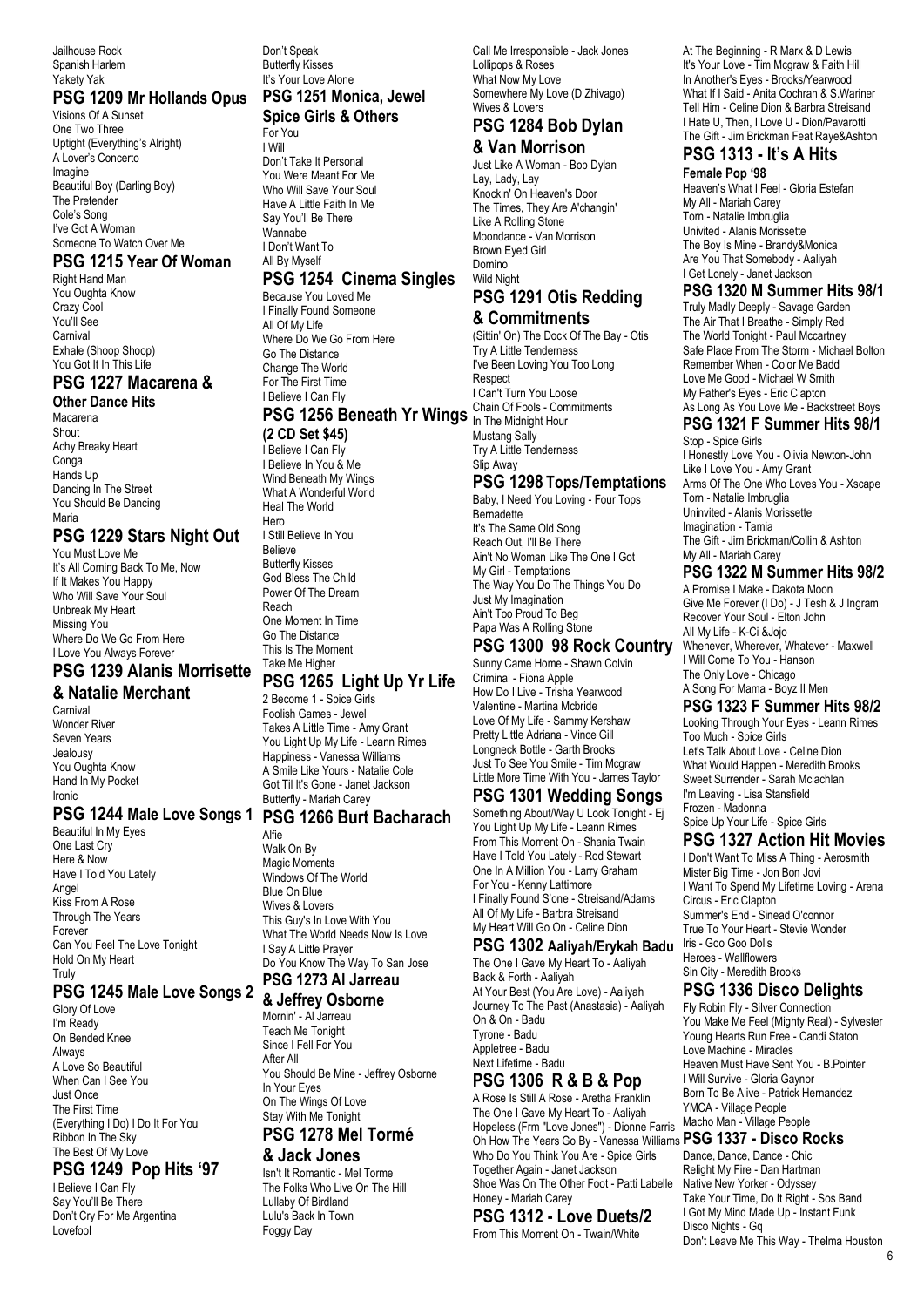#### Wishing On A Star - Rose Royce

**PSG 1338 F Night Club Stands** The More I See You Embraceable You It's Nice To Go Traveling It Had To Be You The Shadow Of Your Smile Watch What Happens The Good Life Call Me Irresponsible Street Of Dreams I Should Care

# **PSG 1339 F Night Club Stands 2**

They Can't Take That Away From Me Come Rain Or Come Shine Nice 'N' Easy That Old Black Magic It's Only A Paper Moon **Skylark** Summer Wind On The Sunny Side Of The Street The Very Thought Of You Unforgettable

# **PSG 1340 Pop Female**

Ray Of Light - Madonna Searchin' My Soul - Vonda Shepard Adia - Sarah Mclachlan Kind & Generous - Natalie Merchant Cruel Summer - Ace Of Base You Are My Home - V.Williams & Chayanne My Favorite Mistake - Sheryl Crow The Power Of Goodbye - Madonna

### **PSG 1351 F Night Club Standards <sup>3</sup>**

I've Got The World On A String The Song Is You My Foolish Heart Saturday Night (Loneliest Night Of Week) It's De-Lovely Something's Gotta Give Where Or When **Witchcraft** I Thought About You Without A Song

#### **PSG 1352 F Night Club Standards 4**

The Best Is Yet To Come I Could Have Danced All Night They All Laughed Oh, Look At Me Now I Won't Dance If I Had You I'm Old Fashioned A Nightingale Sang In Berkeley Square The Lady Is A Tramp

# **PSG 1353 They'll Never Break Your Heart**

I'll Never Break Your Heart - Backstreet Boys Standing Together - George Benson I Just Wanna Be Loved - Culture Club Time - Lionel Richie Your Imagination - Brian Wilson Want You, Miss You, Love You - Jon Secada You Were There - Babyface I Know - Luther Vandross

#### **PSG 1354 If You Believe**

I Believe In You & Me - Whitney Houston I Believe I Can Fly - R.Kelly Believe In Yourself - Wiz When You Believe - W.Houston & M.Carey I'm Your Angel - Celine Dion & R. Kelly I Believe In You - Bette Midler I Still Believe - Mariah Carey I Believe - Tom Jones Believe - Elton John

### **PSG 1356 Marilyn Monroe & Peggy Lee**

Diamonds Are A Girl's Best Friend - Monroe Heat Wave My Heart Belongs To Daddy A Littl Girl From Little Rock

Bye Bye Baby Is That All There Is/Peggy Lee Fever I'm A Woman Manana Why Don't You Do Right **PSG 1357 Brian Mcknight**

### **& James Ingram**

Still In Love The Only Love For Me Love Is - Mcknight & V. Williams One Last Cry One Hundred Ways Just Once There's No Easy Way I Don't Have The Heart Give Me Forever (I Do)/With J. Tesh

### **PSG 1358 Time Of Yr Life**

Outside - George Michael Mighty - Sting Beside You - Simply Red The Time Of Your Life - Randy Newman True Colors - Phil Collins Father's Love - Bob Carlisle I Hear Your Voice - Lionel Richie I Cross My Heart - All-4 One

# **PSG 1359 - My One True**

**Friend" (Pop Female**) My One True Friend - Bette Midler Hands - Jewel Anytone At All - Carole King Thank U - Alanis Morissette Doo Wop (That Thing) - Lauryn Hill To Love You More - Celine Dion Nobody's Supposed To Be Here - D. Cox Heartbreak Hotel - Whitney Houston Don't Let This Moment End - Gloria Estefan

### **PSG 1361 Basia & Sade**

A New Day For You - Basia Promises Time & Tide Miles Away Smooth Operator - Sade No Ordinary Love Sweetest Taboo Paradise

# **PSG 1363 Harry Chapin**

**& Don Mclean** That Cat's In The Cradle - Harry Chapin I Wonder What Would Happen To This World Unsent - Alanis Morissette Taxi W\*O\*L\*D\* American Pie - Don Mclean

And I Love You So Vincent **PSG 1365 Hits Of Bread**

# **& Moody Blues**

Baby, I'm-A Want You - Bread The Diary Everything I Own

If

Make It With You Go Now - Moody Blues I Know You're Out There Somewhere Lonely To See You Your Wildest Dreams Nights In White Satin

### **PSG 1366 Hall & Oates K.C. & Sunshine Band**

Everything Your Heart Desires - Hall & Oates Ingram&John Tesh Kiss On My List Rich Girl Sara Smile You've Lost That Lovin' Feelin' Get Down Tonight - K.C. & The Sunshine Band I'm Your Boogie Man Please Don't Go

(Shake, Shake, Shake) Shake Your Booty That's The Way I Like It

#### **PSG 1368 Lovin Spoonful & 3 Dog Night**

Do You Believe In Magic - Lovin' Spoonful Nashville Cats Summer In The City What A Day For A Daydream You Didn't Have To Be So Nice Younger Girl Black & White - Three Dog Night Joy To The World Mama Told Me Not To Come Old Fashioned Love Song One

# **PSG 1390 5 Swing Bands**

Jump, Jive & Wail - Brian Setzer Band Ding Dong Daddy/D-Car Line **-** Cherry Pd Zoot Suit Riot - Cherry Poppin' Daddies Zip Gun Bop - Royal Crown Revue You & Me/Bottle Makes 3 - Bbvd Put A Lid On It - Squirrel Nut Zippers The Indigo Swing - Indigo Swing Hey Pachuco - Royal Crown Revue Hell - Squirrel Nut Zippers This Cat's On A Hot Tin Roof - Brian Setzer

#### **PSG 1391 Believe Baby** Believe - Cher

Written In The Stars - E. John & L.Rimes These Are Special Times - Celine Dion Doo Wop (That Thing) - Lauryn Hill Baby One More Time - Britney Spears Anyone At All - Carole King Nothing Really Matters - Madonna I'm Beautiful - Bette Midler Have You Ever - Brandy

# **PSG 1395 Backstreet Boys**

## **& N'sync**

Quit Playing Games (With My Heart) - Backstreet Boys As Long As You Love Me I'll Never Break Your Heart Everybody (Backstreet's Back) God Must Have Spent/Time On U - 'N Sync I Want You Back Tearin' Up My Heart You Got It

### **PSG 1398 Angel (Pop Female)**

Angel - Sarah Mclachlan Down So Long - Jewel Kiss Me - Sixpence None The Richer Drowned World - Madonna Thank U - Alanis Morissette Believe - Cher Anything But Down - Sheryl Crow

# **PSG 1399 We Will Rock You**

We Will Rock You - Queen Rock & Roll Part 2 - Gary Glitter Mony, Mony - Tommy James & Shondells Shotgun - Junior Walker & The Allstars I Got You (I Feel Good) - James Brown Dance To The Music - Sly & Family Stone What I Like About You - Romantics Born To Be Wild - Steppenwolf Shout - Isley Bros. Tequila - Champs

#### **PSG 1406 Forever R N B** Sweet Lady - Tyrese

You - Jesse Powell When A Woman's Fed Up - R.Kelly Forever More (I'll Be The One) - James It's Not Right But It's Okay - W. Houston Nothing Even Matters - L.Hill & D'angelo No Scrubs - TLC It's Over Now - Deborah Cox

# **PSG 1407 Fly Away Male Pop**

Save Tonight - Eagle Eye Cherry Every Morning - Sugar Ray

Faith Of The Heart - Rod Stewart Lullaby - Shawn Mullins Fly Away - Lenny Kravitz Lost My Faith - Seal All I Have To Give - Backstreet Boys You Got It - `N Sync

### **PSG 1409 Bobby Vinton & Johnny Maestro**

Blue Velvet - Bobby Vinton

Roses Are Red (My Love) - Bobby Vinton Blue On Blue - Bobby Vinton Mr. Lonely - Bobby Vinton There I Said It Again - Johnny Maestro Sixteen Candles - Johnny Maestro Welcome Me Love - Johnny Maestro You'll Never Walk Alone - Johnny Maestro My Juanita - Johnny Maestro The Worst That Could Happen - J.Maestro **PSG 1411 Nancy Lamott/** 

### **Laurie Beechman**

I'll Be Here With You - Nancy Lamott Listen To My Heart - Nancy Lamott Someday - Laurie Beechman Unexpected Song - Laurie Beechman We Can Be Kind - Nancy Lamott We Live On Borrowed Time - Nancy Lamott Your Love - Nancy Lamott

### **PSG 1414 We Like To Party**

Give It To You - Jordan Knight I Want It That Way - Backstreet Boys Livin' La Vida Loca - Ricky Martin Millennium - Robbie Williams Slide - Goo Goo Dolls Tearin' Up My Heart - `N Sync The Hardest Thing - 98 Degrees We Like To Party - Vengaboys

### **PSG 1415 Female Pop '99**

I Will Remember You - Sarah Mclachlan Life Is Sweet - Natalie Merchant Lover's Will - Bonnie Raitt Lullaby In Blue - Bette Midler Maria - Blondie Sometimes - Britney Spears Special - Garbage Strong Enough - Cher

# **PSG 1417 Rhythm & Blues**

Did You Ever Think - R.Kelly Fortunate - Maxwell If You (Lovin' Me) - Silk Life - K-Ci & Jojo My First Night With You - Mya Sunny Days - Faith Evans To Zion - Lauryn Hill Yesterday - Shanice

### **PSG 1418 Jazz Cabaret Standards**

Easy To Love Flamingo For All We Know How About Me Im A Fool To Want You Im Confessin That I Love You If I Love Again Lets Fall In Love Prelude To A Kiss Well Be Together Again

## **PSG 1419 Evergreen Jazz Cab**

Aint Misbehavin Dont Go To Strangers Good Morning Heartache Heres To Life Its That Ole Devil Called Love On A Clear Day The Most Beautiful Girl In The World Where Do You Start Yesterday I Heard The Rain

# **PSG 1420 Jazz Cabaret Songs**

Almost Spring Blues For The Weepers How Do You Keep The Music Playing?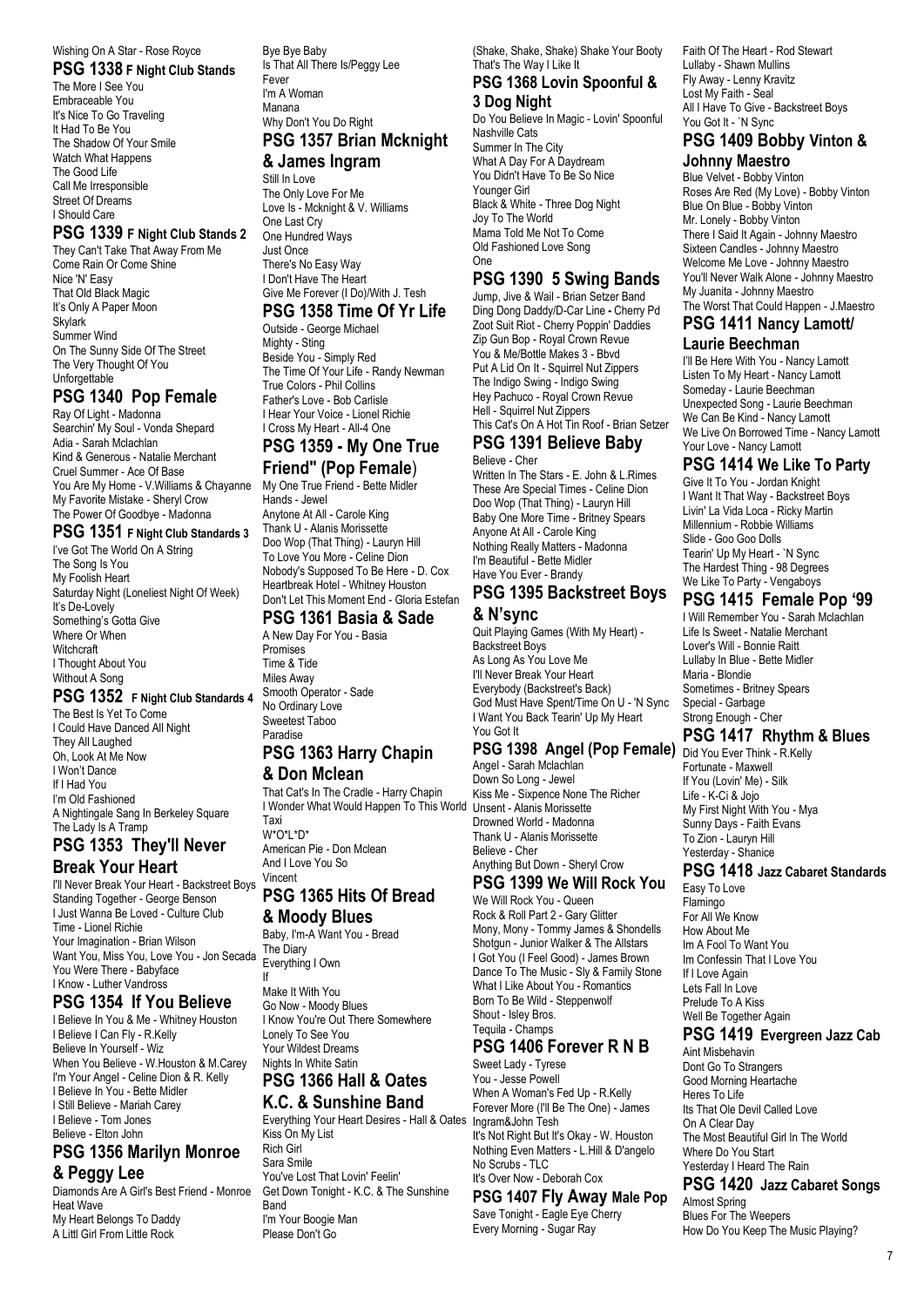I See The World In Your Eyes On The Sunny Side Of The Street One Life Someone That I Used To Love Therell Be Some Changes Made Too Late Now

### **PSG 1429 Male R & B**

All The Places (I Will Kiss You) - Aaron Hall I Still Love You - Next I Will Get There - Boyz II Men Sweet Lady - Tyrese Taking Everything - Gerald Levert These Are The Times - Dru Hill When A Woman's Fed Up - R Kelly You - Jesse Powell

# **PSG 1430 Female R & B**

Can't Take My Eyes Off Of You - Lauryn Hill Every Time - Janet Jackson Ex-Factor - Lauryn Hill It's Not Right But It's Okay - W.Houston It's Over Now - Deborah Cox No Scrubs - T.L.C. Rain - S.W.V. We Are Family - Sister Sledge When I Close My Eyes - Shanice

# **PSG 1433 Austin Powers**

**Shaggy Hits** Alright - Lucy Nation American Woman - Lenny Kravitz Beautiful Stranger - Madonna Draggin' The Line - R.E.M. I'll Never Fall In Love Again - Bachrach My Generation - Who Time Of The Season - Big Blue Missile Word Up - Melanie G

## **PSG 1446 Top Ten Hits Billboard (8/99)**

Genie In A Bottle - Christina Aguilera Wild Wild West - Will Smith Bills Bills - Destiny's Child Pearl Jam - Last Kiss If You Had My Love - Jennifer Lopez I Want It That Way - Backstreet Boys All Star - Smash Mouth Where My Girls At - 702 It's Not Right But It's Ok - Whitney Houston Livin' La Vida Loca - Ricky Martin

# **PSG 1449 Cher / Donna Summer (Dance Hits)**

My Life - Donna Summer Love Is The Healer - Donna Summer I Will Go With You - Donna Summer This Time I Know It's For Real - D.Summer The Power - Cher Runaway - Cher Dove L'amore - Cher We All Sleep Alone - Cher

# **PSG 1450 - Pop Party (M/F)**

Honey To The Bee - Billie From/Bottom Of My Broken Heart - B.Spears I Drive Myself Crazy - 'N Sync Spend My Life With You - Eric Benet Roller Coaster - B'witched Someday - Sugar Ray Larger Than Life - Backstreet Boys Look At Me - Gerri Halliwell

# **PSG 1451 - Wild Wild West**

**& New Pop Male** 

Wild Wild West - Will Smith Bailamos - Enrique Iglesias Smooth - Santana & Rob Thomas Back At One - Brian Mcknight Staying Power - Barry White She's So High - Tal Bachman I'll Be Your Everything - Youngstown Summer Girls - Lfo

#### **PSG 1452 Snowfall On Sahara** (You Drive Me) Crazy - Britney Spears All That I Can Say - Mary J.Blige

It's All About U (Not About Me) - T.Spencer Just My Imagination - Cranberries Music Of My Heart - G.Estefan & `N Sync Snowfall On The Sahara - Paula Cole So Pure - Alanis Morissette Unpretty - T.L.C.

# **PSG 1453 Runaway Bride**

Blue Eyes Blue - Eric Clapton I Love You - Martina Mcbride I Still Havn't Found What I'm Lookin' For - U2 Ice Cream - Sarah Mclachlan Maneater - Hall & Oates Ready To Run - Dixie Chicks Where Were U On/Wedding Day - B.Joel You Can't Hurry Love - Dixie Chicks You Sang To Me - Marc Anthony You're The Only One For Me - Allure

# **PSG 1455 Mambo #5**

Because Of You - 98 Degrees Can't Live A Day - Avalon Fantasy - Larry Stewart I Cld Never Take/Place Of Yr Man - J.Knight I Could Not Ask For More - Edwin Mccain I Need To Know - Marc Anthony Mambo #5 - Lou Bega My Heart Belongs To You - Michael Africk

# **PSG 1456 Female Pop Fall 1999**

All That I Can Say - Mary J.Blige Candy - Mandy Moore Even Angels Fall - Jessica Riddle It's All About You - Tracie Spencer My Love Is Your Love - Whitney Houston The Difficult Kind - Sheryl Crow Waiting For Tonight - Jennifer Lopez We Can't Be Friends - Deborah Cox

### **PSG 1457 Britney Spears & Christina Aguilera**

You Drive Me Crazy Baby One More Time Sometimes From The Bottom Of My Broken Heart Genie In A Bottle I Turn To You So Emotional What A Girl Wants Reflection (From "Mulan")

### **PSG 1458 - Extraordinary**

24/7 - Kevon Edmonds Angels - Robbie Williams Beautiful Day - Ziggy Marley Extraordinary - Prince I Could Not Ask For More - Edwin Mccain I'm Sorry Now - Jude Lost In You (Garth Brooks) - Chris Gaines Mambo #5 - Lou Bega One More Chance - Julio Iglesias Jr.

# **PSG 1459 - Heartbreaker**

1000 Oceans - Tori Amos Angels Would Fall - Melissa Etheridge Big Deal - Leann Rimes Everything Is Everything - Lauryn Hill Heartbreaker - Mariah Carey I Believe In Love - Paula Cole I Wanna Love U Forever - Jessica Simpson Waiting For Tonight - Jennifer Lopez

# **PSG 1467 Top Billbrd Winter 99**

Mambo No. 5 - Lou Bega I Need To Know - Marc Anthony My Love Is Your Love - Whitney Houston Spend My Life With You - E.Benet & Tamia Larger Than Life - Backstreet Boys Music Of My Heart - 'N Sync & Gloria Estefan Bailamos - Enrique Iglesias I Will Go With You - Donna Summer To Zion - Lauryn Hill

# **PSG 1468 Y2k Pop Songs (M)**

Brand New Day - Sting I Knew I Loved You - Savage Garden The Greatest Romance Ever Sold - Prince Will 2k - Will Smith Feat. K-Ci Rhythm Divine - Enrique Iglesias

If I Cld Turn Back/Hands Of Time - R. Kelly Steal My Sunshine - Len Girl On Tv - Lfo

Then The Morning Comes - Smash Mouth **PSG 1469 Y2k Pop Songs (F)**

That's The Way It Is - Celine Dion All Or Nothing - Cher Thank God I Found You - M.Carey/98 Deg Fast As You Can - Fiona Apple The World Is Not Enough - Garbage What's Simple Is True - Jewel There She Goes - Sixpence None Richer That's How Love Moves - Bette Midler

#### **PSG 1470 Turn Yr Lights Down** Girl - K-Ci & Jojo

Nothin' To Somethin' - Gerald Levert Give You What You Want (Fa Sure) - Chico What Would You Do For Love - J Butler Deep Inside - Mary J.Blige & E.John I Try - Macy Gray U Don't Know Me (Like U Used To) - Brandy Bug A Boo - Destiny's Child

#### Turn The Lights Down Low - Bob Marley **PSG 1472 - Billboard Top Hits Winter 2000**

Smooth - Santana Feat. Rob Thomas Back At One - Brian Mcknight I Need To Know - Marc Anthony Mambo No.5 (A Little Bit Of...) - Lou Bega I Wanna Love You Forever - Jessica Simpson Everything You Want - Vertical Horizon My Love Is Your Love - Whitney Houston I Knew I Loved You - Savage Garden Waiting For Tonight - Jennifer Lopez Steal My Sunshine - Len

### **PSG 1474 Billboard Winter 2000**

Smooth - Carlos Santana & Rob Thomas What A Girl Wants - Christina Aguilera That's The Way It Is - Celine Dion American Woman - Lenny Kravitz All I Have To Give - Backstreet Boys If I Could Turn Back/Hands Of Time - R.Kelly I Knew I Loved You - Savage Garden Thank God I Found You - Carey/98 Degrees Do Something - Macy Gray

#### **PSG 1475 - New Pop Star Hits** Maria Maria - Carlos Santana

Feelin' Alright - Len Shout - Meridith Brooks That I Would Be Good - Alanis Morissette No Tears Left - Crosby, Stills, Nash, Young The Best Man I Can Be - Ginuwine/R.L./Tyrese/Case New York City Boy - Pet Shop Boys I Learned From The Best - Whitney Houston When The Heartache Is Over - Tina Turner

#### **PSG 1476 - New Pop Star Hits** Dancin' - Guy

Let's Get It On - Robert Palmer This Is Your Time - Michael W.Smith When U Think About Me - One Voice I Wouldn't Know - Reba Mcentire Falls Apart - Sugar Ray Put Your Lights On - Carlos Santana/Everlast The One - Backstreet Boys You Know What's Up - Jones/Donell Tricky Tricky - Lou Bega

# **PSG 1477 Love Standards**

#### Once Upon A Time Why Don't You Believe Me

'Till Memory Serenade If We Were In Love This Is All I Ask Waltz Medley Bluebird Of Happiness

# **PSG 1482 Best Of Pop 1**

Say My Name - Destiny's Child Freakin It - Will Smith Only God Knows Why - Kid Rock Feelin So Good - Jennifer Lopez If I Had \$1000 - Barenaked Ladies All The Small Things - Blink Someday Out The Of The Blue - Elton John I Get Lost - Eric Clapton

# **PSG 1483 - Best Of Pop 2**

American Pie - Madonna If I Should Lose You - Chicago Desert Rose - Sting Telling Stories - Tracy Chapman Go Be Young - Edwin Mccain Walk Me Home - Mandy More Mister Too Damn Good - Gerald Levert Nothing Else Matters - Metallica Woke Up This Morning (Sopranos) - A3

# **PSG 1487 Bye Bye Bye**

Bye Bye Bye - N Sync This Time Around - Hanson Be With You - Enrique Iglesias The Best Of Me - Bryan Adams Crash & Burn - Savage Garden Stay Or Let It Go - Brian Mcknight Cousin Dupree - Steely Dan When She Loved Me John Tesh & R.Page

### **PSG 1489**

Oops!...I Did It Again - Britney Spears Another Dumb Blonde - Hoku Simple Kind Of Life - No Doubt Whats In It For Me - Faith Hill Blue Da Ba Dee - Eiffel 65

#### No Mercy - Ty Herndon **PSG 1490**

There You Go - Pink Where You Are - Jessica Simpson & Lachey It Feels So Good - Sonique When She Loved Me - Sarah Mclachlan I Need You - Leann Rimes Bent - Matchbox 20 Broadway - Goo Goo Dolls Otherside - Red Hot Chili Peppers

### **PSG 1492 Real RnB World**

I Wish - Carl Thomas 6 8 12 - Brian Mcknight No Love (Im Not Used To) - K.Edmonds Thong Song - Sisqo Where I Wanna Be - Donell Jones He Wasnt Man Enough - Toni Braxton Try Again - Aaliyah

# **PSG 1494**

Breathe - Faith Hill Thong Song - Sisqo Say My Name - Destiny's Child Bye Bye Bye - N Sync Amazed - Lonestar I Wanna Know - Joe You Sang To Me - 36586 Anthony Show Me Meaning Of Being Lonely - Bsb Oops!...I Did It Again - Britney Spears

### **PSG 1496**

Graduation (Friends Forever) - Vitamin C Jumpin Jumpin - Destinys Child If I Told You That - W.Houston & G.Michael Why Didn't You Call Me? - Macy Gray Its My Life - Bon Jovi What's My Age Again - Blink 182 I'll Never Stop - N Sync Cant Take That Away - Mariah Carey

### **PSG 1503 Lara Fabian & Celine Dion**

Love By Grace - Lara Fabian Till I Get Over You - Lara Fabian Givin Up On You - Lara Fabian Yeliel (My Angel) - Lara Fabian I Want You To Need Me - Celine Dion 1st Time Ever I Saw Yr Face - Celine Dion Thats The Way It Is - Celine Dion Blue Christmas - Celine Dion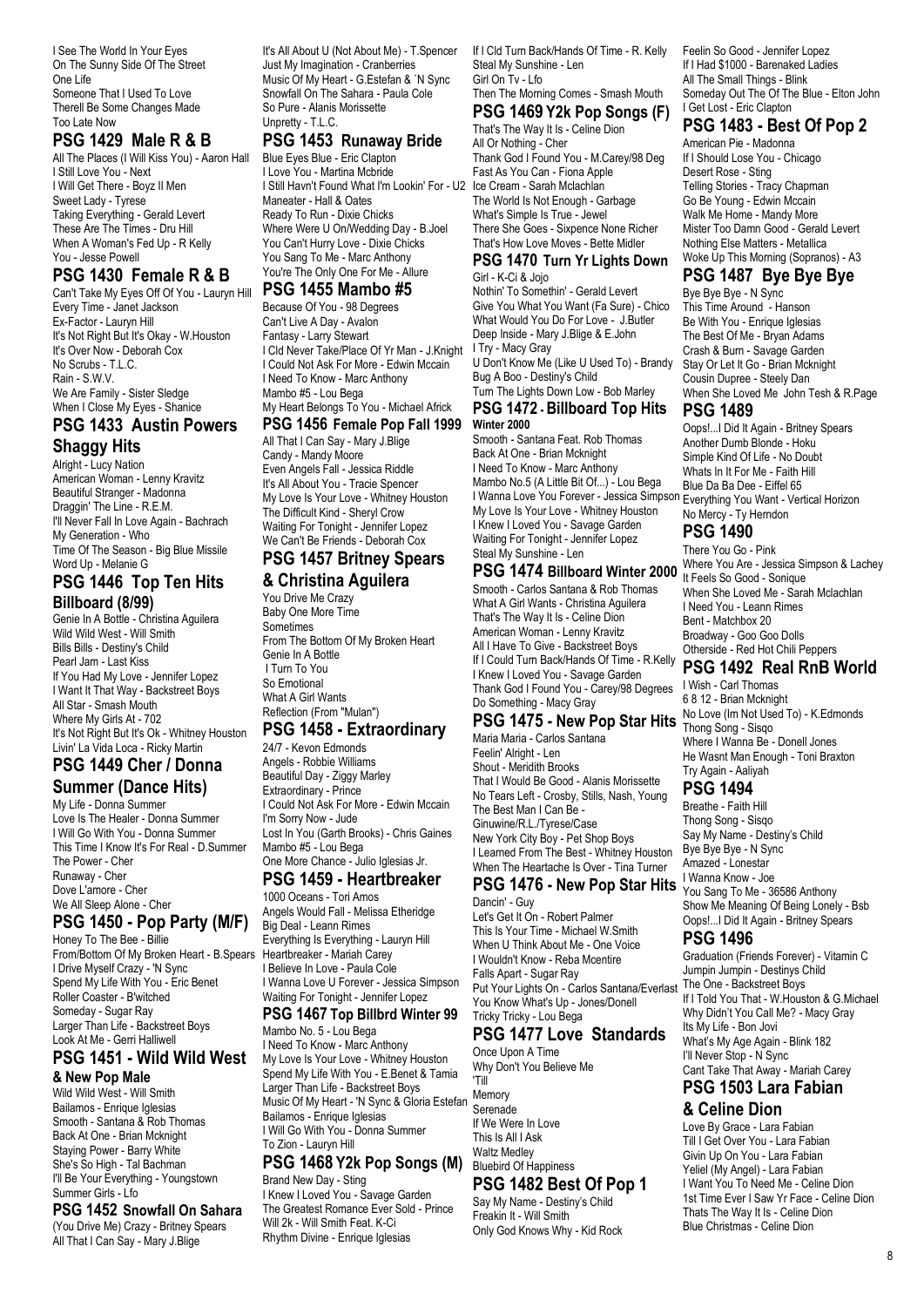# **PSG 1504**

Come On Over Baby - Christina Aguilera Against All Odds - Mariah Carey I Think Im In Love With You - Jess Simpson Most Girls - Pink Wonderful - Everclear Adams Song - Blink 182 Long Way Around - Eagle Eye Cherry Absolutely (Story Of A Girl) - Nine Days

### **PSG 1505**

Just Be A Man About It - Toni Braxton Lets Get Married - Jagged Edge As We Lay - Kelly Price No Mor - Ruff Endz Doesnt Really Matter - Janet Jackson So Good - Destinys Child This Womans Work - Maxwell Bad Man - R Kelly

# **PSG 1506 Pop Music Blockbstrs**

Music - Madonna Give Me Just One Night - 98 Degrees Friends Never Say Goodbye - Elton John Breathless - Corrs Pass You By - Boyz II Men Holding On To Love - Shania Twain Love Of My Life - Santana Yours Forever - John Mellencamp Ridin' With The King - Eric Clapton/Bb King She Believes In Me - Joe Cocker

### **PSG 1507 It's True**

Sad Eyes - Enrique Iglesias The Meaning Of Love - Michael Mcdonald Again - Lenny Kravitz She Bangs - Ricky Martin It's True - Backstreet Boys I Wish - R. Kelly Incomplete - Sisqo Taking You Home - Don Henley Kryptonite - 3 Doors Down

# **PSG 1514**

Still - Macy Gray Independent Woman - Destinys Child I Turn To You - Melanie C I'm Not Sleeping - Tiffany Case Of The Ex (Watcha Gonna Do) - Mya I Can Do Too - Paula Cole Bag Lady - Erykah Badu Call Me Gone - Patti Labelle

# **PSG 1520 Shape Of My Heart PSG 1539**

Shape Of My Heart - Backstreet Boys Old - Paul Simon My Everything - 98 Degrees With Arms Wide Open - Creed Beautiful Day - U2 Sleepwalker - Wallfowers Rock Dj - Robbie Williams If You're Gone - Matchbox 20 Back Here - Bbmak

### **PSG 1521 - Holler**

Holler - Spice Girls The Itch - Vitamin C Thankyou - Dido The Right Kind Of Wrong - Leann Rimes Change Of Heart - Jim Brickman & ONJ Nobody Else But You - Bette Midler Bless You Child - Bette Midler I'm Not Sleeping - Tiffany

# **PSG 1522 Comin' Atcha**

Thank You In Advance - Boyz II Men Crazy - K-Ci & Jo Jo Summer Rain - Carl Thomas Pop Ya Collar - Usher Coming Back Home - Winans/Mcknight/Joe Liar - Profyle One Woman Man - Dave Hollister Beauty Queen - Next

# **PSG 1523 Always By Yr Side**

By Your Side - Sade Straight Up - Chante Moore You Should've Told Me - Kelly Price Call Me Gone - Patti Labelle Open My Heart - Yolanda Adams That Other Woman - Changing Faces Can't Go For That - Tamia Gettin' In The Way - Jill Scott

# **PSG 1524 Kiss This**

Go On - George Strait Best Of Intentions - Travis Tritt You Won't Be Lonely Now - Billy Ray Cyrus The Little Girl - John Michael Montgomery Kiss This - Aaron Tippin We Danced - Brad Paisley My Next Thirty Years - Tim Mcgraw Www.Memory - Alan Jackson Katie Wants A Fast One - Wariner & Brooks For My Wedding - Don Henley

# **PSG 1536 Star Eyes**

Lullaby Of Birdland - Standard Laura - Standard My Little Boat (O Barquinho) - Standard Alfie - Standard Star Eyes - Standard So Nice (Summer Samba) - Standard Cherokee - Standard Youve Changed - Standard My Heart Belongs To Daddy - Standard If I Should Lose You - Standard Madelena/Poinciana Medley - Standard Time After Time - Standard

# **PSG 1537 Loaded Hits**

Loaded - Ricky Martin Jennifer Lopez - Love Don't Cost A Thing It Wasn't Me - Shaggy Mikalia - So In Love With Two You Make Me Sick - Pink Stuck In A Moment U Can't Get Out Of - U2 Always Come Back To Your Love - S.Mumba Don't Tell Me - Madonna

### **PSG 1538 Pop Fun**

Ain't It Funny - Jennifer Lopez All For You - Janet Jackson Angel - Shaggy Around The World - Atc Butterfly - Crazy Town Fill Her Up - Sting Nobody Wants To Be Lonely - Martin/Agilera I Hope You Dance - Lee Ann Womack Survivor - Destiny's Child

Jaded - Aerosmith Hanging By A Moment - Lifehouse South Side - Moby & Gwen Stefani Loser - 3 Doors Down If I Had You - Rod Stewart Never Had A Dream Come True - S Club 7 Thank You For Loving Me - Bon Jovi The Storm Is Over - R Kelly

#### **PSG 1540**

More Than That - Backstreet Boys Come To Me - Ricky Martin This Is Where I Came In - Bee Gees Perfect World - Peter Cetera I Can't Deny It - Rod Stewart Angel - Lionel Richie There She Goes - Babyface Mad Season - Matchbox Twenty After The Rain Has Fallen - Sting

### **PSG 1541**

Lady Marmalade - Christina Aguilera/Friends What It Feels Like For A Girl - Madonna You Cant Walk Away From Love - G.Estefan Baby Come Over - Samantha Mumba A Love Before Time - Coco Lee Im Like A Bird - Nelly Furtado Here With Me - Dido He Loves U Not - Dream Bootylicious - Destinys Child

# **PSG 1543**

Fiesta - R Kelly Get To Know Ya - Maxwell

Cant Believe - Faith Evans & Carl Thomas There It Is - Ginuwine Love Dont Love Me - Eric Benet Survivor - Destinys Child Stranger In My House - Tamia We Fall Down - Donnie Mcclurkin

# **PSG 1544 Right Here**

I'm A Slave 4 U - Britney Spears Gone - 'N Sync Everywhere - Michelle Branch Rock The Boat - Aaliyah Dance With Me - 112 Lifetime - Maxwell Am To Pm - Christina Milian A Little Bit - Jessica Simpson

## **PSG 1545 Rock My World**

You Rock My World - Michael Jackson Love Of My Life - Brian Mcknight Never Too Far - Mariah Carey Contagious - R.Kelly&Isley Brothers Piano & I - Alicia Keys Because I Got High - Afroman Living It Up - Ja Rule & Case Ugly - Bubba Sparxxxs

#### **PSG 1549** Pop - N Sync

The Space Between - Dave Matthews Fill Me In - Craig David Ride Wit Me - Nelly & City Spud Dance For Me - Sisqo Its Been Awhile - Staind When It's Over - Sugar Ray U Remind Me - Usher Take You Out - Luther Vandross

# **PSG 1550 Irresistible Pop Songs**

Irresistible - Jessica Simpson Someone To Call My Lover - Janet Jackson Loverboy - Mariah Carey & Cameo I Wanna Be Bad - Willa Ford Look At Us - Sarina Paris Get Over Yourself - Eden's Crush Let Me Blow Ya Mind - Eve & Gwen Stefani Free - Mya Kiss Kiss - Soleil Stella

# **PSG 1552 Pop Party 2**

Celebrity - 'N Sync Fallin' - Alicia Keys I'm A Believer - Smash Mouth We Need A Resolution - Aaliyah Lifetime - Maxwell Everywhere - Michelle Branch Sexy Daddy - Destiny's Child Thriller - Michael Jackson Borderline - Madonna

### **PSG 1553 Britney & Jessica**

I'm Not A Girl Not Yet A Woman - Britney Let Me Be - Britney Spears I Love Rock 'N' Roll - Britney Spears Overprotected - Britney Spears What It's Like To Be Me - Britney Spears There You Were - J.Simpson & M.Anthony Forever In Your Eyes - Jessica Simpson What's It Gonna Be - Jessica Simpson Hot Like Fire - Jessica Simpson When U Told Me U Loved Me - J.Simpson

### **PSG 1560 Get Party Started**

Hero - Enrique Iglesias Get The Party Started - Pink Family Affair - Mary J.Blige You Gets No Love - Faith Evans Whenever Wherever / Shakira Only Time - Enya Superman (It's Not Easy) - Five Fr Fighting Caramel - City High #1 - Nelly Girls Girls Girls / Jay Z

# **PSG 1561**

U Got It Bad - Usher Tun Off The Light - Nelly Furtado Butterflies - Michael Jackson

My Sacrifice - Creed Dig In - Lenny Kravitz Freedom - Paul Mccartney I Want Love - Elton John Drowning - Backstreet Boys Standing Still - Jewel God Gave Me Everything - Mick Jagger

# **PSG 1563 Hey Baby (Pop M/F)**

Son Of A Gun - Janet Jackson Hey Baby - No Doubt Always On Time - Ja Rule All You Wanted - Michelle Branch U Dont Have To Call - Usher Uh-Huh - B2k It Happens Everytime - Dream Street No More Drama - Mary J.Blige

### **PSG 1564**

Drops Of Jupiter Tell Me - Train This Train - Elton John This Is A Song For The Lonely - Cher Where Were You - Alan Jackson Squeeze Me In - G.Brooks & T.Yearwood I Say Yeah - Dream Street What About Us - Brandy My City Of Ruins - Bruce Springsteen Peaceful World - Mellencamp & India Arie

# **PSG 1565 Pop Whenever**

Whenever Wherever - Shakira Tweet Oops (Oh My) - Missy Elliot How Come You Dont Call Me - Alicia Keys Pink - Dont Le Me Get Me Aaliyah - More Than A Woman Shakira - Objection Ashanti - Foolish Faith Evans - I Love You Underneath Your Clothes - Shakira

### **PSG 1566**

Escape - Enrique Iglesias Here Is Gone - Goo Goo Dolls For You - Staind Insatiable - Darren Hayes She's On Fire - Train Move It Like This - Baha Men Why - Busta Rhyme/P.Diddy/ 98 Degrees Makin Good Love - Avant

# **PSG 1567 Spring Fem Pop 02**

Soak Up The Sun - Sheryl Crow Wild Child - Enya A New Day Has Come - Celine Dion Cry - Mandy Moore Running - No Doubt Rainy Dayz - Mary J.Blige & Ja Rule Hands Clean - Alanis Morissette A Thousand Miles - Vanessa Carlton Hella Good - No Doubt

### **PSG 1572 Summer Pop (M/F)**

Black Suits Comin/Nod Ya Head - Will Smith I Need A Girl (Pt2) - P.Diddy & Ginuwine Hot In Here - Nelly Halfcrazy - Musiq Soulchild Oh Boy - Camron & Juelz Santana Down A Chick - Ja Rule & Chuck Baltimore Happy - Ashanti A Praise Chorus - Jimmy Eat World Freaking Out - Adema

# **PSG 1575**

The Ketchup Song - Las Ketchup Huelo A Soledad - Ana Gabriel Con Ella - Cristian Castro Don't Turn Off The Lights - Enrique Iglesias Le Pido - Juanes A Dios Viviendo - Marc Anthony Yo Puedo Hacer - Ricardo Montaner Es Por Amor - Alexandre Pires Asereje - Las Ketchup

# **PSG 1577 Blues Kings**

Crossfire - Stevie Ray Vaughn Sky Is Crying - Stevie Ray Vaughn Born Under A Bad Sign - Albert King Hey Bartender - Blues Brothers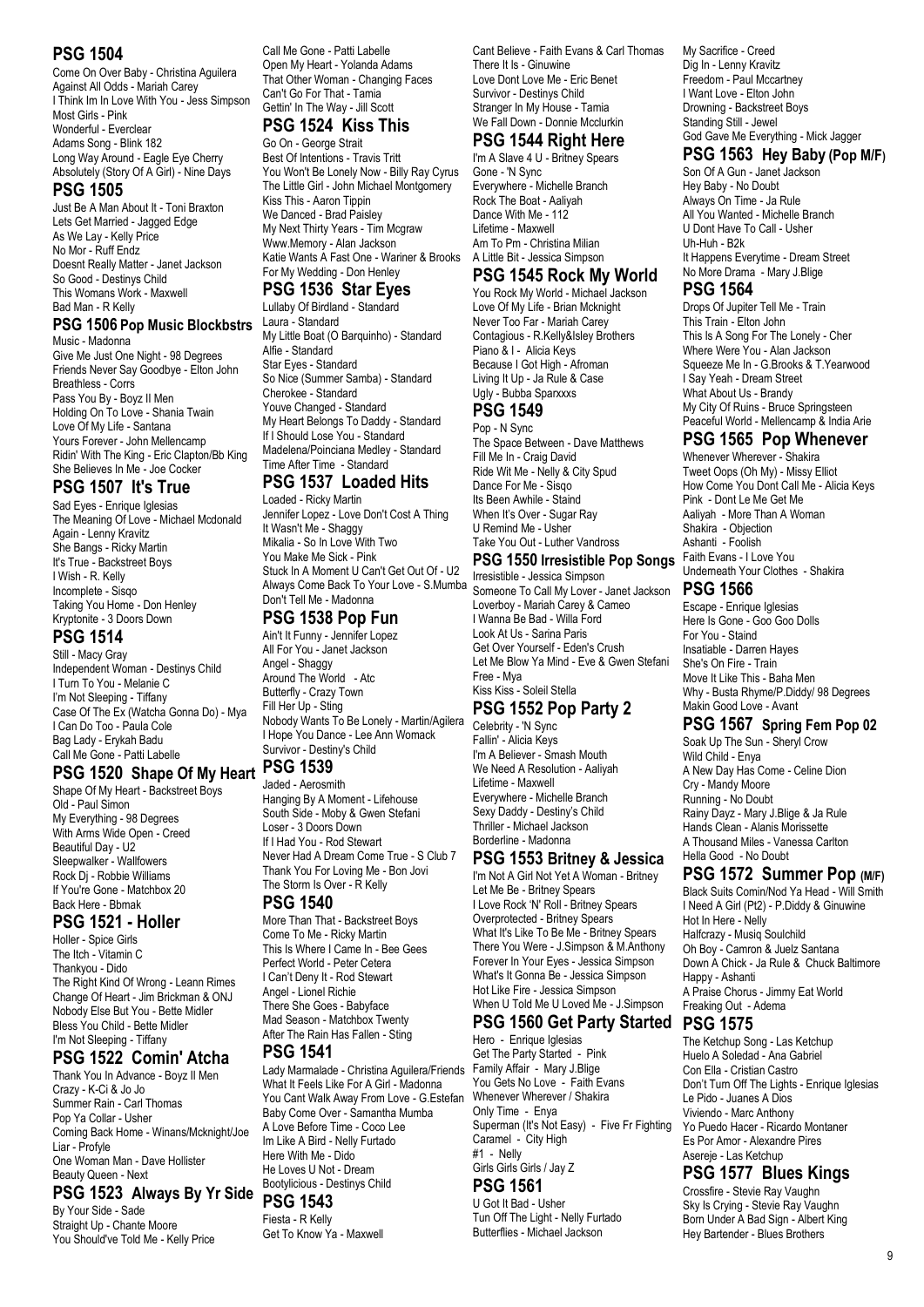Killing Floor - Howlin Wolf Sweet Home Chicago - Blues Brothers Bad To The Bone - George Thorogood Crossroads - Eric Clapton

### **PSG 1578 Blues Masters 2**

Everyday I Have The Blues - Bb King Shake Your Money Maker - Elmore James Damn Right I Got The Blues - Buddy Guy Mannish Boy - Muddy Waters Before You Accuse Me - Eric Clapton The Thrill Is Gone - Bb King Boom Boom - John Lee Hooker 1 Bourbon 1 Scotch 1 Beer - John L.Hooker

### **PSG 1580 Donkey Show**

I Love The Nightlife - Alicia Bridges Dont Leave Me This Way - Thelma Houston Thats The Way Of The World - Earth Wind/F Car Wash - Rose Royce I'm Your Boogie Man - Kc & Sunshine Band We Are Family - Sister Sledge No More Tears - Donna Summer Never Knew Love Like This Before - S.Mills Last Dance - Donna Summer I Will Survive - Gloria Gaynor

### **PSG 1582 New Fall Male Pop**

No Such Thing - John Mayer Ive Got You - Marc Anthony Fireproof - Pillar Where Are You Going - Dave Matthews Dilemma - Nelly Just A Friend 2002 - Mario Like I Love You - Justin Timberlake Everyday - Bon Jovi Electrical Storm - U2

# **PSG 1583 New Fall Fem Pop**

A Moment Like This - Kelly Clarkson Dont Know Why - Norah Jones Dirrty - Christina Aguilera Whatchulookinat - Whitney Houston If I Could Go - Angie Martinez Gangsta Lovin - Eve & Alicia Keys Goodbye To You - Michelle Branch Underneath It All - No Doubt Just Like A Pill - Pink

### **PSG 1585 American Pop Fem**

Before Your Love - Kelly Clarkson Cry - Faith Hill Die Another Day - Madonna Jenny From The Block - Jennifer Lopez Life Goes On - Leann Rimes Through The Rain - Mariah Carey The Game Of Love - Santana & M.Branch Little Things - India Arie Im Gonna Getcha Good - Shania Twain Stuff Like That There - Kelly Clarkson

#### **PSG 1586 Big Band Standards Female Key**

I Cn't Get Started - Standard I Can't Believe That You're In Love With Me I Am What I Am - Standard The Things We Did Last Summer - Standard You Made Me Love You - Standard Watch What Happens - Standard **Male Key**

I Can't Get Started **-** Standard I Can't Believe That You're In Love With Me I Am What I Am - Standard The Things We Did Last Summer - Standard You Made Me Love You - Standard Watch What Happens - Standard

# **PSG 1589**

Girl Talk - TLC Work It - Missy Elliott Call Me - Christina Milian Complicated - Avril Lavigne Need To Be Naked - Amber For All Time - Soluna Good Morning Baltimore - Hairspray/B'way Hey Ma - Cam'ron Luv U Better - Ll Cool J Signed Sealed Delivered Im Yrs - S.Wonder Fields Of Gold - Eva Cassidy

### **PSG 1590**

Two For The Road - Various You'd Better Love Me While You May How Did She Look - Various I Could Have Told You - Various Moment To Moment - Various Time After Time - Various The Way You Look Tonight - Various If I Love Again - Various The Best Is Yet To Come - Various Something New In My Life - Various **PSG 1591 3 Tenors**

Sometimes I Dream - Mario Frangoulis To Where You Are - Josh Groban You're Still You - Josh Groban Let Me Fall - Josh Groban The Prayer - Andrea Bocelli Time To Say Goodbye - Andrea Bocelli Ava Maria - Schubert O Sole Mio - Di Capua Nessun Dorma - Puccini

### **PSG 1592 Beautiful Pop**

Beautiful - Christina Aguilera Family Portrait - Pink I'm With You - Avril Lavigne These Are The Days - O-Town Your Body Is A Wonderland - John Meyer These Days - Rascal Flatts Maybe - Enrique Iglesias Air Force Ones - Nelly Gimme The Light - Sean Paul **PSG 1594 Norah, Avril** 

# **Vanessa & Michelle**

Come Away With Me - Norah Jones Turn Me On - Norah Jones Lonestar - Norah Jones I've Got To See You Again - Norah Jones Sk8er Boi - Avril Livigne Anything But Ordinary - Avril Livigne I'm With You - Avril Livigne Ordinary Day - Vanessa Carlton Pretty Baby - Vanessa Carlton Everywhere - Michelle Branch

### **PSG 1596 Songs So Nice**

Come Away With Me - Norah Jones I Drove All Night - Celine Dion Losing Grip - Avril Lavigne Miss You - Aaliyah So Nice - Bebel Gilbert Impossible - Edyta Running - No Doubt Diddy & B2k - Bump Mesmerize - Ja Rule Don't Know Why - Norah Jones

### **PSG 1601 Pop Crazy M/F 1**

Rock Your Body - Justin Timberlake In Da Club - 50 Cents Where Is The Love - Black Eyed Peas If You're Not The One - Daniel Bedingfield Cry Me A River - Justin Timberlake Crazy In Love - Beyonce Knowles & Jay Z Lights Out - Lisa Marie Presley Fighter - Christina Aquilera Rock Wit U (Aww Baby) - Ashanti The One - Shakira **PSG 1602 Pop Crazy M/F 2**

Flying Without Wings - Ruben Studdard This Is The Night - Clay Aiken Why Georgia - John Meyer Get Busy - Sean Paul Mr Bartender (It's So Easy) - Sugar Ray How You Gonna Act Like That - Tyrese I'm Glad - Jennifer Lopez Can't Hold Us Down - Christina Aguilera Intuition - Jewel

# **PSG 1603 Pop Crazy Fem**

So Yesterday - Hilary Duff White Flag - Dido Over The Rainbow - Eva Cassidy Imagaine - Eva Cassidy All You Wanted - Michelle Branch Game Of Love - Michelle Branch & Santana Goodbye To You - Michelle Branch Are You Happy Now - Michelle Branch

# **PSG 1614 American Idols**

Invisible - Clay Aiken I Will Carry You - Clay Aiken Solitaire - Clay Aiken The Way - Clay Aiken Miss Independent - Kelly Clarkson 8th World Wonder - Kimberly Locke Superstar - Ruben Studdard Sorry 2004 - Ruben Studdard What If - Ruben Studdard

#### **PSG 1615 R & B Hits 2004** Naughty Girl - Beyonce

I Don't Wanna Know - Mario Winans Yeah - Usher If I Ain't Got You - Alicia Keys I'm Still In Love With You - Sean Paul Splash Waterfalls - Ludacris One Call Away - Chingy I Don't Want You Back - Eamon Not In Love - Enrique Iglesias Jesus Walks - Kanya West

# **PSG 1616 Summer Pop 2004**

Toxic - Britney Spears This Love - Maroon 5 Don't Tell Me - Avril Lavigne Come Clean - Hillary Duff Stupid - Sarah Mclachlan Testing 1,2,3 - Barenaked Ladies 100 Years - Five For Fighting 2 Become 1 - Jewel Feeling This - Blink 182 I'm Shakin' - Rooney

#### **PSG 1623 Hot Chart R & B Hits** Diary - Alicia Keys

My Place - Nelly & Jaheim Shorty Doowop - Baby Bash Let's Get It Started - Black Eyed Peas Fighting Temptation - Beyonce & Missy Elliot Let's Get III (Remix) - P.Diddy/Kelis Trick Me - Kelis All Falls Down - Kanye West For Real - Amel Larrieux Sunshine - Lil' Flip & Lea

# **PSG 1628 Hilary Duff & Friends**

Breakaway - Kelly Clarkson Baby It's You - JoJo The Girl Can Rock - Hilary Duff Fly - Hilary Duff Someone's Watching Over Me - Hilary Duff Come Clean - Hilary Duff What Dreams Are Made Of - Hilary Duff My Boo - Usher & Alicia Keys Tilt Ya Head Back - Nelly & C.Aguilera Lean Back - Terror Squad

# **PSG 1631 Kelly Clarkson +**

Since U Been Gone - Kelly Clarkson Behind These Hazel Eyes - Kelly Clarkson You Found Me - Kelly Clarkson Because Of You - Kelly Clarkson What You Waiting For - Gwen Stefani Very Last Moment In Time - Lindsay Lohan Over - Lindsay Lohan Something I Never Had - Lindsay Lohan Nothin' 'Bout Love Makes Sense - L.Rimes She Said - Brie Larson

# **PSG 1639 Three Of a Kind**

Come To My Window - Melissa Etheridge Super Duper Love - Joss Stone You Had Me - Joss Stone Right To Be Wrong - Joss Stone Spoiled - Joss Stone Me & Bobby McGee - Janis Joplin Ball & Chain - Janis Joplin Down On Me - Janis Joplin Mercedes Benz - Janis Joplin Piece Of My Heart - Janis Joplin

# **PSG 1640 - Sisters of Soul**

Giving You The Best That I Got - Anita Baker Sweet Love - Anita Baker Same Ol' Love - Anita Baker You Know How To Love Me - Phyllis Hyman Betcha By Golly, Wow - Phyllis Hyman Can't We Fall In Love Again - Phyllis Hyman Somewhere In My Lifetime - Phyllis Hyman The Answer Is You - Phyllis Hyman I'm Truly Yours - Phyllis Hyman

### **PSG 1650 Contemporary Pop**

Stand Up For Your Love - Destiny's Child Goldigger - Kanye I Don't Care - Ricky Martin & Fat Joe I Just Want You To Know - Backstreet Boys My Humps - Black Eyed Peas Photograph - Nickelback Unbreakable - Alicia Keys Wake Me Up When Sept Ends - Green Day Wake Up - Hilary Duff

#### **PSG 1651 The Ladies Have It 2 disc set - \$35**

Who Says - Selena Gomez Shake It Up (no graphics) - Selena Gomez Superstar - Carpenters Set Fire To The Rain - Adele Someone Like You - Adele Wish You Were Here - Avril Lavigne This Is My Paradise - Bridgit Mendler The Beautiful People - Christina Aguilera

# **Pocket Songs**

# **PS Pro 6000 Series \$25**

**The Pro 6000 Series Are All Cdg 10 karaoke tracks & 10 with lead vocals**

### **PSG 6001 Great Standards 1**

In The Still Of The Night The Very Thought Of You As Time Goes By Yours My Foolish Heart I'll Be Seeing You Harbour Lights Red Sails In The Sunset

### **PSG 6002 Great Standards 2**

The More I See You **Stardust** Moonlight Becomes You I'm Gettin' Sentimental Over You A Lovely Way To Spend An Evening Long Ago & Far Away I Don't Want To Walk Without You You Belong To My Heart

### **PSG 6006 Great Standards 4**

Softly As I Leave You Born Again I've Never Been To Me Always On My Mind Yesterday - Something (Medley) Come In From The Rain Macarthur Park If

You Needed Me And I Love You So

#### **PSG 6008 Pro Male BG Tracks 2 disc set**

Who Let The Dogs Out - Baja Men If You're Gone - Matchbox 20 Kryptonite - 3 Doors Down She Bangs - Ricky Martin This I Promise you - N Sync The One - Backstreet Boys You Sang To Me - Marc Anthony Incomplete - Sisqo Freak On A Leash - Korn Shape Of My Heart - Backstreet Boys With Arms Wide Open - Creed Higher - Creed

**PSG 6011 (2 Disc Set \$45)** Feels So Good - Mase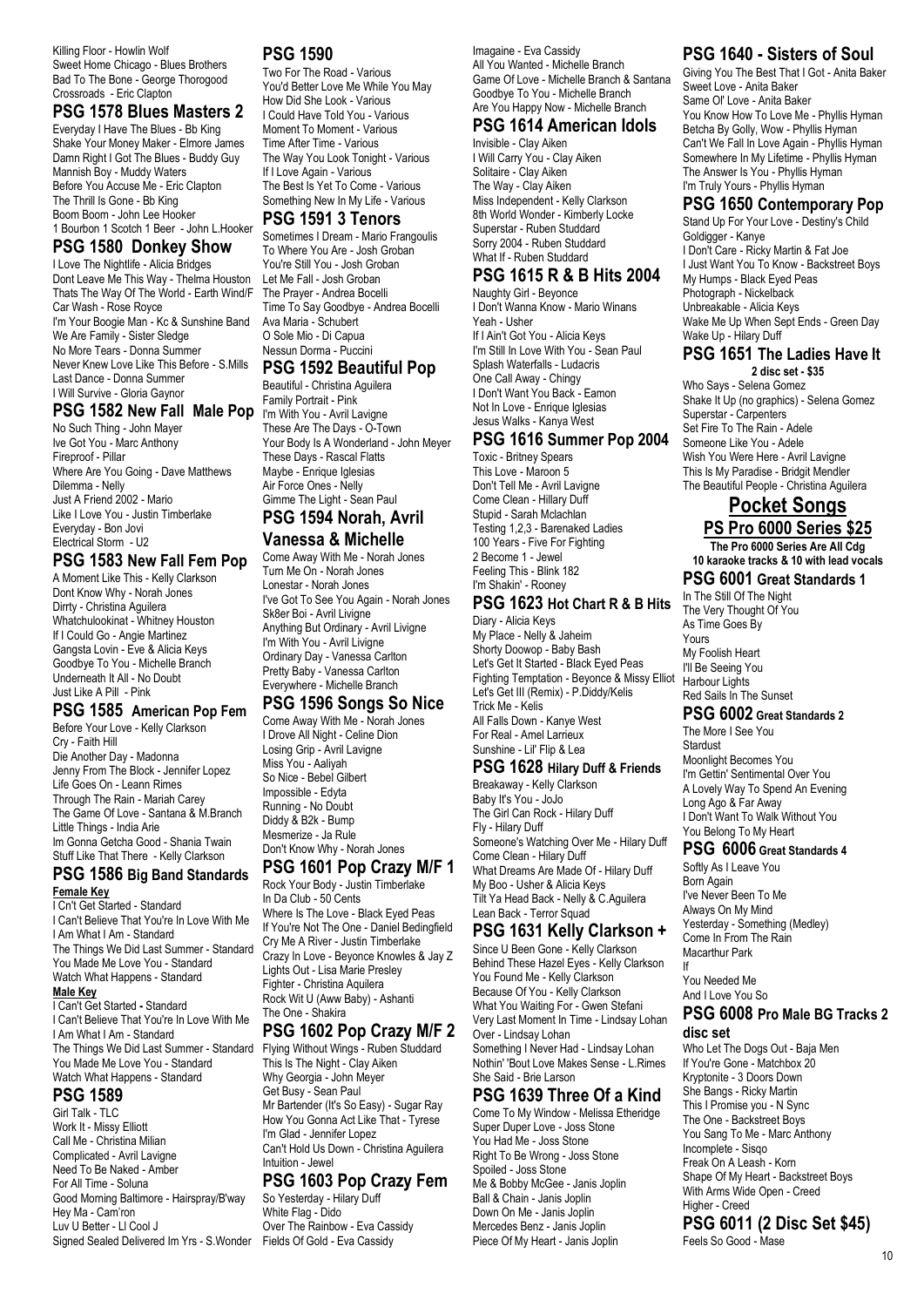Walk Me Home - Mandy Moore Lucky - Britney Spears Independent Woman Part I - Destiny's Child Music - Madonna Doesn't Really Matter - Janet Jackson Gotta Tell You - Samantha Mumba He Loves U Not - Dream Case Of The Ex (Whatcha Gonna Do) - Mya Country Grammar - Nelly Sympathy For The Devil - Guns 'N' Roses No No No Pt 2 - Destiny's Child & Wyc Jean Let's Get It On - Marvin Gaye

# **PSG 6019 Live Band Bckgs**

Gonna Build A Mountain - Anthony Newley All The Things You Are - Johnny Desmond A Shine On Your Shoes - Tony Bennett For All We Know - Shirley Bassey Haven't We Met - Mel Torme Moon River - Andy Williams More / Mondo Cane - Andy Williams Never Never Never - Shirley Bassey Nightingale Sang Berkeley Square - Torme Once In A Lifetime - Anthony Newley

### **PSG 6033 Billboard Hot Hits**

Hey Ya - OutKast It's My Life - No Doubt Rain On Me - Ashanti Shut Up - Black Eyed Peas What Dreams Are Made Of - Hillary Duff The Voice Within - Christina Aguilera You Don't Know My Name - Alicia Keys Love @ 1st Sight - Mary J. Blige

# **PSG 6039 Sarah Brightman,** I Who Have Nothing - Jordin Sparks

Linda Eder & Charlotte Church To Love Somebody - Jordin Sparks Eden - Sarah Brightman

Only An Ocean Away - Sarah Brightman Dust In The Wind - Sarah Brightman Who Wants To Live Forever - S.Brightman Some People - Linda Eder What Kind Of Fool Am I - Linda Eder Edelweiss - Linda Eder Bali Hai - Charlotte Church Carrickfergus - Charlotte Church Tonight - Charlotte Church

### **PSG 6043 Lush & Lovely Standards**

I Concentrate On You I've Got A Crush On You I Remember You Almost Like Being In Love I'm Glad There Is You When I Fall In Love Dream A Little Dream Ev'ry Time We Say Goodbye

# **PSG 6069 Idol Winners &**

#### **Losers-Taylor Hicks & Chris Daughtry** It's Not Over

Over You Home What About Now Used To Dream Myself Awake Takin It To The Streets Just To Feel That Way The Deal Do I Make You Proud

# **PSG 6074 Fem Contempry**

Radio Radio - Brooke White The Calculation - Regina Spektor The Climb - Miley Cyrus Don't Forget - Demi Lovato 99 Times - Kate Voegele Avalanche - Marie Digby Overrated - Ashley Tisdale Hold Up My Heart - Brooke White What If - Ashley Tisdale Fallin' For You - Colby Caillat

### **PSG 6079 Idol Hits & Misses**

I Wonder - Kellie Pickler Red High Heels - Kellie Pickler Small Town Girls - Kellie Pickler Somewhere Over the Rainbow - Kathleen **McPhee** 

My Destiny - Kathleen McPhee Over It - Kathleen McPhee Some Hearts - Carrie Underwood Before He Cheats - Carrie Underwood Wasted - Carrie Underwood And I Am Telling U I'm Not Goin' - J Hudson

#### **PSG 6082 Back to Back** Girlfriend - Avril Lavigne

Keep Holding On - Avril Lavigne Breathless - Corinne Bailey Rae Like A Star - Corinne Bailey Rae Back To Black - Amy Winehouse Extraordinary - Mandy Moore Hallelujah - Claire Bradley The Voice - Celtic Woman Little Girl Blue - Dianna Krall Thinking About You - Norah Jones

#### **PSG 6085 Tmorrows Stars Today**

Bubbly - Colby Caillat The Little Things - Colby Caillat Realize - Colby Caillat Oxygen - Colby Caillat Feelings Show - Colby Caillat Morningside - Sara Bareilles One Sweet Love - Sara Bareilles Love Song - Sara Bareilles Slummin' In Paradise - Mandy Moore Nothing Like You - Mandy Moore

# **PSG 6086 When Sparks Fly**

This Is My Now - Jordin Sparks Broken Wing - Jordin Sparks Wishing On A Star - Jordin Sparks Never Again - Kelly Clarkson How I Feel - Kelly Clarkson U + Ur Hand - Pink I Miss You - Miley Cyrus Nobody's Perfect - Hannah Montana PSG 6096 Big Band Standards 3 See You Again - Miley Cyrus Come Fly With Me I've Got A Crush on You I've Got You Under My Skin The Shadow of Your Smile

Street of Dreams Fly Me To The Moon You Make Me Feel So Young Get Me To The Church On Time Don't Worry 'Bout Me

# **PSG 6110 Male Big Band 2**

I Left My Heart in San Francisco The Shadow of Your Smile When Joanna Loved Me This is All I Ask Here's That Rainy Day When Love Was All We Had Maybe This Time A Taste of Honey The Good Life What Are You Afraid Of

### **PSG 6111 Male Big Band 3**

Mack The Knife Beyond The Sea Dream Lover Clementine That's All Nice & Easy Come Fly With Me For Once In My Life How Little We Know Young At Heart

# **PSG 6114 Male Big Band 6**

Fly Me to the Moon I Wish I Were In Love Again It Started All Over Again Let's Fall In Love Love & Marriage Love Walked In

Saturday Night is the Loneliest Night of the Week High Hopes Anything Goes She's Funny That Way

# **PSG 6118 Male Big Band 8** It Had To Be You

Our Love Is Here To Stay But Not For Me Don't Get Around Much Anymore Let's Call The Whole Thing Off We Are In Love Forever, For Now Recipe For Love It's Alright With Me I Could Write A Book

#### **PSG 6138 Mercy Contemporary Female Hits**

Mercy - Duffy

No Air - Jordin Sparks & Chris Brown One Step At A Time - Jordin Sparks Underneath - Alanis Morissette Warwick Avenue - Duffy Take A Bow - Rihanna Pocketful of Sunshine - Natasha Bedingfield Like You'll Never See Me Again - Alicia Keys **PSG 6182 Buble, Darin, Sinatra** So What – Pink

### **PSG 6143 Francesca Battistelli & Friends**

My Paper Heart - Francesca Battistelli Behind the Scenes - Francesca Battistelli Unpredictable - Francesca Battistelli I'm Letting Go - Francesca Battistelli Free to be Me - Francesca Battistelli Cinderella - Steven Curtis Chapman Everyman - Casting Crowns Love is Here - Tenth Avenue North You Are Everything - Matthew West Let It Fade - Jeremy Camp

# **PSG 6148 Female Singers**

No One - Alicia Keys Touch My Body - Mariah Carey Bye Bye - Mariah Carey The Way That I Love You - Ashanti Teenage Love Affair - Alicia Keys Good & Broken - Hannah Montana Rock Star - Hannah Montana This Is Me - Demi Lovato & Joe Jonas Not As We - Alanis Morissette

# **PSG 6149 2 Davids With Love PSG 105 Great Standards**

Light On - David Cook The Time of My Life - David Cook Permanent - David Cook Avalanche - David Cook Life on the Moon - David Cook Crush - David Archuleta A Little Too Not Over You - David Archuleta Angels - David Archuleta Touch My Hand - David Archuleta You Can - David Archuleta

### **PSG 6155 Great Ladies Of Jazz**

A Good Man Is Hard To Find - Bessie Smith Guess Who's In Town - Ethel Waters Rockin' Chair - Mildred Bailey A Hundred Years From Today - Lee Wiley It Don't Mean A Thing - Ivie Anderson Lullaby of the Leaves - Connee Boswell Goody Goody - Helen Ward All of Me - Billie Holiday What Is This Thing Called Love - Anita O'Day Moments Like This - Peggy Lee

## **PSG 6156 Great Ladies Of Jazz 2**

Take the 'A' Train - Betty Roche Million Dollar Secret - Helen Humes Day Dream - Sarah Vaughan I Cried For You - Carmen McRae Maybe - Lena Horne Too Late Now - Shirley Horn Peel Me A Grape - Blossom Dearie

Blue Gardenia - Dinah Washington Street of Dreams - Abbey Lincoln All That Jazz - Ella Fitzgerald

# **PSG 6157 Idol All Stars**

No Boundaries - Kris Allen Heartless - Kris Allen Ain't No Sunshine - Kris Allen Apologize - Kris Allen She Works Hard For The Money - Kris Allen Black or White - Adam Lambert Mad World - Adam Lambert One - Adam Lambert If I Can't Have You - Adam Lambert No Boundaries - Adam Lambert

# **PSG 6172 Colbie &Demi**

You Got Me - Colbie Caillat I Never Told You - Colbie Caillat Never Let You Go - Colbie Caillat Begin Again - Colbie Caillat Fallin For You - Colbie Caillat Gift Of A Friend - Demi Lovato Catch Me - Demi Lovato Here We Go Again - Demi Lovato Solo - Demi Lovato World Of Chances - Demi Lovato

A Song For You - Michael Buble Spiderman - Michael Buble Let There Be Love - Michael Buble Me & Mrs. You - Michael Buble Whatever It Takes - Michael Buble Sunday in New York - Bobby Darin Oh, Look At Me Now - Bobby Darin Once In A Lifetime - Bobby Darin Here's To The Winners - Frank Sinatra I Fall In Love Too Easily - Frank Sinatra

### **PSG 6192 Hot & Heavy**

Billionaire - Travis McCoy Captains of the Sky - Sky Sailing Teenage Dream - Katy Perry We'll Be A Dream - We The Kings Dance Forever - All Star Weekend Naturally - Selena Gomez Just The Way You Are - Bruno Mars Mine - Taylor Swift Not Like The Movies - Katy Perry

# **Pocket Songs**

**100 Series \$25 The 100 Series Are All Cdg With 8/10 Music Tracks & 8/10 With Added Vocals.**

I Left My Heart In San Francisco - Bennett, T Over The Rainbow - Garland, Judy Lover Man) - Ronstadt, Linda But Not For Me - Connick, Harry The Way He Makes Me Feel - Streisand, B The Way We Were - Barbra Streisand Night & Day - Frank Sinatra New York, New York - Frank Sinatra

# **PSG 106 Pop Male Hits**

Come & Talk To Me - Jodeci Blaze Of Glory - Bon Jovi Reach Out, I'll Be There - Michael Bolton Alone With You - Tevin Campbell Addicted To Love - Palmer, Robert It's So Hard To Say Goodbye - Boyz II Men How Am I Supposed To Live - M.Bolton I'd Do Anything For Love - Meat Loaf

### **PSG 107 - Pop Female Hits**

Dreamin' - Vanessa Williams Same Ole Love - Anita Baker Seasons Change - Expose A Deeper Love - Aretha Franklin Breathe Again - Toni Braxton Delta Dawn - Bette Midler My Lovin' - En Vogue Blowing Kisses In The Wind - Paula Abdul

**PSG 110 - 50's** Ain't That A Shame - Fats Domino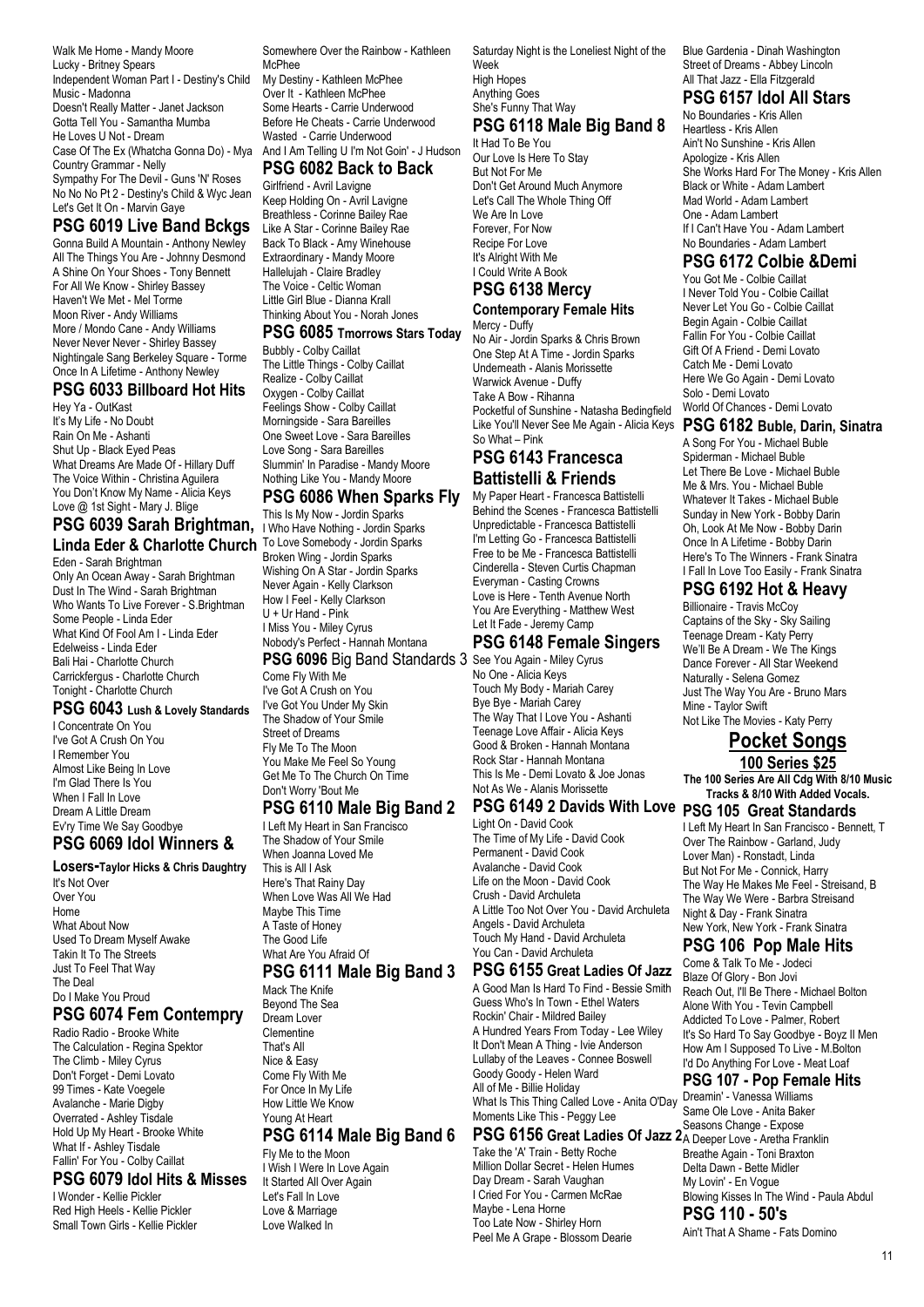Wonder Of You, The - Elvis Presley Save The Last Dance For Me - Drifters On Broadway - Drifters Love Is Like A Heatwave - Martha/Vandellas Only The Lonely - Roy Orbison Blue Moon - Marcels My Boyfriend's Back - Angels

# **PSG 127 Coasters & Drifters** Moon River - Breakfast at Tiffany's

Some Kind Of Wonderful Yakety Yak Charlie Brown Searchin' Poison Ivy There Goes My Baby This Magic Moment Up On The Roof

### **PSG 128 True Companion**

Inseparable - Natalie Cole You & I - E.Rabbitt & C.Gavle I Will Always Love You - Whitney Houston All I Have - Beth Nielsen Chapman Beautiful In My Eyes - Joshua Kadison True Companion - Marc Cohn When You Tell Me - Iglesias/Parton The Man In Love With You - George Strait

# **PSG 130 Male Chart Toppers**

People Get Ready - Rod Stewart Objects In The Rearview Mirror - Meatloaf Completely - Michael Bolton Endless Love - L.Vandross & M.Carey But It's Alright - Huey Lewis I Swear - All-4-One You Let Yr Heart Go Too Fast - Spin Doctors You Better Wait - Steve Perry

# **PSG 132 Female Chart Toppers** You'll Never Know

Endless Love - M.Carey & L.Vandross Lucky One - Amy Grant I'll Remember - Madonna Think Twice - Celine Dion You Mean The World To Me - Toni Braxton Love Sneakin' Up On You - Bonnie Raitt Don't Turn Around - Ace Of Base The Sweetest Days - Vanessa Williams

### **PSG 133 Female Pop Hits**

Turn The Beat Around - Gloria Estefan Secret - Madonna You - Bonnie Raitt Body & Soul - Anita Baker Without You - Mariah Carey Stay - Lisa Loeb & Nine Stories How Many Ways - Toni Braxton Living In Danger - Ace Of Base

# **Just Tracks Single artist discs JTG 341 Alicia Keys**

Karma Butterflyz Gangsta Lovin' **Girlfriend** Loving You Why Do I Feel So Sad A Woman's Worth Diary Fallin' How Come You Don't Call Me If I Ain't Got You Piano & I You Don't Know My Name

# **JTG 182 Aretha Franklin**

A Rose Is Still A Rose Chain Of Fools Deeper Love Freeway Of Love Here We Go Again How Many Times I Never Loved A Man The Way I Love You In The Morning It Hurts Like Hell (From Waiting To Exhale) Love Pang Respect

Rock Steady The Woman Think Until You Come Back To Me Who's Zoomin' Who You Make Me Feel Like A Natural Woman

# **JTG 319 Streisand Movie Magic JTG 171 Cher**

I'm In The Mood For Love - Every Night at 8 Wild Is The Wind - Wild Is The Wind Emily - Americanization of Emily More In Love With You - Four Horsemen Of The Apocalypse How Do/Keep Music Playing - Best Friends But Beautiful - Road To Rio Calling You - Baghdad Cafe The Second Time Around - High Time Goodbye For Now - Reds Yre Gonna Hear Frm Me - Inside Daisy Clvr **JTG 394 Barry Manilow 80's**

Islands in the Stream Have I Told You Lately Open Arms Careless Whisper Against All Odds Hard to Say I'm Sorry Arthur's Theme I Just Called To Say I Love You Time After Time (I've Had) The Time Of My Life Right Here Waiting The Old Songs

#### **JTG 318 Bette Midler Salutes Rosemary Clooney**

This Ole House On A Slow Boat To China Hey There Tenderly Come On A My House Mambo Italiano **Sisters** Memories Of You In The Cool, Cool, Cool of The Evening White Christmas Half As Much I Could Have Danced All Night **JTG 335 Billie Holiday**

Glad To Be Unhappy It's Easy To Remember For All We Know I'm A Fool To Want You You Don't Know What Love Is The End Of A Love Affair For Heaven's Sake You've Changed But Beautiful I Get Along Without You Very Well Violets For Your Furs I'll Be Around

# **JTG 137 Britney Spears**

Oops!...I Did It Again Baby One More Time (You Drive Me) Crazy Sometimes Don't Go Knockin' On My Door Don't Let Me Be The Last To Know What U Se (Is What U Get) Lucky

One Kiss From You Where Are You Now Can't Make You Love Me When Your Eyes Say It (I Can't Get No) Satisfaction Dear Diary From The Bottom Of My Broken Heart **JTG 381 Celine Dion**

# Taking Chances

Eyes On Me My Love Shadow of Love Surprise Surprise A World To Believe In I Got Nothin' Left Fade Away That's Just The Woman In Me Map To My Heart

All Or Nothing At All Believe Dove L'amore Gypsies, Tramps & Thieves Half Breed Heart Of Stone I Found Someone If I Could Turn Back Time Just Like Jesse James Love & Understanding Love Hurts Runaway Save Up All Your Tears The Shoop Shoop Song (It's In His Kiss) Strong Enough The Power We All Sleep Alone

### **JTG 059 Destinys Child 2 Disc Set (with vocal disc) \$25**

Survivor Bootylicious Say My Name Independent Woman Part I Happy Face Emotion Fancy Nasty Girl Bills Bills Bills Bug A Boo Jumpin Jumpin So Good No No No (Part 2) - Destinys Child & Wyclef

#### **JTG 177 Elton John** Believe

The Bitch Is Back Can You Feel The Love Tonight Candle In The Wind Crocodile Rock Daniel Don't Go Breaking My Heart - With Rupaul Don't Let The Sun Go Down On Me Goodbye Yellow Brick Road Made In England Man Nikita The One Philadelphia Freedom Recover Your Soul Rocket Man

### **JTG201A ELVIS PRESLEY A Six Disc 110 song set- \$90**

All Shook Up American Trilogy, An Any Way You Want Me Are You Lonesome Tonight Baby, Let's Play House Big Hunk O' Love, A Blue Christmas Blue Moon Of Kentucky Blue Suede Shoes Blueberry Hill Bossa Nova Baby **Breathless** Burning Love C.C. Rider Can't Help Falling In Love Crying In The Chapel Don't Don't Be Cruel (To A Heart That's True) Don't Cry Daddy Early Morning Rain Fever Follow That Dream Good Luck Charm Good Rockin' Tonight

Handy Man Harbor Lights Hard Headed Woman Hawaiian Wedding Song He Touched Me Heartbreak Hotel Hey Little Girl His Hand In Mine Home Is Where The Heart Is Hound Dog How Great Thou Art I Believe I Don't Care If The Sun Don't Shine I Forgot To Remember I Gotta Know I Just Can't Believin' I Love You Because I Want You, I Need You, I Love You I'm Left, You're Right, She's Gone I've Got A Thing About You Baby I've Got A Woman If I Can Dream In My Father's House In The Garden In The Ghetto It Is No Secret (What God Can Do) It's Now Or Never It's Over Jailhouse Rock Johnny B. Goode Just Because Just Tell Her Jim Said Kentucky Rain Kissin' Cousins Lawdy, Miss Clawdy Lead Me, Guide Me Let Me Be Your Teddy Bear Let Us Pray Let's Talk About Us Little Sister Long Tall Sally Love Letters Love Me Love Me Tender Loving You Mansion Over The Hilltop Memories Moody Blue My Way (Comme D'habitude) One Night Please Don't Stop Loving Me Poor Boy Precious Lord, Take My Hand Promised Land, The Puppet On A String (Girl Happy) Return To Sender Separate Ways Shake A Hand Shake, Rattle & Roll Somebody Bigger Than You & I Stuck On You Surrender **Suspicions** Suspicious Minds Swing Down, Sweet Chariot Talkin' In Your Sleep That's All Right There'll Be Peace In The Valley Tomorrow Night Too Much Treat Me Nice Until It's Time For You To Go Viva Las Vegas Way Down Wear My Ring Around Your Neck What'd I Sav Where Could I Go Where Do You Come From Where No One Stands Alone Who Am I Without Him Wonder Of You, The You Don't Have To Say You Love Me You Gave Me A Mountain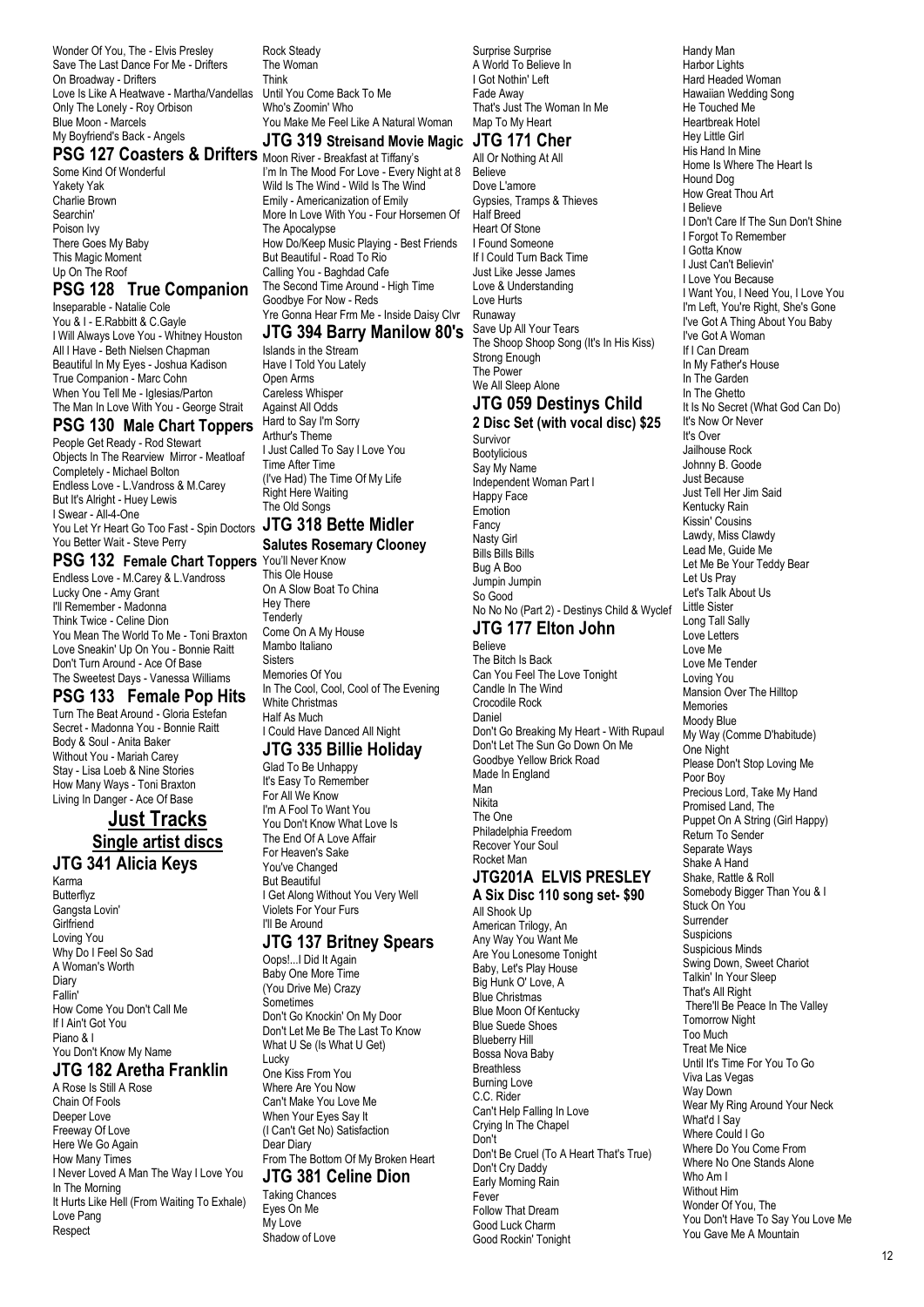You'll Never Walk Alone You're The Devil In Disguise

### **JTG 343 Frank Sinatra**

Let Me Try Again Drinking Again Put Your Dreams Away Everything Happens To Me If You Go Away There Used To Be A Ballpark Didnt We You Will Be My Music What Are You Doing The Rest Of Your Life The Second Time Around If I Had You All My Tomorrows Walk Away

#### **JTG 372 Frank Sinatra Golden Years 2**

Moon Love As You Desire Me Bewitched, Bothered & Bewildered Blue Lace Golden Moment Softly As I Leave You WanderingWhen I Lost You Y're So Right (For What's Wrong In My Life) The Very Thought Of You

# **JTG 373 Frank Sinatra**

**Golden Years 3** Love Isn't Just for the Young The Girl Next Door Talk To Me Baby Dream Remember Love Isn't Just For The Young Moment To Moment Where Is The One The Second Time Around What'll I Do Dear Heart

# **JTG 374 Frank Sinatra Golden**  Ain't It Funny

**Years 4** Just As Though You Were Here Bonita Emily High Hopes The One I Love Belongs To Somebody Else You'll Never Know Guess I'll Hang My Tears Out To Dry Only The Lonely To Love & Be Loved I'll Be Seeing You

# **JTG 375 Frank Sinatra Golden JTG 331 Judy Garland songs**

**Years 5** Everything Happens To Me French Foreign Legion In The Blue of Evening When No One Cares Take Me We'll Gather Lilacs In The Spring We'll Meet Again Roses of Picardy The Gypsy

# I'll Follow My Secret Heart

**Years 6**

Don't Wait Too Long When The Wind Was Green Forget Domani The Moon Got In My Eyes Moonlight Serenade Moonlight Becomes You The Moon Was Yellow I Wished On The Moon Reaching For The Moon Secret Love

**JTG 378 Frank Sinatra Golden** You'll Never Know **Years 8**

Tell Her Soliloquy The Music Stopped Moon River Oh What It Seemed To Me Some Enchanted Evening When I'm Not Near The One I Love I'll Only Miss Her Three Coins In A Fountain

# **JTG 395 Il Divo**

The Winner Takes It All (no graphics) La Promessa Enamorado Angelina She La Luna Adagio L'alba del mondo The Power of Love (La Fuerza Mayor) (no g) Hallelujah (Aleluya) (no graphics)

### **JTG 001 Janet Jackson**

Again Doesnt Really Matter Every Time Escapade Go Deep I Get Lonely

If Lets Wait Awhile Love Will Never Do Miss You Much Nasty Rhythm Nation Runaway Thats The Way Love Goes Together Again What Have You Done For Me Lately When I Think Of You

# **JTG 040 Jennifer Lopez**

That's The Way I'm Real We Gotta Talk Carino That's Not Me Play Dame (Touch Me) Dance With Me Walking On Sunshine Come Over I'm Gonna Be Alright

Love Don't Cost A Thing

# Si Ya Se Acabo **as sung by Linda Eder**

**Secretly** 

**JTG 376 Frank Sinatra Golden** I'm Always Chasing Rainbows/Over Th Rbow By Myself Almost Like Being In Love/This Cn't Be Love Me & My Shadow I'd Like To Hate Myself In The Morning It Never Was You Zing Went Strings Of My Heart/Trolley Song The Boy Next Door/You Made Me Love You The Rainbow's End Do It Again Rock A Bye Your Baby With A Dixie Melody **JTG 344 Kristin Chenoweth**

If You Hadn't But You Did How Long Has This Been Going On My Funny Valentine Hangin' Around With You The Girl In 14G I'll Tell The Man In The Street I'm A Stranger Here Myself Nobody Else But Me Nobody's Heart Belongs To Me/ Why Can't I Going To The Dance With You Taylor The Latte' Boy **JTG 135 Lara Fabian**

Adagio Part Of Me Givin' Up On You You Are My Heart I Am Who I Am To Love Again You're Not From Here Till I Get Over You Love By Grace Yeliel (My Angel) I Will Love Again Broken Vow Adagio (Italian)

# **JTG 094 Linda Eder**

Her Gypsy Heart Son Of A Preacher Man Drift Away Gently Break My Heart If I Should Lose My Way Gold Until I Dont Love You Anymore How Little We Know How In The World Were All Alone

# **JTG 198 Linda Eder**

Vienna Havana It's No Secret Anymore You'll Never Remind Me Why Do People Fall In Love This Time Around Anything Can Happen Don't Ask Me Why I Want More Ill Forget You (From The Scarlet Pimpernel) I'm Afraid This Must Be Love Is This Anyway To Fall In Love The Man That Got Away Till You Come Back To Me Unusual Way When Autumn Comes

#### **JTG 181 Madonna** Crazy For You

Deeper & Deeper Don't Cry For Me Argentina (Dance Version) Frozen Holiday I'll Remember Into The Groove La Isla Bonita Like A Prayer Like A Virgin Material Girl Open Your Heart Rain Ray Of Light Take A Bow This Used To Be My Playground

# **JTG 091 Marc Anthony**

I Swear I Need You Ive Got You **Tragedy** She Mends Me I Wanna Be Free I Reach For You Everything You Do Give Me A Reason Dont Tell Me Its Love Love Wont Get Any Better Do You Believe In Loneliness Te Tengo Aqui Hasta Que Vuelvo Conmigo Celos Viviendo

# **JTG 164 Mariah Carey**

Hero I Still Believe I'll Be There Vision Of Love Anytime You Need A Friend **Dreamlover** 

Loves Takes Time Can't Let Go My All Music Box All I've Ever Wanted Just To Hold You Once Again Someday Without You Emotions Fantasy One Sweet Day

# **JTG 345 Michael Buble**

The Best Is Yet To Come It Had Better Be Tonight Me & Mrs. Jones I'm Your Man Comin' Home Baby Lost Call Me Irresponsible Wonderful Tonight I've Got The World On A String That's Life

# **JTG 197 N'sync**

It's Gonna Be Me This I Promise You Just Got Paid No Strings Attached Bringin Da Noise Thats When Ill Stop Loving You Ill Be Good For You It Makes Me Ill Space Cowboy (Yippie-Yi-Yay) God Must Have Spent A Little More Time Everything I Own I Drive Myself Crazy I Want You Back Tearin Up My Heart You Got It Music Of My Heart - With Gloria Estefan

# **JTG 022 Nacio Herb Brown**

Singin' In The Rain You Stepped Out Of A Dream You Are My Lucky Star Temptation (Nacio Herb Brown) All I Do Is Dream Of You You Were Meant For Me Paradise Should I Pagan Love Song Love Is Where You Find It I've Got A Feelin' You're Foolin'

# **JTG 194 Natalie Cole**

Almost Like Being In Love Autumn Leaves I Live For Your Love Inseparable Jump Start My Heart L O V E Miss You Like Crazy Our Love Pink Cadillac A Smile Like Yours Snowfall On The Sahara Someone That I Used To Love This Will Be They Can't Take That Away/Me - & Sinatra The Very Thought Of You Unforgettable - With Nat King

# **JTG 186 Stevie Wonder**

Boogie On Reggae Woman Higher Ground I Just Called To Say I Love You I Wish Isnt She Lovely Lately Livin For The City Master Blaster My Cherie Amour Overjoyed Part Time Lover Ribbon In The Sky Sir Duke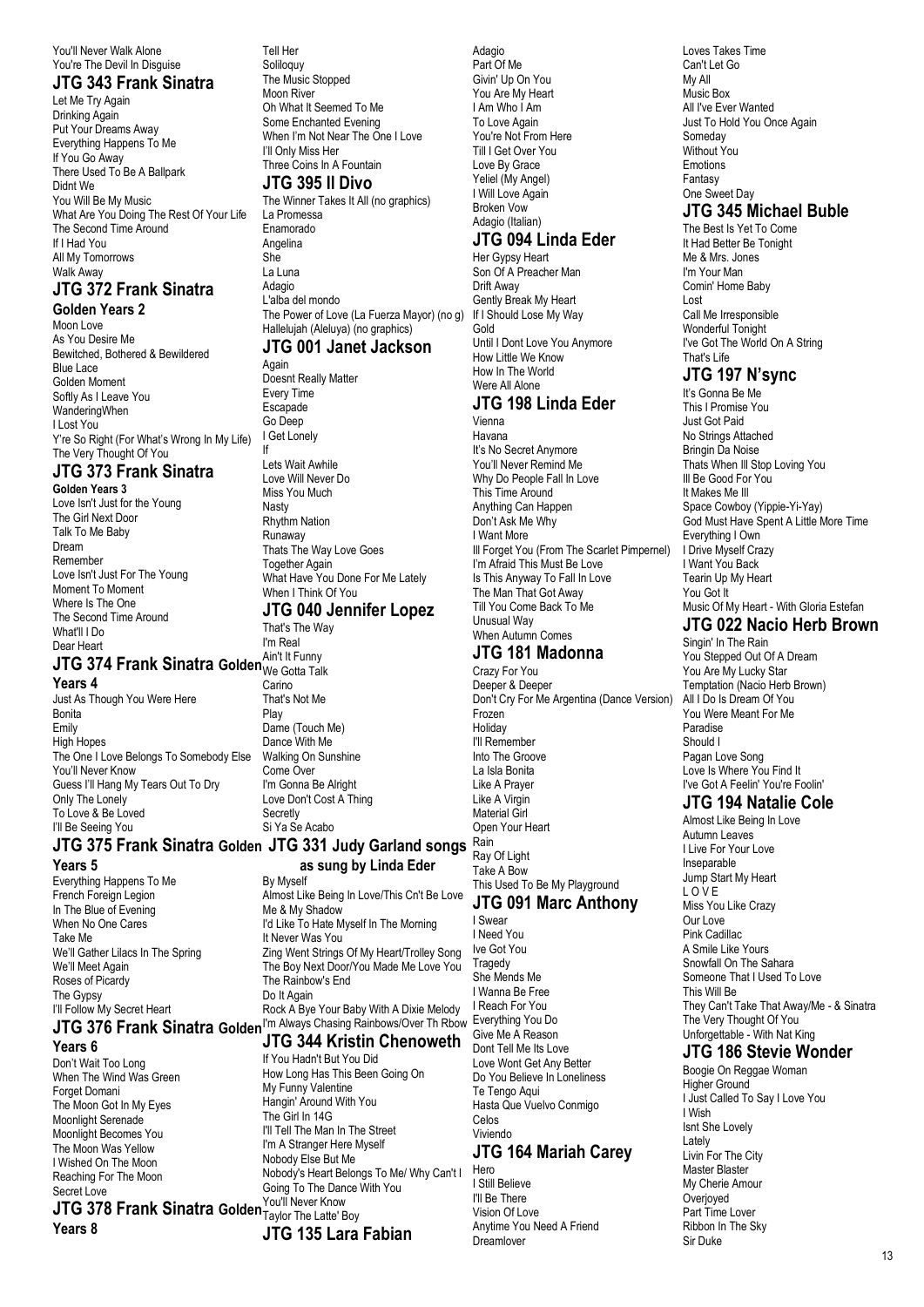Stay Gold **Superstition** You & I You Are The Sunshine Of My Life

# **JTG 134 Whitney's Disco**

It's Not Right But It's Okay (Dance Version) Step By Step (Dance Version) My Love Is Your Love (Dance Version) Heart Break Hotel (Dance Version) Queen Of The Night (Dance Version) I'm Every Woman (Dance Version) I Will Always Love You (Dance Version) I'm Your Baby Tonight (Dance Version) I Learned From The Best (Dance Version) So Emotional (Dance Version) How Will I Know (Dance Version) I Wanna Dance With S'body (Dance Versn) The Greatest Love Of All (Dance Version) Love Will Save The Day (Dance Version)

### **Pocket Songs Single artist discs PSG 1372 Aaron Neville**

Everybody Plays The Fool Don't Know Much - With Linda Rondstadt Ain't No Way The Bells Betcha By Golly, Wow Crazy Love Don't Take Away My Heaven I Fall To Pieces - With Trisha Yearwood

### **PSG 1021 Amy Grant**

Wise Up Arms Of Love Lead Me On Thy Word Love Will Find A Way Father's Eyes Sing Your Praise To The Lord It's Not A Song Angels

# **PSG 1380 Amy Grant**

That's What Love Is For Takes A Little Time Baby, Baby I Will Remember You Like I Love You Whatever It Takes Next Time I Fall In Love - With Peter Cetera House Of Love - With Vince Gill

# **PSG 1305 Andrews Sisters**

Don't Sit Under The Apple Tree Rum & Coca-Cola The Woodpecker Song I'll Be With You In Apple Blossom Time Beer Barrel Polka Lullaby Of Broadway Alexander's Ragtime Band Bei Mir Bist Du Schon Beat Me Daddy Eight To The Bar Back In Your Own Back Yard

# **PSG 1019 Anita Baker**

Caught Up In The Rapture Just Because Giving You The Best That I Got Been So Long **Mystery** Sweet Love Same Ole Love No One In The World

# **PSG 1163 Anita Baker/2**

Rhythm Of Love Body & Soul Soul Inspiration Sweet Love You Belong To Me Sometimes I Wonder Why The Look Of Love I Apologize

# **PSG 1214 Annie Lennox**

No More "I Love You's" Why Here Comes The Rain Again Train In Vain Sweet Dreams Are Made Of This A Whiter Shade Of Pale Little Bird Walkin' On Broken Glass

# **PSG 1309 Aretha Franklin**

A Rose Is Still A Rose How Many Times Here We Go Again Watch My Back In The Morning Love Pang I'll Dip The Woman

### **PSG 1621 Ashlee Simpson**

Autobiography Better Off Giving It All Away La La Love Makes The World Go 'Round Love Me For Me Nothing New Pieces Of Me Shadow Surrender **PSG 1617 Avril Lavigne**

Complicated Sk8er Boi I'm With You Losing Grip Anything But Ordinary Don't Tell Me Take Me Away My Happy Ending Nobody's Home Fall To Pieces

### **PSG 1240 Babyface**

Every Time I Close My Eyes When Your Body Gets Weak Simple Days The Day (That You Gave Me A Son) How Come, How Long This Is For The Lover In You And Our Feelings When Can I See You

# **PSG 1531 Backstreet Bys Party**

We've Got It Goin' On Get Down (You're The One For Me) Anywhere For You Nobody But You Boys Will Be Boys Let's Have A Party 10000 Promises Like A Child

#### **PSG 1532 Backst Boys Party 2** Shape Of My Heart

If You Want It To Be Good (Get/A Bad Boy) That's What She Said If I Don't Have You Hey Mr. Dj (Keep Playin' This Song) That's The Way I Like It I Wanna Be With You Everytime I Close My Eyes

# **PSG 6009 Backstreet Boys**

The Call (With Lead & B/Up Vocals) How Did I Fall In Love (W Lead & B/Up Voc) Everyone (With Lead & B/Up Vocals) I Promise You (With Lead & B/Up Vocals) Shining Star (With Lead & B/Up Vocals) Get Another Boyfriend (W Lead & B/Up Voc) The Call (With B/Up Vocals) How Did I Fall In Love (With B/Up Vocals) Everyone (With B/Up Vocals) I Promise You (With B/Up Vocals) Shining Star (With B/Up Vocals) Get Another Boyfriend (With B/Up Vocals) The Call (With No Vocals) How Did I Fall In Love (With No Vocals)

Everyone (With No Vocals) I Promise You (With No Vocals) Shining Star (With No Vocals) Get Another Boyfriend (With No Vocals)

#### **PSG 1144 Barbaras Brdway** Speak Low

With One Look Luck Be A Lady The Man I Love Children Will Listen Everybody Says Don't The Music Of The Night Some Enchanted Evening I've Never Been In Love Before

### **PSG 1316 Barbra Streisand Timeless Hits**

Free Again Happy Days Are Here Again Kiss Me In The Rain The Ladies Who Lunch Luck Be A Lady You Don't Bring Me Flowers Guilty What Kind Of Fool No More Tears (Enough Is Enough)

# **PSG 1478 - Just One**

# **Lifetime...Barbra Streisand**

I've Dreamed Of You - Reba Mcentire Love Like Ours The Music That Makes Me Dance If You Ever Leave Me - With Vince Gill The Island We Must Be Loving Right Just One Lifetime Speak Low (From One Touch Of Venus)

# **PSG 6195 Streisand At Movies**

Don't Rain On My Parade Moon River I'm In The Mood for Love Wild Is The Wind Emily How Do You Keep The Music Playing But Beautiful The Second Time Around You're Gonna Hear From Me

# **PSG 1293 Barry White**

What Am I Gonna Do With You You're The First, The Last, My Everything Can't Get Enough Of Your Love I'm Gonna Love You Just A Little Bit More I've Got So Much To Give Practice What You Preach Come On I Only Want To Be With You

# **PSG 1039 Beach Boys**

Wouldn't It Be Nice Sloop John B California Girls Be True To Your School Surfer Girl Fun, Fun, Fun Help Me Rhonda I Get Around Barbara Ann Surfin' USA

# **PSG 1005 Beatles**

Eleanor Rigby Let It Be Michelle Yesterday Getting Better All The Time The Fool On The Hill Norwegian Wood Hey Jude Strawberry Fields Forever Penny Lane

# **PSG 1137 Beatles 2**

I Want To Hold Your Hand Nowhere Man And I Love Her

Good Day Sunshine **Help!** Yellow Submarine She Loves You **Blackbird** All My Loving I Feel Fine

# **PSG 1138 Beatles 3**

Got To Get You Into My Life Lady Madonna Do You Want To Know A Secret All You Need Is Love While My Guitar Gently Weeps Something You've Got To Hide Your Love Away Across The Universe Drive My Car Long & Winding Road

# **PSG 1140 Beatles 5**

Sgt.Pepper's Lonely Hearts Club Band Day Tripper Here, There & Everywhere Ob-La-Di, Ob-La-Da Love Me Do When I'm Sixty-Four Twist & Shout With A Little Help From My Friends Here Comes The Sun A Hard Day's Night

# **PSG 1141 Beatles 6**

We Can Work It Out Eight Days A Week If I Fell A Day In The Life Come Together Paperback Writer From Me To You Revolution She's A Woman Fixing A Hole

#### **PSG 1250 Bee Gees** Alone

Stayin' Alive Nights On Broadway How Deep Is Your Love Mor E Than A Woman Jive Talkin' To Love Somebody You Should Be Dancing

# **PSG 1200 Bette Midler**

It's Too Late I Know This Town The Perfect Kiss Bottomless To Deserve You Bed Of Roses As Dreams Go By The Last Time

# **PSG 1436 Bette Midler**

God Help The Outcasts I Believe In You I'm Beautiful In This Life Lullaby In Blue My One True Friend Some People's Live To Comfort You

# **PSG 1612 Billy Eckstine**

**(with big band sound)** A Cottage For Sale I Apologise Everything I Have Is Yours **Tenderly** If You Could See Me Now On Green Dolphin Street I Got A Right To Sing The Blues My Foolish Heart Prisoner Of Love A Sunday Kind Of Love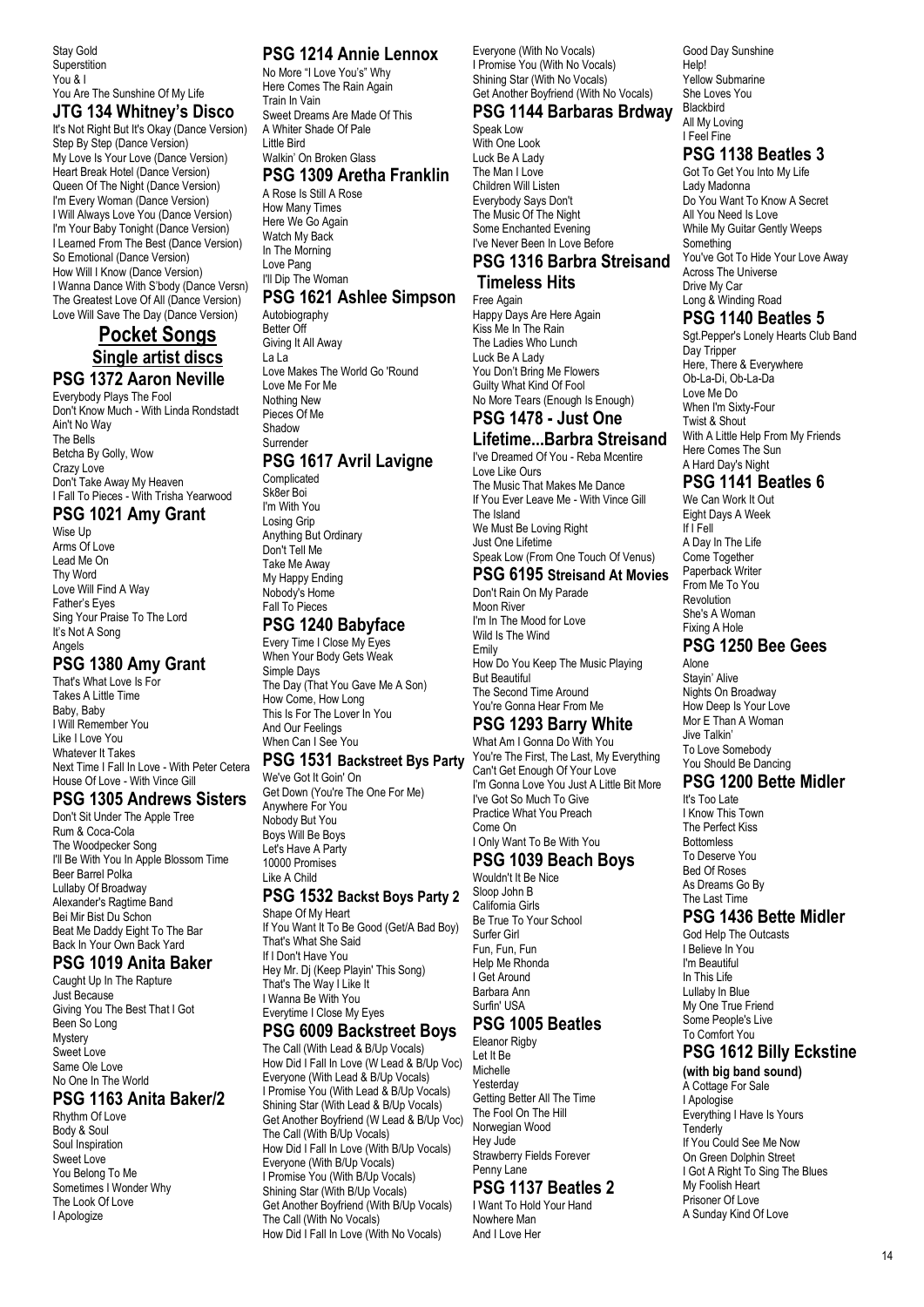# **PSG 1011 Billy Joel**

We Didn't Start The Fire Just The Way You Are Tell Her About It New York State Of Mind She's Always A Woman To Me Only The Good Die Young It's Still Rock & Roll To Me Piano Man

# **PSG 1308 Billy Joel 2**

All About Soul To Make You Feel My Love A Matter Of Trust Hey Girl The River Of Dreams An Innocent Man I Go To Extremes And So It Goes

### **PSG 1384 Billy Joel 3**

Uptown Girl My Life You May Be Right Movin' Out Say Goodbye To Hollywood Keepin' The Faith Honesty Leave A Tender Moment Alone Lullabye (Goodnight, My Angel)

### **PSG 1211 Boyz II Men**

Visions Of A Sunset Water Runs Dry Vibin' On Bended Knee I'll Make Love To You One Sweet Day In The Still Of The Night End Of The Road

# **PSG 1328 Brandy**

The Boy Is Mine - Brandy & Monica Top Of The World Have You Ever Almost Doesn't Count (Everything I Do) I Do It For You **Truthfully** Put That On Everything Happy One Voice

# **PSG 1500 Britney Spears**

Oops...I Did It Again Don't Go Knockin' On My Door Don't Let Me Be The Last To Know What U See (Is What U Get) Lucky One Kiss From You Where Are You Now Can't Make You Love Me When Your Eyes Say It Dear Diary

# **PSG 3008 Bryan Adams**

Can't Stop This Thing We Started Do I Have To Say The Words Please Forgive Me Summer Of '69 Thought I'd Died & Gone To Heaven All For Love (Everything I Do) I Do It For You)

# **PSG 1355 Buddy Holly**

Be Bop Alula Maybe Baby True Love Ways Oh Boy Not Fade Away That'll Be The Day It's So Easy Words Of Love Every Day Rave On

# **PSG 1381 Carly Simon**

Anticipation Better Not Tell Her Coming Around Again In The Wee Small Hours Of The Morning Like A River Nobody Does It Better That's The Way I Always Heard You're So Vain

### **PSG 114 Carpenters**

Top Of The World Please Mr Postman We've Only Just Begun Goodbye To Love I Won't Last A Day Without You There's A Kind Of Hush Rainy Days & Mondays Yesterday Once More

# **PSG 1161 Celine Dion**

The Colour Of My Love Think Twice Misled When I Fall In Love If You Asked Me To Nothing Broken But My Heart Love Can Move Mountains The Power Of Love Where Does My Heart Beat Now

# **PSC 1220 Celine Dion**

**Audio CD - No Graphics** Because You Loved Me Falling Into You I Love You River Deep Mountain High If Thats What It Takes Seduces Me Make You Happy Call The Man **PSG 1262 Celine Dion 98** Tell Him Let's Talk About Love

When I Need You Love Is On The Way Why Oh Why Treat Her Like A Lady Just A Little Bit Of Love My Heart Will Go On

# **PSG 1360 Celine Dion 4**

To Love You More Where Is The Love The Reason I'm Your Angel - With R. Kelly Us

#### Immortality - With The Bee Gees The Prayer **PSG 1479 Celine Dion**

# **All The Way**

That's The Way It Is If Walls Could Talk First Time Ever I Saw Your Face Then You Look At Me I Want You To Need Me Live Declaration Of Love

#### All The Way - With Frank Sinatra **PSG 1362 Chicago**

All Roads Lead To You

Colour My World Does Anybody Really Know What Time It Is I Don't Wanna Live Without You Saturday In The Park The Only Love You're The Inspiration Glory Of Love - Peter Cetera

# **PSG 6081 Corinne Bailey Rae**

I'd Like To Put Your Records On Trouble Sleeping **Breathless** Butterfly Like A Star Enchantment Till It Happens To You Choux Pastry Heart

# **PSG 1397 Cy Coleman**

When In Rome (Do As Romans Do) The Best Is Yet To Come Baby Dream Your Dream Hey, Look Me Over On The Other Side Of The Tracks **Witchcraft** I've Got Your Number I Love My Wife Real Live Girl Give A Man Enough Rope **PSG 1260 David Foster**

# Tell Him

After The Love Has Gone Forever Glory Of Love I Have Nothing Power Of The Dream You're The Inspiration

# **PSG 1518 Dean Martin**

Ain't That A Kick In The Head That's Amore Well Did You Evah Memories Are Made Of This Toot Toot Tootsie Goodbye You're Nobody Till Somebody Loves You Everybody Loves Somebody Volare Sam's Song Imagination

# **PSG 1014 Debbie Gibson**

Shake Your Love Out Of The Blue Foolish Beat Staving Together Lost In Your Eyes No More Rhyme Electric Youth Only In My Dreams

# **PSG 1619 Diana Krall 2**

Gee Baby, Ain't I Good To You I'm Thru With Love Is You Is Or Is You Ain't My Baby East Of The Sun (And West Of The Moon) The Best Thing For You (Would Be Me) I Miss You So How Deep Is The Ocean Garden In The Rain

# **PSG 1625 Diana Krall 3**

A Blossom Fell Boulevard of Broken Dreams Fly Me To The Moon I'll String Along With You I've Got You Under My Skin If I Had You Pick Yourself Un S Wonderful This Can't Be Love You're Looking At Me

# **PSG 6154 Diana Krall**

Where or When Boy From Ipanema I've Grown Accustomed To His Face Walk On By Too Marvelous For Words Guess I'll Hang My Tears Out To Dry So Nice Quiet Nights Every Time We Say Goodbye

#### **PSG 1027 Diana Ross** Touch Me In The Morning

I'm Coming Out Good Morning Heartache Mirror, Mirror Endless Love Upside Down Reach Out & Touch (Somebody's Hand) Why Do Fools Fall In Love Ain't No Mountain High Enough You're All I Need To Get By

# **PSG 1297 Dinah Washington**

Cry Me A River I Won't Cry Anymore I'm Through With Love Time After Time It's Magic What A Difference A Day Made I Wanna Be Loved Harbor Lights **Manhattan** I Thought About You

# **PSG 1277 Donna Summer**

Melody Of Love (Wanna Be Loved) Hot Stuff Bad Girls She Works Hard For The Money On The Radio Dim All The Lights Sunset People Last Dance

### **PSG 1510 - Duke Ellington (2 CD Set \$25)**

Caravan Do Nothin Till You Hear From Me Dont Get Around Much Anymore I Got It Bad I Let A Song Go Out Of My Heart It Dont Mean A Thing If It Aint Got That Swing Jump For Joy Mood Indigo Solitude Sophisticated Lady

# **PSG 6098 Ella Fitzgerald**

Can't We Be Friends Don'cha Go 'Way Mad Can't Help Lovin' That Man You're An Old Smoothie Don't Be That Way Misty A Fine Romance What Is There To Say (It's Only A) Paper Moon Round Midnight

# **PSG 6178 Ella Fitzgerald**

**Accompanied by Ellis Larkins** People Will Say Were In Love Please Be Kind Until The Real Thing Comes Along Makin Whoopee Imagination **Stardust** My Heart Belongs To Daddy You Leave Me Breathless Baby What Else Can I Do

#### Nice Work If You Can Get It **PSG 1061 Elton John**

Goodbye Yellow Brick Road Don't Let The Sun Go Down On Me Candle In The Wind Rocket Man Blue Eyes **Sacrifice** Daniel Nikita **PSG 115 Elton John**

Candle In The Wind Daniel Don't Let The Sun Go Down On Me Goodbye Yellow Brick Road Crocodile Rock Blue Eyes Sacrifice Rocket Man **PSG 1128 Elton John Duets** When I Think About Love The Power

Shakey Ground Don't Go Breaking My Heart Don't Let The Sun Go Down On Me Go On & On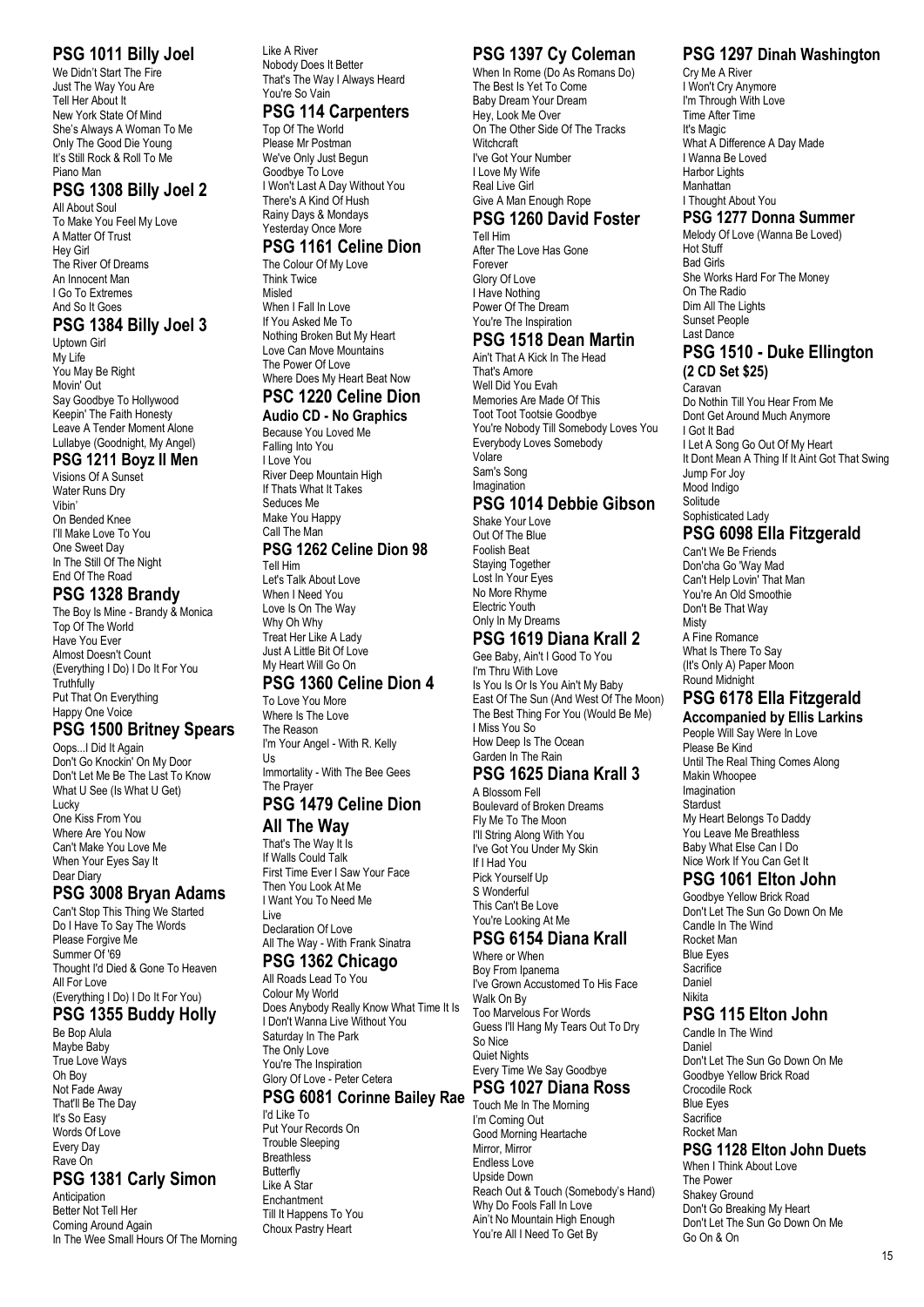Ain't Nothing Like The Real Thing Love Letters

### **PSG 1165 Elton John Duets**

The Power Shakey Ground If You Were Me Don't Go Breaking My Heart Don't Let The Sun Go Down On Me **Teardrops** Ain't Nothing Like The Real Thing Love Letters

#### **PSG 1188 Elton John Duets/2** Believe

Don't Go Breaking My Heart The One Ain't Nothing Like The Real Thing House Made In England Blessed Man

# **PSG 1057 Elvis, Sun Years**

That's All Right Blue Moon Of Kentucky Good Rockin' Tonight I Love You Because Just Because Baby, Let's Play House I Don't Care If The Sun Don't Shine I'm Left, You're Right, She's Gone Tomorrow Night Harbor Lights

# **PSG 1074 Elvis At Movies**

Viva Las Vegas Puppet On A String (Girl Happy) Separate Ways Follow That Dream Kissin' Cousins Memories Don't Cry Daddy It's Over Wear My Ring Around Your Neck Home Is Where The Heart Is Please Don't Stop Loving Me

### **PSG 118 Elvis Presley**

Blue Suede Shoes Jailhouse Rock Are You Lonesome Tonight Blue Christmas Suspicious Minds Long Tall Sally American Trilogy Crying In The Chapel

# **PSG 1392 Faith Evans**

Love Like This Ain't Nobody Heartbreak Hotel - With W.Houston Kissing You Soon As I Get Home All Nite Long Keeping The Faith

### **PSG 1001 Frank Sinatra**

New York, New York My Way (Comme D'habitude) Chicago (That Toddling Town) Strangers In The Night **Witchcraft** Summer Wind I've Got The World On A String Night & Day I've Got You Under My Skin The Lady Is A Tramp

# **PSG 1050 Frank Sinatra 3**

Fly Me To The Moon I Wish I Were In Love Again It Started All Over Again Let's Fall In Love Love & Marriage Love Walked In Saturday Night Is The Loneliest Night High Hopes Anything Goes

# She's Funny That Way **PSG 1051 - Frank Sinatra 4**

All Of Me Serenade In Blue I'll Never Smile Again Learnin' The Blues The Tender Trap The Song Is You They Can't Take That Away From Me I'll Be Seeing You All Or Nothing At All This Love Of Mine **PSG 1075 - Frank Sinatra 5**

#### Satisfy Me One More Time How Do You Keep The Music Playing Teach Me Tonight Until The Real Thing Comes Along If I Should Lose You The Best Is Yet To Come Luck Be A Lady

I Concentrate On You The Coffee Song It Was A Very Good Year **PSG 1082 Frank Sinatra 6** It's All Right With Me

All The Way Dream Hey, Jealous Lover Here's To The Losers You'd Be So Easy To Love Pennies From Heaven Close To You Young At Heart The Tender Trap (Love Is)

### **PSG 1199 Sinatra With Strings** Star People

I Hadn't Anyone Till You Night & Day Misty **Stardust** Come Rain Or Come Shine It Might As Well Be Spring Prisoner Of Love That's All All Or Nothing At All Yesterdays

# **PSG 1270 Sinatra Old Devil Moon**

The House I Live In I Believe Lover More Than You Know My Kind Of Town (Chicago Is) Old Devil Moon Something Without A Song You're Getting To Me A Habit With Me Something Stupid Martin

# **PSG 1491 Frank Sinatra**

L.A. Is My Lady Mack The Knife Its Alright With Me A Hundred Years From Today After You've Gone Stormy Weather The Best Of Everything

### **PSG 1606 Standards Sinatra Style**

**Witchcraft** One For My Baby **Tenderly** The Christmas Song (Chestnuts Roasting) After You've Gone Manhattan Why Don't You Do Right I'm Glad There Is You What A Difference A Day Makes Sentimental Journey

### **PSG 6096 Sinatra Big Band 3**

Come Fly With Me I've Got A Crush On You I've Got You Under My Skin The Shadow Of Your Smile Street Of Dreams Fly Me To The Moon You Make Me Feel So Young Get Me To The Church On Time Don't Worry 'Bout Me Where or When

#### **PSG 6097 Xmas With Frank Frank Sinatra**

I've Got My Love To Keep Me Warm The Christmas Waltz Santa Claus Is Coming To Town Have Yourself A Merry Little Christmas The Christmas Song (Chestnuts Roasting) Christmas Memories The Bells Of Christmas White Christmas Silent Night We Wish You The Merriest

#### **PSG 6199 Frank Sinatra** All I Need Is The Girl

I Can't Believe I'm Losing You I Get A Kick Out of You I'll Be Seeing You Just The Way You Are Maybe This Time On a Clear Day The Days of Wine & Roses The One I Love Belongs To Somebody Else **PSG 1224 Grge Michael 96**

Jesus To A Child

Fastlove Older It Doesn't Really Matter To Be Forgiven Move On **PSG 1382 George Michael 2** Faith I Want Your Sex

Kissing A Fool One More Try Too Funky You Have Been Loved Father Figure

Hold My Hand Running From An Angel Hannah Jane Let Her Cry I'm Goin' Home Only Wanna Be With You Not Even The Trees Drowning **Goodbye PSG 1006 Janet Jackson**

# Alright

What Have You Done For Me Lately Let's Wait Awhile Control Rhythm Nation Miss You Much Nasty **Escapade PSG 1434 Janet Jackson**

Again Because Of Love Every Time Go Deep I Get Lonely Love Will Never Do (Without You) That's The Way Love Goes Together Again

#### **PSG 1432 Jennifer Lopez** Could This Be Love

If You Had My Love Let's Get Loud No Me Ames (Ballad) - Lopez & Anthony No Me Ames (Tropical) - Lopez & Anthony Open Off My Love

Promise Me You'll Try Talk About Us **PSG 1609 Jessica Simpson**

Sweetest Sin Take My Breath Away Where You Are Forever In Your Eyes A Little Bit I Think I'm In Love With You I Wanna Love You Forever Irresistible There You Were With You

### **PSG 1334 John Mellencamp**

Rock In The USA Wild Night Small Town Cherry Bomb Jack & Diane Hurt So Good Dance Naked Whatever We Wanted Crumblin' Down Again Tonight

# **PSG 6012 Johnny Holliday**

Who's Sorry Now Come Back To Me Bei Mir Bist Du Schon I Love You By The Light Of The Silvery Moon It's A Blue World By Myself I Should Care Don't Take Your Love From Me When Your Lover Has Gone

# **PSG 6013 Johnny Holliday**

How About Me Stardust You Leave Me Breathless The Way We Were Where Are You Guess I'll Hang My Tears Out To Dry Here's That Rainy Day Don't Worry 'Bout Me **Nevertheless** Some Of These Days

# **PSG 1201 Hootie & Blowfish PSG 1637 Kelly Clarkson**

A Moment Like This Low Miss Independent Anytime Breakaway Before Your Love Because Of You Behind These Hazel Eves The Trouble With Love Is **Thankful** 

# **PSG 1367 Kenny Loggins**

Footloose For The First Time Forever I'm Alright Nobody's Fool Return To Pooh Corner This Is It Whenever I Call You Friend

### **PSG 6180 Kristin Chenoweth**

If You Hadn`t But You Did How Long Has This Been Going On My Funny Valentine Hangin` Around With You The Girl in 14G I`ll Tell The Man In The Street I`m A Stranger Here Myself Nobody Else But Me Nobody`s Heart Belongs To Me Going To The Dance With You You`ll Never Know Taylor The Latte Boy **PSG 6185 Lady Gaga**

**Telephone**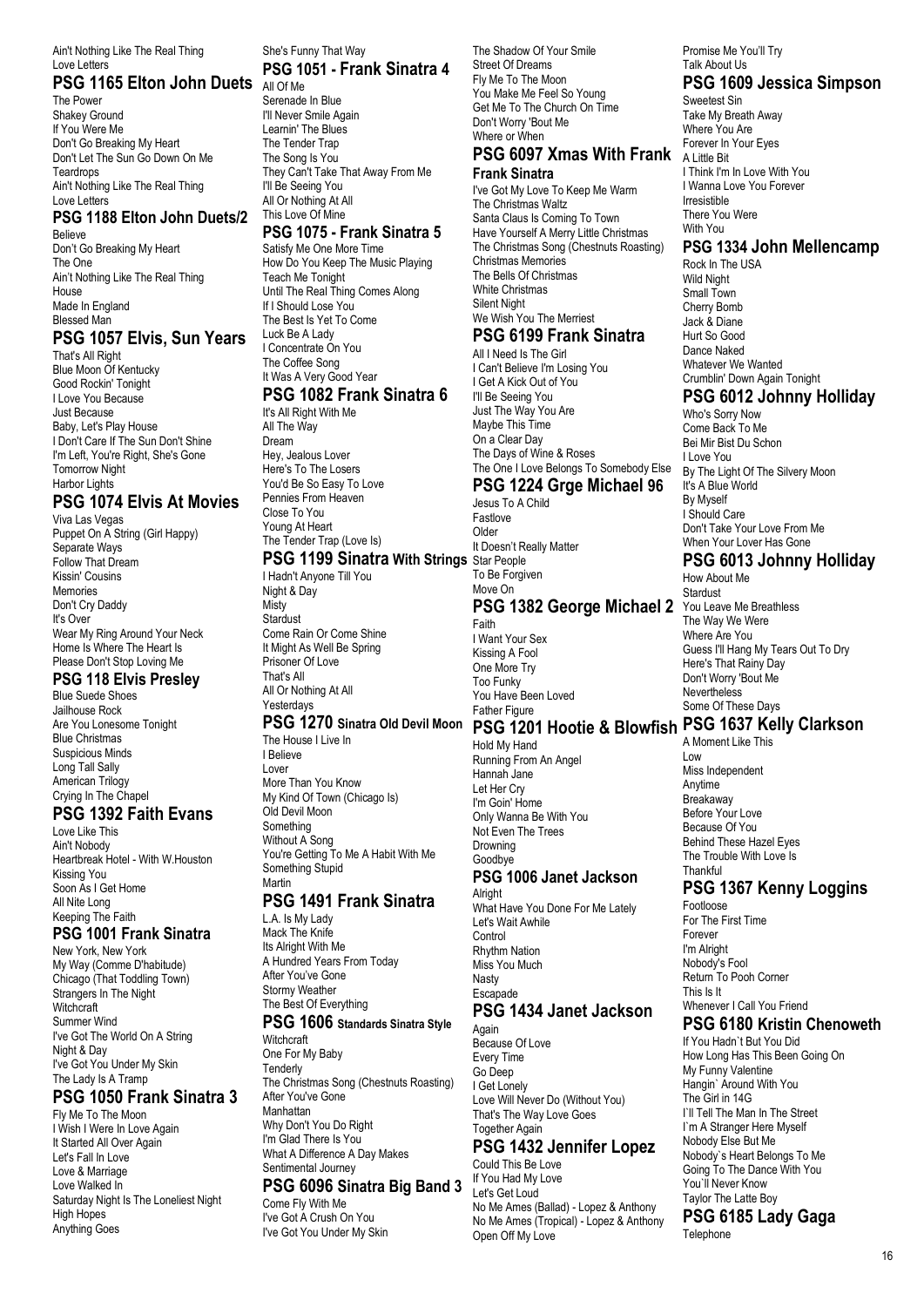Just Dance Boys Boys Boys Love Game Panarazzi **Starstruck** Bad Romance Poker Face Alejandro Soldier of Love (no graphics) - Sade

### **PSG 1501 Lara Fabian**

I Will Love Again You're Not From Here Broken Vow To Love Again You Are My Heart Part Of Me I Am Who I Am Adagio (English Version)

**PSG 6130 Leona Lewis** Bleeding Love Better In Time I Will Be Take A Bow Yesterday Here I Am Footprints In The Sand

#### The Best You Never Had **PSG 1333 Linda Eder**

It's Time Something To Believe In Next Time I Love Don Quixote (From Man Of La Mancha) Big Time Hero Someone Like You No One Knows Who I Am

# **PSG 1442 Linda Eder**

Don't Ask Me Why I Want More I'll Forget You I'm Afraid This Must Be Love Is This Anyway To Fall In Love The Man That Got Away Till You Come Back To Me Unusual Way When Autumn Comes

#### **PSG 1488 Linda Eder** Vienna

It's No Secret Anymore You'll Never Remind Me Havana Why Do People Fall In Love This Time Around Anything Can Happen

# **PSG 123 Linda Ronstadt**

Skylark You Took Advantage Of Me When I Fall In Love 'Round Midnight I Get Along Without You Very Well Bewitched, Bothered & Bewildered My Funny Valentine It Never Entered My Mind

# **PSG 6037 Louis Prima**

That Old Black Magic Felecia No Capecia Baby Won't You Please Come Home I've Got You Under My Skin Jump, Jive and Wail Banana Splits For My Baby When You're Smilin'/ Shiek Of Araby Under The Boardwalk Closer To The Bone I Got The World On A String

# **PSG 1045 Luther Vandross**

So Amazing Forever, For Always, For Love Never Too Much A House Is Not A Home Stop To Love

Give Me The Reason Since I Lost My Baby Creepin'

# **PSG 1276 Luther Vandross**

Your Secret Love Power Of Love - Love Power Never Let Me Go Little Miracles (Happen Every Day) Going In Circles Always & Forever Love The One You're With Endless Love

# **PSG 1035 Madonna**

Who's That Girl Material Girl Like A Virgin Oh, Father Express Yourself Cherish Live To Tell Papa Don't Preach **PSG 1370 Madonna 2** Don't Cry For Me Argentina (Dance Version) I Want You

Rain Ray Of Light Take A Bow This Used To Be My Playground You'll See The Power Of Goodbye

# **PSG 1465 Marc Anthony 1**

I Need To Know When I Dream At Night Am I The Only One My Baby You No One Como Ella Me Quier A Mi (She's/Good/Me) Don't Let Me Leave No Me Ames (Ballad Version)

### **PSG 1466 Marc Anthony 2**

You Sang To Me She's Been Good To Me Love Is All Dimelo (I Need To Know) Da La Vuelta That's Okay How Could I Remember Me

### **PSG 1132 Mariah Carey**

Dreamlover Hero Anytime You Need A Friend Just To Hold You Once Again Without You Someday Love Takes Time Make It Happen Vision Of Love

### **PSG 1205 Mariah Carey 95**

Fantasy Underneath The Stars Melt Away One Sweet Day Open Arms Always Be My Baby When I Saw You Long Ago Forever

# **PSG 1216 Mariah Carey**

Can't Let Go All I've Ever Wanted Emotions I'll Be There Music Box You Need Me Never Forget You I Don't Wanna Cry **PSG 1292 Marvin Gaye**

That's The Way Love Is What's Going On Let's Get It On Got To Give It Up

Sexual Healing I'll Be Doggone How Sweet It Is (To Be Loved By You) Ain't That Peculiar Mercy, Mercy Me (The Ecology) Pride & Joy

#### **PSG 1230 Mary J Blige** Be Happy

Mary Jane You Gotta Believe Mary's Joint I'm Goin' Down My Life Not Gon' Cry You Remind Me

# **PSG 1107 Michael Bolton 2**

Said I Loved Youbut I Lied The One Thing Soul Of My Soul A Time For Letting Go In The Arms Of Love Georgia On My Mind When I'm Back On My Feet Again How Can We Be Lovers

# **PSG 6174 Michael Buble**

I Haven't Met You Yet Cry Me a River All Of Me Georgia On My Mind Crazy Love At This Moment All I Do is Dream of You Hold On Heartache Tonight You're Nobody Till Somebody Loves You I Haven't Met You Yet

# **PSG 1608 Michael**

# **McDonalds Motown Hits**

I Heard It Through The Grapevine You Are Everything Signed Sealed Delivered, I'm Yours I'm Gonna Make You Love Me Ain't Nothing Like The Real Thing **Reflections** How Sweet It Is To Be Loved By You Ain't No Mountain High Enough All In Love Is Fair I Want You

# **PSG 1329 Monica**

The Boy Is Mine - Monica & Brandy The First Night Misty Blue Inside Angel Of Mine Right Here Waiting 'Cross The Room I Keep It To Myself For You I Will

# **PSG 6014 Murray Ross**

There'll Be Some Changes Made God Bless The Child How High The Moon You're Something Why Don't You Do Right Come Fly With Me I Apologize Volare The Candy Man The Way She Makes Me Feel

#### **PSG 6015 Murray Ross** Nature Boy

I Wanna Be Around Singin' In The Rain Tumbling Tumble Weeds They Can't Take That Away From Me In Solitude I Can't Get Started Dindi No More Blues Swinging On A Star **PSG 1486 N'Sync** It's Gonna Be Me

This I Promise You Just Got Paid No Strings Attached Bringin Da Noise Thats When Ill Stop Loving You I'll Be Good For You It Makes Me Ill Space Cowboy (Yippie-Yi-Yay)

# **PSG 1044 Nancy Wilson**

Happiness Is A Thing Called Joe The Masquerade Is Over Prelude To A Kiss I'll Walk Alone Guess Who I Saw Today Supper Time Glad To Be Unhappy In A Sentimental Mood I Thought About You But Beautiful

## **PSG 1315 Nat King Cole**

Straighten Up & Fly Right Route 66 Makin' Whoopee It's Only A Paper Moon Gee Baby, Ain't I Good To You Sweet Lorraine The Very Thought Of You I Found A Million Dollar Baby This Is All I Ask For All We Know There Is No Greater Love

# **PSG 6124 Nat King Cole**

**(Orchestral Backings)** The Very Thought of You But Beautiful I Found A Million Dollar Baby My Heat Tells Me Paradise This Is All I Ask For All We Know The More I See You Don't Blame Me There Is No Greater Love

# **PSG 113 Neil Diamond 1**

Songs Of Life Shilo Red, Red Wine Forever In Blue Jeans Desiree America September Morn Brother Love's Traveling Salvation Show

# **PSG 6080 Norah Jones**

Wish I Could Sinkin' Soon The Sun Doesn't Like You Not My Friend Broken Until The End My Dear Country Wake Me Up Be My Somebody Little Room Rosie's Lullaby

# **PSG 6010 O Town Hits**

Liquid Dreams (With Lead & B/Up Vocals) All For Love (With Lead & B/Up Vocals) Baby I Would (With Lead & B/Up Vocals) Love Shld Be A Crime (W Lead & B/Up Voc) All Or Nothing (With Lead & B/Up Vocals) Girl (With Lead & B/Up Vocals) Liquid Dreams (With B/Up Vocals) All For Love (With B/Up Vocals) Baby I Would (With B/Up Vocals) Love Should Be A Crime (With B/Up Vocals) All Or Nothing (With B/Up Vocals) Girl (With B/Up Vocals) Liquid Dreams (With No Vocals) All For Love (With No Vocals) Baby I Would (With No Vocals) Love Should Be A Crime (With No Vocals)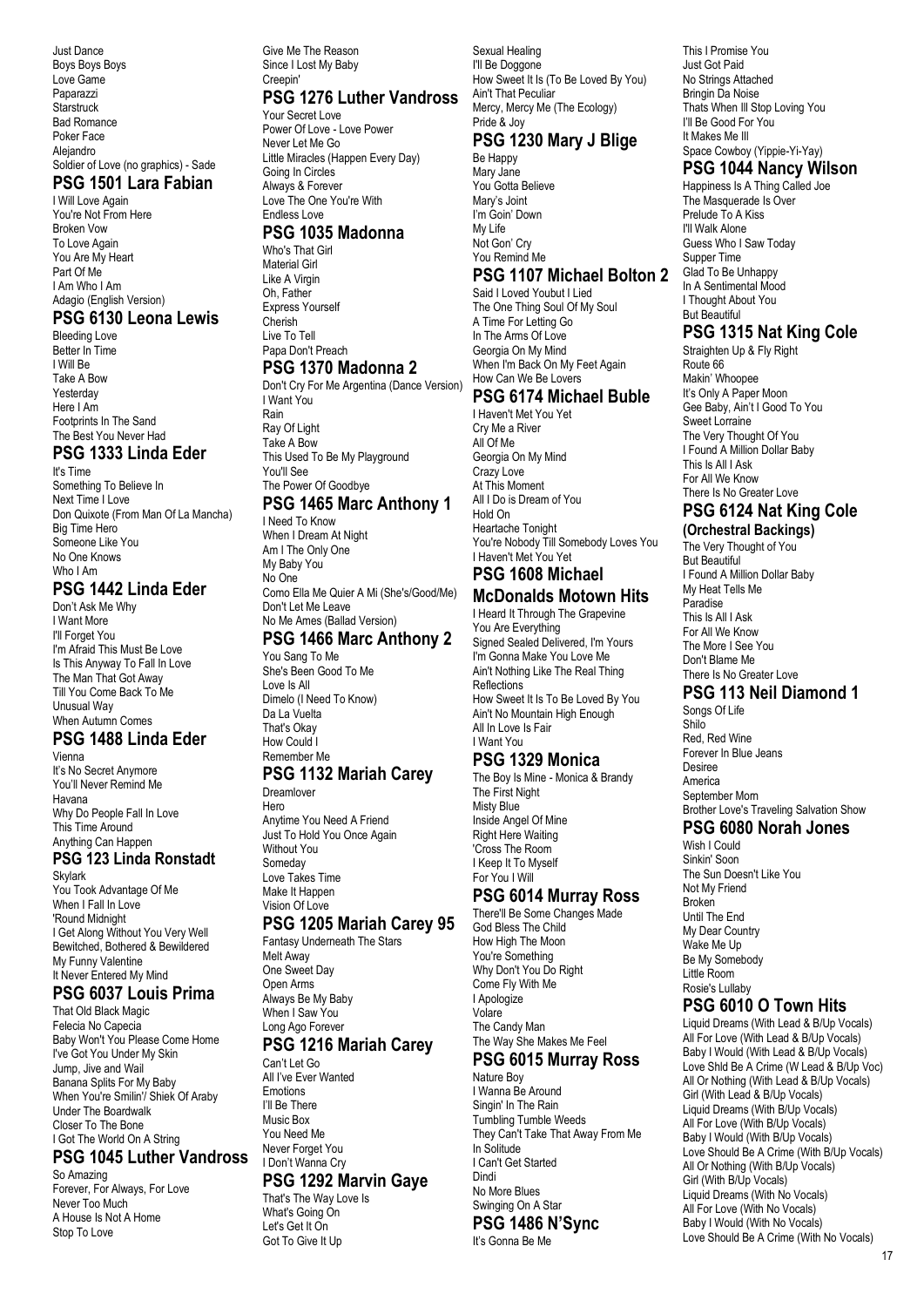All Or Nothing (With No Vocals) Girl (With No Vocals)

### **PSG 1217 Oleta Adams**

Never Knew Love I Knew You When Slow Motion We Will Meet Again If This Love Should End Life Keeps Moving On Rhythm Of Life Get Here

### **PSG1373 Olivia Newton John**

Have You Never Been Mellow I Honestly Love You Please, Mister, Please Physical Heart Attack Sam Xanadu Suddenly - With Cliff Richards I Honestly Love You (New Version)

# **PSG 1310 Patti Labelle**

Someone Like You Shoe Was On The Other Foot When You Talk About Love You Are My Solid Ground Does He Love You You Saved My Life Don't Block The Blessings Flame

# **PSG 1015 Paula Abdul**

Forever Your Girl Knocked Out (It's Just) The Way That You Love Me Next To You Straight Up Cold-Hearted Opposites Attract State Of Attraction

# **PSG 1048 Perry Como**

'Round & 'Round It's Impossible Till The End Of Time Catch A Falling Star Some Enchanted Evening Hot Diggity Don't Let The Stars Get In Your Eyes No Other Love If Papa Loves Mambo

#### **PSG 1037 Phil Collins** In The Air Tonight

Sussudio You Can't Hurry Love Separate Lives Take Me Home Against All Odds Easy Lover One More Night A Groovy Kind Of Love

### **PSG 139 Platters**

My Prayer With This Ring Washed Ashore Only You (And You Alone) You've Got The Magic Touch Smoke Gets In Your Eyes The Great Pretender Twilight Time

# **PSG 1413 Prince 2**

7 (Seven) - Prince Alphabet Street - Prince Let It Go - Prince Pink Cashmere - Prince Pop Life - Prince Sign Of The Times - Prince The Morning Papers - Prince U Got The Look – Prince

# **PSG 1059 Queen**

Bohemian Rhapsody

We Are The Champions Another One Bites The Dust Crazy Little Thing Called Love Kind Of Magic The Miracle I Want It All Radio Ga-Ga The Show Must Go On **PSG 1253 R Kelly** I Believe I Can Fly I Can't Sleep

Baby You Remind Me Of Something Honey Love Slow Dance Down Low Gotham City (From "Batman" Film) **PSG 1017 Ray Charles**

Busted Cryin' Time America, The Beauitiful Unchain My Heart Hallelujah, I Love Her So Born To Lose Georgia On My Mind Hit The Road Jack I Can't Stop Loving You What'd I Say

# **PSG 1202 Regina Belle '95**

Could It Be I'm Falling In Love Love Tko You Make Me Feel Brand New The Whole Town's Laughing At Me Didn't I Blow Your Mind This Time You Are Everything Let Me Make Love To You I'll Be Around

#### **PSG 1279 Regina Belle** If I Could

After The Love Has Lost It's Shine Baby Come To Me Hurry Up This Way Again Good Lovin' Show Me The Way Passion Make It Like It Was

# **PSG 3003 REM**

Everybody Hurts Losing My Religion It's The End Of The World As We Know It The One I Love Radio Free Europe Shiny Happy People **Stand** What's The Frequency Kenneth

# **PSG 1421 Ricky Martin 1**

Be Careful Livin' La Vida Loca Love You For A Day Maria She's All I Ever Had The Cup Of Life You Stay With Me

### **PSG 1422 Ricky Martin 2**

Bella (She's All I Ever Had) (Spanish Versn) I Am Made Of You Count The Minutes Livin' La Vida Loca (Spanish Version) Private Emotion Shake Your Bon-Bon Spanish Eyes

# **PSG 1064 Rod Stewart**

Do Ya Think I'm Sexy Maggie May Tonight's The Night Forever Young You're In My Heart (The Final Acclaim) Downtown Train My Heart Can't Tell You No The Motown Song **PSG 6027 Rod Stewart**

#### **2 Disc Set - \$25**

I'll Be Seeing You That's All The Very Thought Of You Everytime We Say Goodbye For All We Know It Had To Be You The Nearness Of You Moonglow We'll Be Together Again That Old Feeling The Way You Look Tonight You Go To My Head They Can't Take That Away From Me

#### **PSG 6028 Rod Stewart Second Time Around**

Till There Was You As Time Goes By Bewitched, Bothered & Bewildered Crazy She Calls Me Don't Get Around Much Anymore I Only Have Eyes For You My Heart Stood Still Our Love Is Here To Stay Where Or When Time After Time Until The Real Thing Comes Along Someone To Watch Over Me

# **PSG 6176 Rod Stewart**

Just My Imagination You Really Got a Hold On Me Let It Be Me Higher & Higher My Cherie Amour It's the Same Old Song What Becomes of the Broken Hearted If You Don't Know Me By Now Rainy Night in Georgia You Make Me Feel So Brand New

# **PSG 1022 Sandi Patti**

Shepherd Of My Heart Lift Up The Lord Shine Down Make His Praise Glorious Via Dolorosa How Majestic Is Your Name More Than Wonderful We Shall Beholld Him

### **PSG 1508 Santana**

Black Magic Woman Evil Ways Love Of My Life Maria Maria Persuasion Put Your Lights On Say It Again Smooth Stormy

# **PSG 1410 Sarah Mclachlan**

Adia Angel Building A Mystery Do What You Have To Do I Will Remember You Ol' 55 Possession Sweet Surrender

# **PSG 1269 Sarah McLachlan & Paula Cole Hits**

I Don't Want To Wait - Cole Where Have All The Cowboys Gone - Cole Me - Cole Hush, Hush, Hush - P.Cole & P.Gabriel Building A Mystery - McLachlan Possession - McLachlan Ol' 55 - McLachlan Do What You Have To Do – McLachlan **PSG 1222 Selena's Hits**

Amor Prohibido Dondequiera Que Estes Tu Solo Tu El Toro

Relajo Como La Flor I Could Fall In Love I'm Getting Used To You Captive Heart Dreaming Of You

# **PSG 1437 Sheryl Crow**

All I Wanna Do Can't Cry Anymore Everyday Is A Winding Road If It Makes You Happy In Need manced<br>My Favorite Mistake Oh Marie Strong Enough Tomorrow Never Dies

# **PSG 1120 Stevie Wonder**

Boogie On Reggae Woman I Just Called To Say I Love You Isn't She Lovely Higher Ground You & I Sir Duke For Once In My Life Ribbon In The Sky **Superstition** Do I Do

# **PSG 1166 Sting**

If I Ever Lose My Faith In You When We Dance Nothing 'Bout Me Fortress Around Your Heart If You Love Somebody, Set Them Free Be Still My Beating Heart Love Is The Seventh Wave Russians We'll Be Together

### **PSG 1060 Tina Turner**

What's Love Got To Do With It Private Dancer We Don't Need Another Hero Best, The Typical Male Two People Let's Stay Together River Deep, Mountain High **(Note: No Graphics To Above Track)** .<br>Proud Man

# **PSG 1307 Tina Turner 2**

Missing You Goldeneye (From "Goldeneye") The Difference Between Us All Kinds Of People In Your Wildest Dreams - With Barry White On Silent Wings I Don't Wanna Fight Something Beautiful Remains

### **PSG 1234 Toni Braxton**

Unbreak My Heart Breathe Again Another Sad Love Song You're Making Me High Seven Whole Days Find Me A Man Let It Flow How Could An Angel Break My Heart

#### **PSG 1131 Tony Bennett 2** They Say It's Wonderful

Because Of You Girl Talk I'll Be Seeing You The Folks Who Live On The Hill Time After Time Why Do People Fall In Love Let's Face The Music & Dance All Of You Dancing In The Dark

# **PSG 6128 Tony Bennett**

I Can't Believe That You're In Love With Me Don't Get Around Much Anymore Stella By Starlight On Green Dolphin Street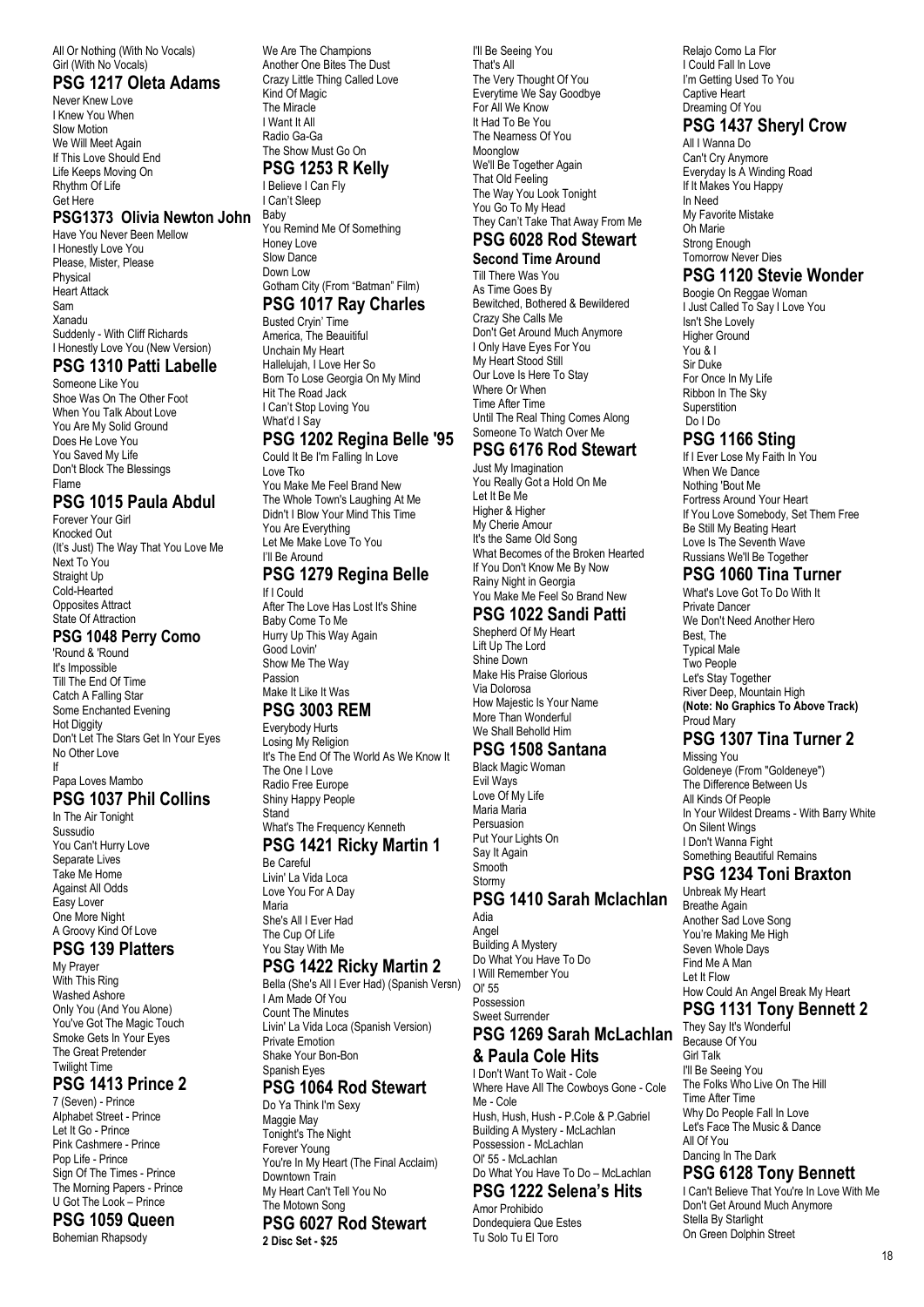Let's Face The Music and Dance I'm Through With Love Solitude Lullaby of Broadway Dancing In The Dark I Let A Song Go Out Of My Heart

# **PSG 1636 Usher**

Confessions Part 2 Burn Caught Up Pop Ya Collar Nice & Slow U Don't Have To Call U Got It Bad U Remind Me Yeah You Make Me Wanna **PSG 1295 Vanessa Williams**

Dreamin' Work To Do Love Is Just For Tonight The Sweetest Days The Way That You Love Betcha Never Save The Best For Last

#### So Emotional Saving All My Love For You The Greatest Love Of All You Give Good Love All At Once Didn't We Almost Have It All I Wanna Dance With Somebody One Moment In Time

### PSG 1499 Whitney Houston I Still Believe In You - Vince Gill **(New & Greatest Hits)**

Cld I Have This Kiss Forever - + E.Iglesias If I Told You That - + George Michael I Learned From The Best I'm Every Woman Until You Come Back You'll Never Stand Alone Same Script, Different Cast - + Deborh Cox Fine

# **PSG 1294 Winans Family**

Heaven - Bebe & Cece Winans Celebrate New Life Lost Without You You A Friend - The Winans Everyday The Same It's Time Gonna Be Alright

# **JUST TRACKS Country Songs By mixed artist**

# **JTG 026 Country Queens**

Blue Kentucky Girl - Loretta Lynn They Dt Make Them Like My Daddy - L.Lynn Coalminer's Daughter - Loretta Lynn Love Is The Foundation - Loretta Lynn Honky Tonk Girl - Loretta Lynn You're Looking At Country - Loretta Lynn D I V O R C E - Tammy Wynette Stand By Your Man - Tammy Wynette Good Lovin' (Makes It Right) - Tammy I'll See Him Through - Tammy Wynette Your Good Girl's Gonna Go Bad - Tammy Take Me To Your World - Tammy Wynette Fancy - Reba McEntire

Sunday Kind Of Love - Reba McEntire The Greatest Man I Never Knew - Reba Whoever's In New England - Reba McEntire For My Broken Heart - Reba McEntire Love Will Find It's Way To You - Reba

**JTG 027 Willie Hank & Jim** Always On My Mind - Willie Nelson

Funny How Time Slips Away - Willie Nelson Georgia On My Mind - Willie Nelson Stardust - Willie Nelson On The Road Again - Willie Nelson To All The Girls I've Loved Before - Willie Hey Good Lookin' - Hank Williams I'm So Lonesome I Could Cry - Hank Jambalaya - Hank Williams Your Cheatin' Heart - Hank Williams I Can't Help It (If I'm Still In Love With You) Take These Chains From My Heart - Hank Blue Side Of Lonesome - Jim Reeves Missing You - Jim Reeves He'll Have To Go - Jim Reeves Welcome To My World - Jim Reeves Four Walls - Jim Reeves

### **JTG 064 Best Of Cntry Women**

**PSG 1003 Whitney Houston** If My Heart Had Wings - Faith Hill Wide Open Spaces - Dixie Chicks Can't Fight the Moonlight - Leann Rimes I Hope You Dance - Leann Womack Breathe - Faith Hill The Greatest Man I Never Knew - Reba I Fall to Pieces - Patsy Cline Love's the Only House - Martina McBride The Gift - Jim Brickman Passionate Kisses - Mary Chapin Carpenter Goodbye Earl - Dixie Chicks My Strongest Weakness - Wynonna Heart over Mind - Lorrie Morgan Little Good-byes - Shedaisy That Don't Impress Me Much - Shania Twain How Do I Live - Trisha Yearwood It Was - Chely Wright Let's Make Love - Faith Hill & Tim McGraw

# **JTG 155 Country Male Hits**

To Make You Feel My Love - Garth Brooks Just To See You Smile - Tim McGraw I Swear 4 - J.M.Montgomery Always On My Mind - Willie Nelson Gone Crazy - Alan Jackson How Forever Feels - Kenny Chesney Achy Breaky Heart - Billy Ray Cyrus T-R-O-U-B-L-E - Travis Tritt There You Have It - Blackhawk Friends In Low Places - Garth Brooks Boot Scootin' Boogie - Brooks & Dunn Amazed - Lonestar Lady - Kenny Rogers God Must Have Spent - Alabama Love Of My Life - Sammy Kershaw I Cross My Heart - George Strait Forever & Ever - Randy Travis

### **JTG 156 Country Female Hits**

How Do I Live - Leann Rimes You've Got A Way - Shania Twain Tonight The Heartache's On Me - Dix Chicks Come Some Rainy Day - Wynonna This Kiss - Faith Hill Valentine - Martina Mcbride Crazy - Patsy Cline Don't It Make My Brown Eyes Blue - C.Gale Perfect Love - Trisha Yearwood One Honest Heart - Reba McEntire Almost Home - Mary Chapin Carpenter I Said A Prayer - Pam Tillis That Don't Impress Me Much - Shania Twain I Try To Think About Elvis - Patty Loveless Stand By Your Man - Tammy Wynette I'll Still Love You More - Trisha Yearwood From This Moment On - Shania Twain I Will Always Love You - Dolly Parton

### **JTG 191 Rockin' Country**

Do What You Got To Do - Garth Brooks Let's Make Sure We Kiss Goodbye - V.Gill Smile - Lonestar Back At One - Mark Wills Couldn't Last A Moment - Collin Raye The Best Day - George Strait How Do You Like Me Now - Toby Keith Beer Thirty - Brooks & Dunn

Rock This Country - Shania Twain Love's The Only House - Martina McBride I Will But... - SheDaisy Real Live Woman - Trisha Yearwood The Way You Love Me - Faith Hill Unbreakable Heart - Jessica Andrew I Will Be - Lila McCann To Get To You - Lorrie Morgan

# **POCKET SONGS Country Songs By mixed artist**

**Note: Almost all Pocket Songs are CDG with the exception of those prefixed CD (instead of PSG). CD indicates this disc comes with written lyrics, however there are plans to convert all CD to CDG. Pocket**  I Want To Be Loved Like That - Shenandoah **Songs are very high quality usually 9/15 music tracks plus 9/15 with added vocals. PSG 1089 Cntry Songbirds**

Passionate Kisses - Mary Chapin Carpenter What Part Of No - Lorrie Morgan Let That Pony Run - Pam Tillis It's A Little Too Late - Tanya Tucker Oh Lonesome You - Trisha Yearwood Time Has Come, The - Martina McBride Night The Lights Went Out In GA - Reba Honky Tonk Baby - Highway 101 A Little Bit Of Love - Wynonna Somewhere Between - Suzy Bogguss

# **PSG 1090 Country Karaoke**

Walkaway Joe - Trisha Yearwood Two Sparrows In A Hurricane - Tanya Tucker He Would Be Sixteen - Michelle Wright Take It Back - Reba McEntire That's Me - Martina McBride As Long As You Belong To Me - Holly Dunn Shake The Sugar Tree - Pam Tillis Something In Red - Lorrie Morgan Drive South - Suzy Bogguss I Saw The Light - Wynonna

# **PSG 1091 Country Karaoke**

Achy Breaky Heart - Billy Ray Cyrus Billy The Kid - Billy Dean Come In Out Of The Pain - Doug Stone When It Comes To You - John Anderson The River - Garth Brooks Love's Got A Hold On You - Alan Jackson So Much Like My Dad - George Strait Whatcha Gonna Do With A Cowboy - Ledoux Lord Have Mercy On/Workin Man - T.Tritt I Still Believe In You - Vince Gill

# **PSG 1092 Country Ladies**

Is There Life Out There - Reba McEntire Wrong Side Of Memphis - Trisha Yearwood One Time Around - Michelle Wright Some Kind Of Trouble - Tanya Tucker I Will Always Love You - Dolly Parton Can't Stop Myself From Loving You - P.Lless **PSG 1154 Country Oldies**  Not Too Much To Ask - Mary C. Carpenter Letting Go - Suzy Bogguss Watch Me - Lorrie Morgan Lonesome Standard Time - Kathy Mattea

# **PSG 1093 Country Guys**

This One's Gonna Hurt You - M.Stuart/T.Tritt I'll Think Of Something - Mark Chesnutt Runnin' Behind - Tracy Lawrence Boot Scootin' Boogie - Brooks & Dunn Could've Been Me - Billy Ray Cyrus Warning Labels - Doug Stone I Cross My Heart - George Strait If There Hadn't Been You - Billy Dean We Shall Be Free - Garth Brooks If I Didn't Have You - Randy Travis

# **PSG 1094 Guys Gals Country** She's Not Cryin' Anymore - Billy Ray Cyrus

Learning To Live Again - Garth Brooks Just As I Am - Ricky Van Shelton Ain't That Lonely Yet - Dwight Yoakam

You & I - E.Rabbitt & C.Gayle Standing Knee Deep In A River - K. Mattea The Change - Michelle Wright Tell Me Why - Wynonna Rock Me In The Cradle Of Love - Deb Allen

# **PSG 1095 Country Karaoke**

I Guess You Had To Be There - L.Morgan You Say You Will - Trisha Yearwood The Time Has Come - Martina McBride Life Holds On - Chapman, Beth Nielsen Take It Like A Man - Michelle Wright Romeo - Dolly Parton My Strongest Weakness - Wynonna Constant Craving - kd Lang The Heart Won't Lie - R.McEntire - V.Gill Heartache - Suzy Bogguss

# **PSG 1114 Country Collection**

Tryin' To Get Over You - Vince Gill What Might Have Been - Little Texas Can't Break It To My Heart - Tracy Lawrence Live Until I Die - Clay Walker Thank God For You - Sawyer Brown Little Less Talk & A Lot More Action - T.Keith Here's A Quarter - Travis Tritt Chattahoochee - Alan Jackson It Sure Is Monday - Mark Chesnutt

### **PSG 1115 Prop Me Up**

Prop Me Up Beside The Jukebox - Joe Diffie I'd Like To Have That One Back - G.Strait Hard Workin' Man - Brooks & Dunn Hometown Honeymoon - Alabama Working Man's PhD - Aaron Tippin I Swear - John Michael Montgomery American Honky-Tonk Bar Assoc - G.Brooks One More Last Chance - Vince Gill Why Didn't I Think Of That - Doug Stone American Boy - Eddie Rabbitt

### **PSG 1116 Ctry Best Women**

My Strongest Weakness - Wynonna Lying To The Moon - Trisha Yearwood Life #9 - Martina McBride Hey Cinderella - Suzy Bogguss He Thinks He'll Keep Her - Mary Carpenter Wild One - Faith Hill How Cn I Help U Say Goodbye - P.Loveless It's A Little Too Late - Tanya Tucker I Love U 'Cause I Want To - Carlene Carter Heart Trouble - Martina McBride

# **PSG 1117 Country Female**

Piece Of My Heart - Faith Hill What Part Of No - Lorrie Morgan Passionate Kisses - Mary Chapin Carpenter Soon - Tanya Tucker That Wasn't Me - Martina McBride Only Love - Wynonna The Song Remembers When - T.Yearwood Dance With The One - Shania Twain Rock Bottom - Wynonna

# You Just Watch Me - Tanya Tucker **Female**

Stand By Your Man - Tammy Wynette Rose Garden - Lynn Anderson Harper Valley PTA - Jeannie C Riley Ode To Billy Joe - Bobbie Gentry Boots Were Made For Walkin' - N.Sinatra Nine To Five - Dolly Parton Just Another Woman In Love - Anne Murray Blue Kentucky Girl - Emmylou Harris Don't It Make My Brown Eyes Blue - C.Gayle Sweet Dreams - Patsy Cline

# **PSG 1157 Country Wedding**

I Swear - John Michael Montgomery You & I - C.Gayle/E.Rabbitt At Last - Gene Watson That's All - Kathy Lee Gifford All I Have - Beth Nielsen Chapman I Cross My Heart - George Strait The Vows Go Unbroken - Kenny Rogers Pledging My Love - Emmylou Harris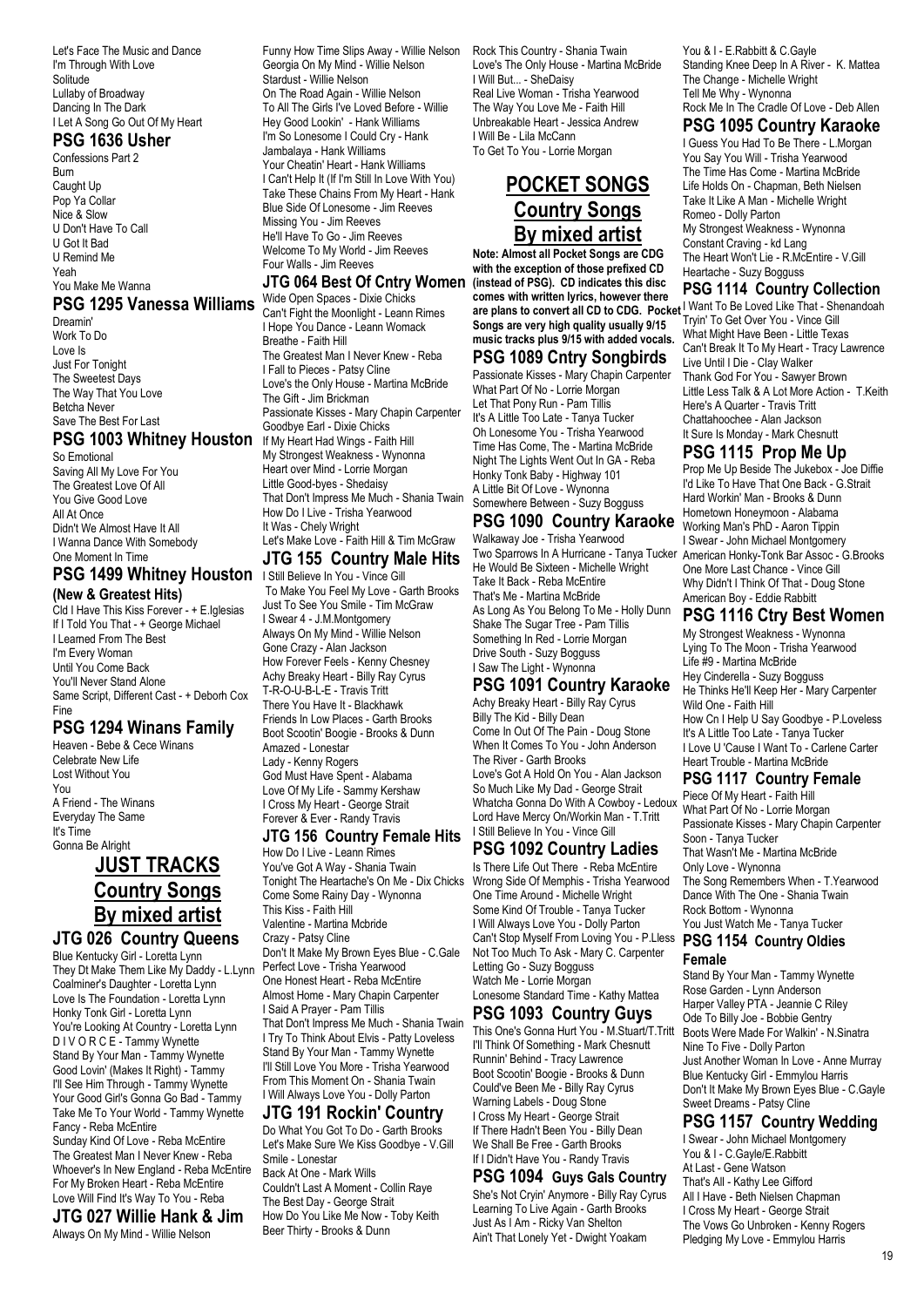There's No Love Like Our Love - Gale/Morris Lesson In Leavin - Jo Dee Messina Forever & Ever, Amen - Randy Travis

# **PSG 1212 Country Fever M**

The Keeper Of The Stars Baby Likes To Rock It Pickup Man This Is Me Storm In The Heartland You Better Think Twice The Fever Refried Dreams Stay Forever I Should Have Been True

### **PSG 1247 Male C.Love Songs**

Butterfly Kisses For The First Time For You Have I Told You Lately This Is The Moment Stay Gold The Greatest Love Of All I Believe In You & Me Until I Find You Again

#### **PSG 1324 Summer Hits 98 M**

Angel In My Eyes - John M.Montgomery Between The Devil & Me - Alan Jackson He's Got You - Brooks & Dunn Love Is The Right Place - Bryan White Just To See You Smile - Tim McGraw Thank God For Believers - Mark Chesnutt From Here To Eternity - Michael Peterson Longneck Bottle - Garth Brooks Something That We Do - Clint Black

# **PSG 1325 Summer Hits 98 F**

Commitment - Leann Rimes Perfect Love - Trisha Yearwood Come Some Rainy Day - Wynonna The Kiss - Faith Hill To Have You Back Again - Patty Loveless One Of Those Nights Tonight - Lorrie Morgan Valentine - Martina McBride I Wanna Fall In Love - Lila McCann You're Still The One - Shania Twain **PSG 1385 Jan 99 Cntry M-F** You're Beginning To Get To Me - C.Walker Right On The Money - Alan Jackson There You Have It - Blackhawk Spirit Of A Boy, Wisdom Of A Man - R.Travis For A Little While - Tim McGraw Wrong Again - Martina McBride You're Easy On The Eyes - Terri Clark Let Me Let Go - Faith Hill Wrong Night - Reba McEntire No Place That Far - Sara Evans

### **PSG 1416 How Forever Feels** To Get To You - Lorrie Morgan

Gone Crazy - Alan Jackson How Forever Feels - Kenny Chesney I'll Still Love You More - Trisha Yearwood Please Remember Me - Tim McGraw That Don't Impress Me Much - Shania Twain Tonight/Heartache's On Me - Dixie Chicks Whatever You Say - Martina McBride Wish You Were Here - Mark Wills With You - Lila McCann

You Won't Ever Be Lonely - Sandy Grigg

# **PSG 1439 Country**

Happy Girl - Martina McBride I Can Still Feel You - Collin Raye I Said A Prayer - Pam Tillis Just To Hear U Say/Love Me - Hill/McGraw Now That I Found You - Terri Clark Stepping Stone - Lari White Texas Size Heartache - Joe Diffie The Hole - Alan Jackson To Make You Feel My Love - Garth Brooks True - George Strait

# **PSG 1444 My Kind of Woman**

Almost Home - Mary Chapin Carpenter Amazed - Lonestar God Must Have Spent /Time On U - Alabama We're So Good Together - Reba Mcentire Hello L.O.V.E. - John Michael Montgomery

My Kind Of Woman/Kind Man - Gill/Loveless One Honest Heart - Reba McEntire The Secret Of Life - Faith Hill Write This Down - George Strait

### **PSG 1454 It's A Love Thing**

After A Kiss - Pam Tillis Handful Of Water - Chalee Tennison It Don't Matter To The Sun - G.Brooks It's A Love Thing - Keith Urban Little Good-Byes - Shedaisy On My Way To You - Sonja Isaacs Squeezin' The Love Outta U - Redmon/Vale Steam - Ty Herndon

# **PSG 1463 Something Like That**

Something Like That - Tim McGraw Move It On Over - Travis Trit &Thorogood Pop A Top - Alan Jackson Small Stuff - Alabama Here Comes My Baby - Mavericks Don't Make Me Beg - Steve Holy When Love Fades - Toby Keith Stampede - Chris Ledoux She Thinks My Tractor's Sexy - K.Chesney What Do You Say To That - George Strait

# **PSG 1464 Come On Over**

Come On Over - Shania Twain It Was - Chely Wright Because You Love Me - Jo Dee Messina Little Bird - Sherrie Austin Breathe - Faith Hill Something Real - Shana Petrone Stuff That Matters - Tara Lyn Hart You Go First (Do/Wanna Kiss) - J. Andrews This Woman Needs - Shedaisy Goodbye Earl - Dixie Chicks

#### **PSG 1471 What This Ctry Needs** Right Now - Garth Brooks

What This Country Needs - Aaron Tippin God Gave Me You - Bryan White My Best Friend - Tim McGraw I'm Already Taken - Steve Wariner If You Ever Leave Me - B. Streisand.&V. Gill Can't Nobody Love You - Wynonna Cowboy Take Me Away - Dixie Chicks Let's Make Love - F.Hill & T.McGraw

### **PSG 1480 Rock This Cntry**

Rock This Country - Shania Twain Loves The Only House - Martina McBride I Will...But - Shedaisy Real Live Woman - Trisha Yearwood The Way You Love Me - Faith Hill Unbreakable Heart - Jessica Andrews I Will Be - Lila McCann

### **PSG 1481 The Best Day**

Do What You Got To Do - Garth Brooks Lets Make Sure We Kiss Goodbye - V.Gill Smile - Lonestar Back At One - Mark Wills Couldn't Last A Moment - Collin Raye The Best Day - George Strait How Do You Like Me Now - Toby Keith Beer Thirty - Brooks & Dunn

# **PSG 1485 Billboard Country**

Been There - Clint Black/Wariner Carlene - Phil Vassar Lessons Learned - Tracy Lawrence She's More - Andy Griggs Buy Me A Rose - Rogers/Krauss/Dean Daddy Won't Sell The Farm - Monty Gentry What I Need To Do - Kenny Chesney Another Nine Minutes - Yankee Grey Chain Of Love - Clay Walker

# **PSG 1525 By Now**

Maybe - Alison Krauss Without You - Dixie Chicks Ashes By Now - Lee Ann Womack A Little Gasoline - Terri Clark

That's The Kind Of Mood I'm In - P.Loveless **PSG 1634 Garth & Alan** That's The Way It Is - Jo Dee Messina Born To Fly - Sara Evans

Can't Fight The Moonlight - Leann Rimes **PSG 1542**

I Hope You Dance - Lee Ann Womack Two People Fell In Love - Brad Paisley If My Heart Had Wings - Faith Hill Aint Nothing Bout You - Brooks & Dunn If I Fall Yre Gng Down With Me - Dixie Chicks Jimmy Buffett Its A Great Day To Be Alive - Travis Tritt Who I Am - Jessica Andrews Dont Happen Twice - Kenny Chesney I Would Hve Loved U Anyway - T.Yearwood But I Do Love You - Leann Rimes

### **PSG 1547**

Grown Men Don't Dry - Tim McGraw I'm Already There - Lonestar If You Can Do Anything Else - George Strait Keep Mom & Dad In Love - Dean & Bogguss Before He Cheats - Carrie Underwood Mrs.Steven Rudy - Mark McGuinn Right Where I Need To Be - Gary Allan One More Day - Diamond Rio You Shouldnt Kiss Me Like This - Toby Keith She Couldn't Change Me - Montgy Gentry When Somebody Loves You - Alan Jackson **PSG 1548**

There You'll Be - Faith Hill Down Time - Jo Dee Messina The Last Thing On My Mind - Patty Loveless No Fear - Terri Clark Why They Call It Falling - Lee Ann Womack Still Holding Out For You - Shedaisy Love Is Enough - 3 Of Hearts When I Think About Angels - Jamie Oneal Come A Little Closer - Lila Mccann What I Really Meant To Say - C. Thompson

### **PSG 1574 Country Good Stuff**

My Heart Is Lost To You - Brooks & Dunn Thicker Than Blood - Garth Brooks Where Would You Be - Martina Mcbride The Good Stuff - Kenny Chesney Forgive - Rebecca Lynn Howard Long Time Gone - Dixie Chicks Work In Progress - Alan Jackson Unbroken - Tim Mc Graw I Dt Paint Myself Into Corners - T.Yearwood My Town - Montgomery Gentry

# **PSG 1610 M Ctry Hits 2004**

When The Sun Goes Down - Kenny Chesney Last Call - Lee Ann Womack You'll Think Of Me - Keith Urban Mayberry - Rascal Flatts Letters From Home - John M.Montgomery If You Ever Stop Loving Me - Monty Gentry Let's Be Us Again - Lonestar Tht's Wht She Gets Fr Loving Me - Bks/Dunn Tougher Than Nails - Joe Diffie The Coast Is Clear - Scott Emerick I'd Be Lying - Chris Cagle

### **PSG 1632 All Roads Lead To You**

Some Beach - Blake Shelton Back When - Tim McGraw The Woman With You - Kenny Chesney Nothing On But The Radio - Gary Allen Monday Morning Church - Alan Jackson Bless The Broken Road - Rascal Flatts Holy Water - Big & Rich Nothin' To Lose - Josh Gracin Let Them Be Little - Billy Dean Trip Around The Sun - Buffett & McBride

# **PSG 1633 Danger Curves Ahead**

Party For Two - Shania & Mark McGrath When I Think About Cheatin' - G.Wilson Nothin' 'Bout Love Makes Sense - L.Rimes He Gets That From Me - Reba McEntire I May Hate Myself In Th Morning - L.Womack Me And Charlie Talking - Miranda Lambert Heartbreaker - Dolly Parton Break Down Here - Julie Roberts Homewrecker - Gretchen Wilson Me And Emily - Rachel Proctor

A New Way To Fly - Garth Brooks Beer Run - Garth Brooks / George Jones Why Ain't I Runnin' - Garth Brooks Wild Horses - Garth Brooks Wrapped Up In You - Garth Brooks A Little Bluer Than That - Alan Jackson Buicks To The Moon - Alan Jackson Five O'Clock Somewhere - Alan Jackson /

Hey, Good Lookin' - Alan Jackson I'll Go On Lovin' You - Alan Jackson

# **PSG 6071 This One's For Girls**

Anyway - Martina McBride You'll Always Be My Baby - Sara Evans Wasted - Carrie Underwood The Lucky One - Faith Hill This One's For The Girls - Martina McBride Cheatin' - Sara Evans Like We Never Loved At All - F Hill & T McG In My Daughter's Eyes - Martina McBride Jesus, Take The Wheel - Carrie Underwood

### **PSG 6146 Hot Cntry Hits Male**

Kristofferson - Tim McGraw She's A Hottie - Toby Keith Trying To Stop Your Leaving - Dierks Bentley Better As A Memory - Kenny Chesney You're Gonna Miss This - Trace Adkins Love Is A Beautiful Thing - Phil Vassar I'm Still A Guy - Brad Paisley Just Got Started Lovin' You - James Otto She Wouldn't Be Gone - Blake Shelton

# **PSG 6147 Hot Cntry Hits Fem**

Stronger Woman - Jewel Tim McGraw - Taylor Swift Teardrops On My Guitar - Taylor Swift Picture To Burn - Taylor Swift Our Song - Taylor Swift Last Name - Carrie Underwood Love Story - Taylor Swift Fearless - Taylor Swift Cry Cry (Til The Sun Shines) - Heidi Newfield

# **PSG 1650**

Best Days of Your Life - Kellie Pickler Space - Sarah Buxton Ride - Martina McBride White Horse - Taylor Swift More Like Her - Miranda Lambert Already Gone - Sugarland What If It All Goes Right - Melissa Lawson Like A Woman - Jamie ONeal Fifteen - Taylor Swift

### **PSG 6186 Cntry Crossover**

Temporary Home - Carrie Underwood Today Was A Fairytale - Taylor Swift Stay Here Forever - Jewel The Dance - Garth Brooks A Little More Country Than That - E Corbin My Best Days Are Ahead Of Me - Dan Gokey American Honey - Lady Antebellum Unstoppable - Rascal Flatts The Man I Want To Be - Chris Young Best Days Of Your Life - Kellie Pickler

# **PSG 6196 Top Cntry Fall 10**

Mine - Taylor Swift All About Tonight - Blake Shelton Turn On The Radio - Reba McEntire Georgia Clay - Josh Kelley Little White Church - Little Big Town Raymond - Brett Eldridge A Little Bit Stronger - Sara Evans

**POCKET SONGS 100 SERIES The 100 series are all CDG with 8/15 music tracks & 8/15 with added vocals.**

**PSG102 Cntry Female Hits**

Take It Back - Reba McEntire She's In Love With The Boy - T.Yearwood Down At The Twist & Shout - MC Carpenter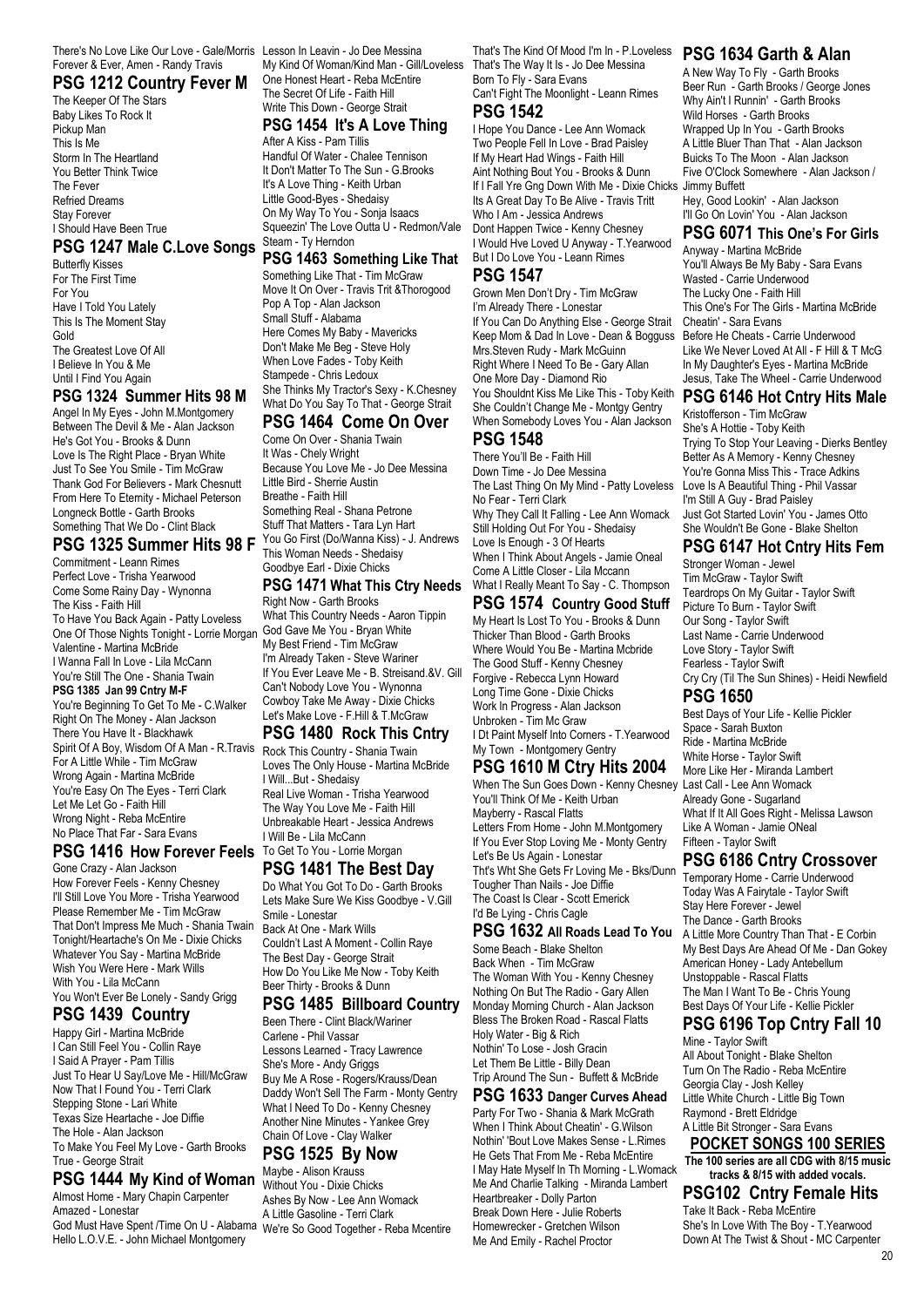Help Me Make It Thru The Night - S.Smith Grandpa - The Judds Men - Forester Sisters Let That Pony Run - Pam Tillis Stand By Your Man - Tammy Wynette

**PSG103 Country Male Hits** American Honky-Tonk Bar Assn - G.Brooks I'll Leave This World Loving U - RV.Shelton T-R-O-U-B-L-E - Travis Tritt All My Ex's Live In Texas - George Strait Here's A Quarter - Travis Tritt Hard Workin' Man - Brooks & Dunn Can I Trust You With My Heart - Travis Tritt Queen Of My Double Wide Trailer - Kershaw

### **PSG134 Country Males**

What The Cowgirls Do - Vince Gill Summertime Blues - Alan Jackson I Swear - John Michael Montgomery A Little Less Talk - Toby Keith I Cross My Heart - George Strait We Shall Be Free - Garth Brooks She's Not Cryin' Anymore - Billy Ray Cyrus Prop Me Up Beside The Jukebox - Joe Diffie

# **PSG135 Country Females**

XXX'S & OOO'S - Trisha Yearwood Girls With Guitars - Wynonna Piece Of My Heart - Hill, Faith He Thinks He'll Keep Her - Mary C.Carpenter Undeniable Watch Me - Lorrie Morgan Listen To The Radio - Kathy Mattea Some Kind Of Trouble - Tanya Tucker Take It Like A Man - Michelle Wright

# **JUST TRACKS Country Songs By single artist**

# **JTG 190 Bonnie Raitt**

Feeling Of Falling Have A Heart Hell To Pay I Can't Make You Love Me Longing In Their Hearts Love Letter Love Sneakin' Up On You Luck Of The Draw Nick Of Time Not The Only One One Belief Away One Part Be My Lover Runaway Slow Ride Thing Called Love Too Soon To Tell You You Got It

# **JTG 303 Dixie Chicks**

**Roses In The Snow**  Tortured Tangled Hearts Travelin' Soldier White Trash Wedding Landslide (With Stevie Nicks) Roses In The Snow ( With Emmylou Harris) Some Days You Gotta Dance Let'er Rip Loving Arms Once You've Loved Somebody I Can Love You Better Wide Open Spaces Cowboy Take Me Away Tonight The Heartaches On Me Goodbye Earl Without You Ready To Run

# **JTG 189 Faith Hill**

Breathe But I Will I Can't Do That Anymore It Matters To Me Just About Now Just To Hear You Say You Love Me Let Me Let Go Let's Go To Las Vegas Life's Too Short To Love Like That Piece Of My Heart The Secret Of Life Someone's Else's Dream Take Me As I Am This Kiss Wild One You Can't Lose Me **JTG 047 Leann Rimes**

# Big Deal **Blue**

Can't Fight The Moonlight **Commitment** Feels Like Home How Do I Live Hurt Me I Need You The Light In Your Eyes Looking Through Your Eyes On The Side Of Angels One Way Ticket Rock Me Sittin' On Top Of The World Surrender These Arms Of Mine Unchained Melody Written In The Stars - with Elton John You Light Up My Life

# **JTG 074 Restless Heart**

Big Dreams In A Small Town The Bluest Eyes In Texas Dancy's Dream Fast Movin' Train I'll Still Be Loving You Long Lost Friend Mending Fences New York (Hold Her Tight) River Of Stone Tell Me What You Dream A Tender Lie We Got The Love When She Cries When Somebody Loves You Why Does It Have To Be Wrong Or Right

# **POCKET SONGS Country Songs By single artist**

#### **PSG 1635 Alan Jackson** It Must Be Love It's Alright To Be A Redneck

Little Man Meat & Potato Man Monday Morning Church Remember When That'd Be Alright Three Minute Positive Not Too Country Uptempo Love Song Too Much Of A Good Thing Where I Come From

# **PSG 6153 Alison Krauss**

**Stay** Simple Love Gone Gone Gone (Done Moved On) When You Say Nothin' At All Stick With Me Baby Baby Now That I've Found You Rich Woman You're Just a Country Boy **Happiness** Missing You

# **PSG 1052 Bonnie Raitt**

Have A Heart Nick Of Time Thing Called Love Love Letter Runaway

Too Soon To Tell Luck Of The Draw I Can't Make You Love Me

#### **PSG 1441 Dixie Chicks** I Can Love You Better

Let 'Er Rip Loving Arms Once You've Loved Somebody There's Your Trouble Tonight The Heartache's On Me Wide Open Spaces You Were Mine

# **PSG 1317 Eddie Rabbitt**

I Love A Rainy Night Drivin' My Life Away **Suspicions** Step By Step Someone Could Lose A Heart Tonight American Boy The Wanderer Running With The Wind On Second Thought You & I

# **PSG 1440 Faith Hill**

I Can't Do That Anymore It Matters To Me Just To Hear You Say You Love Me Let Me Let Go Let's Go To Las Vegas Piece Of My Heart Someone Else's Dream Take Me As I Am This Kiss Wild One **PSG 1484 Faith Hill**

# I Got My Baby

Love Is A Sweet Thing It Will Be Me If I'm Not In Love Bringing Out The Elvis If My Heart Had Wings If I Should Fall Behind That's How Love Moves

# **PSG 1375 Jim Croce**

Bad Bad Leroy Brown I Got A Name I'll Have To Say I Love You With A Song Lover's Cross One Less Set Of Footsteps **Operator** Photographs & Memories Time In A Bottle Workin' At The Car Wash Blues You Don't Mess Around With Jim

# **PSG 6054 Johnny Cash**

I Walk The Line Folsom Prison Blues Ring Of Fire A Boy Named Sue Sunday Morning Coming Down Man In Black For You Don't Take Your Guns To Town Guess Things Happen That Way Hurt September When It Comes

### **PSG 1264 Leann Rimes** Blue

On The Side Of Angels Unchained Melody One Way Ticket How Do I Live Hurt Me The Light In Your Eyes You Light Up My Life

# **PSG 1282 Mary C.Carpenter**

Passionate Kisses Shut Up & Kiss Me Down at The Twist & Shout He Thinks He'll Keep Her

The Bug If Feel Lucky I Take My Chances Why Walk When You Can Fly Grow Old With Me Not Too Much To Ask

# **PSG 1009 Patsy Cline**

Walkin' After Midnight Sweet Dreams She's Got You I Fall To Pieces **Crazy** Blue Moon Of Kentucky Foolin' 'Round San Antonio Rose Half As Much Back In Baby's Arms

# **PSG101 Patsy Cline**

I Fall To Pieces Half As Much Imagine That **Crazy** She's Got You Three Cigarettes In An Ashtray Sweet Dreams Walkin' After Midnight

#### **PSG 1331 Randy Travis 2** The Hole

Whisper My Name This Is Me The Box If I Didn't Have You Before You Kill Us All **Forever Together** Better Class of Losers Look Heart, No Hands Forever & Ever, Amen

# **PSG 1034 Reba McEntire**

I Know How He Feels Sunday Kind Of Love Can't Even Get The Blues The Last One To Know What Am I Gonna Do About You Have I Got A Deal For You Little Rock Somebody Should Leave Whoever's In New England One Promise Too Late

# **PSG 1219 Tim McGraw**

Ain't That Just LIke A Dream All I Want Is A Life Can't Be Really Gone Don't Take The Girl Down On The Farm Indian Outlaw It Doesn't Get Any Countrier Than This I Like It, I Love It Not A Moment Too Soon Wouldn't Want It Any Other Way

# **PSG 1376 Vince Gill**

Don't Let Our Love Start Slippin' Away You Better Think Twice A Little More Love One More Last Chance Pretty Little Adriana What The Cowgirls Do When Love Finds You You & You Alone Go Rest High On That Mountain I Still Believe In You **PSG 1287 Willie Nelson** Georgia On My Mind Forgiving You Was Easy On The Road Again Blue Skies Always On My Mind Blue Eyes Cryin' In The Rain Whiskey River **Stardust** 

Angel Flying Too Close To The Ground

CIty Of New Orleans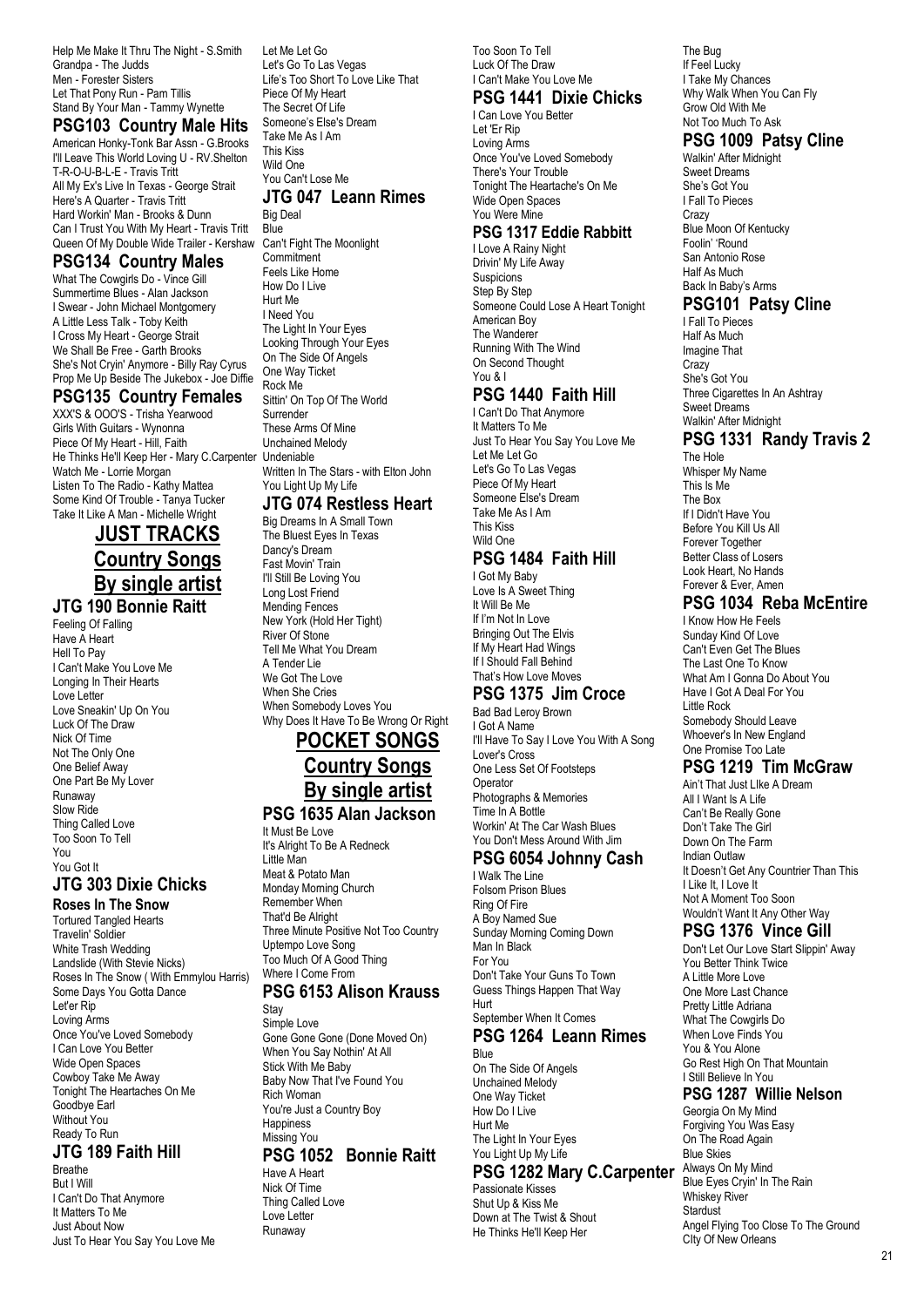### **PSG 1294 Winans Family**

Heaven - Bebe & Cece Winans Celebrate New Life Lost WIthout You You A Friend - The Winans Everyday The Same It's Time Gonna Be Alright

# **JTG PSG Kids Songs JTG 048 Cinderella**

**Overture** Curtain Music - Act I The Prince Is Giving A Ball Cinderella's March In My Own Little Corner Change Of Scene Your Majesties Boys And Girls Change Of Scene Reprise: Fol-De-Rol Impossible Transformation / Finale Act One Entr'acte Curtain Music - Act Ii Gavotte Cinderella's Entrance Ten Minutes Ago Stepsister's Lament Waltz For A Ball Waltz Underscore Do I Love You Because You're Beautiful Twelve O'clock Cinderella March Curtain Music - Act Iii Driving In The Moonlight A Lovely Night Coda-Lovely Night Underscore Reprise: Do I Love You The Search Transition To The Palace Slipper/Finale/Wedding Bows - Exit Music

### **JTG 111 Wizard of Oz Peter Pan & the Animals**

I've Gotta Crow - Peter Pan Never Never Land - Peter Pan I'm Flying - Peter Pan Wendy - Peter Pan I Won't Grow Up - Peter Pan Were Off To See The Wizard - Wizard /Oz Ding Dong The Witch Is Dead - Wizard/Oz If I Only Had A Brain - Wizard Of Oz The Merry Old Land Of Oz - Wizard Of Oz Over The Rainbow - Wizard Of Oz Talk To The Animals - Children The Teddy Bears Picnic - Children Never Smile At A Crocodile - Children Itsy Bitsy Spider - Children Whos Afraid Of The Big Bad Wolf - Children Pink Elephants On Parade - Children When I See An Elephant Fly - Children Inch Worm - Children

### **PSCD 1246 Walt's World (Does not have graphics)**

Hi Diddle Dee Dee Someday My Prince Will Come Zip-A-Dee-Doo-Dah When You Wish Upon A Star Second Star To The Right Who's Afraid Of The Big, Bad Wolf Supercalifragilisticexpialidocious Give A Little Whistle When I See An Elephant Fly Lavender Blue/Silly, Silly Chim Chim-Cher-ee Baby Mine I Wonder A Spoon Full Of Sugar

## It's A Small World **PSG 1493 - P.Pan / Wiz Oz**

I've Gotta Crow - Peter Pan Never Never Land - Peter Pan I'm Flying - Peter Pan Wendy - Peter Pan I Wont Grow Up - Peter Pan Were Off To See The Wizard - Wizard Of Oz Ding Dong The Witch Is Dead - Wizard/Oz If I Only Had A Brain - Wizard Of Oz The Merry Old Land Of Oz - Wizard Of Oz Over The Rainbow - Wizard Of Oz The Teddy Bears Picnic - Children Itsy Bitsy Spider - Children Whos Afraid Of The Big Bad Wolf - Children

# **PSG Children's Series**

**PSG 4002 Take Me Out To Ballgame** Take Me Out To The Ballgame Daddy Played First Base It's A Beautiful Day For A Ballgame Willie, Mickey & The Duke (Talkin' Baseball) **Centerfield** Hit De Long Ball Sluggerman The Umpire The Animal Baseball Game Our Old Home Team Right Field

### **PSG 4003 Lullabies**

Medley - Time To Sing Me A Lullaby/ As You CloseYour Eyes/ Hushabye Gift Of Love All Through The Night Say Goodnight Medley - Starry Skies & Sleepy Eyes/ Rest, Little One/ Mama Is Here Medley - I Love You So / Mommy Loves You/ Lullaby & Goodnight Rockabye Baby Medley - All The Beauty Everywhere/ All Things Bright & Beautiful **Medley** - Last Lullaby for Sleepyhead/ Sleep In Peace

### **PSG 4004 Kids Sing Xmas Songs**

We Wish You A Merry Christmas Angels We Have Heard On High Frosty The Snowman Feliz Navidad Joy To The World While Shepherds Watched Their Flocks Pat A Pan (Willie Take Your Drum) Deck The Halls We Three Kings Of Orient Are Away In A Manger All I Want For Christmas Is My 2 Front Teeth Over The River & Through The Woods Jingle Bells Go Tell It On The Mountain Hark The Herald Angels Sing Rudolph The Red-Nosed Reindeer The First Noel Here We Come A-Caroling O Come, All Ye Faithful Silent Night Good Christian Men, Rejoice It Came Upon A Midnight Clear Santa Claus Is Coming To Town I'm Getting' Nuttin' For Christmas

# **PSG 4005 Wake Up Sleepyhead**

Wake Up, You Sleepyhead In The Morning One O'Clock, Two O'Clock Wet Your Whistles Tickle My Tummy Morning Mambo Our Secret Rainy Day Club Old Man Willikker Shake & Rattle Those Lazy Bones Breakfast Sure Is Hard To Beat

**PSG 4006 Passover Songs For Kids** Ma Nishtana

Adadim Hayinu Various Hin'ni Muchan Various Dayenu Various Ki-lo-na'eh Various Adir Hu Various Echod Mi Yodea Chad Gadya Various Hal'luya Various

### **PSG 4010 Kids Sing Rodgers & Hammerstein 2**

The Farmer & The Cowman - Oklahoma You'll Never Walk Alone - Carousel Happy Talk - South Pacific Getting To Know You - King & I The Sound Of Music - Sound Of Music So Long, Farewell - Sound Of Music

### **PSG 4011 I Tell You I Saw A Mouse**

Give A Little Whistle - Pinocchio I've Got No Strings - Pinocchio Heigh-Ho - Snow White & The Seven Dwarfs Whistle While You Work - Snow White With A Smile & A Song - Snow White Zip-A-Dee-Doo-Dah - Song Of The South The Mickey Mouse March - Mickey Mouse **PSC 1598 Into The Woods**

**(audio CD only) Opening** Hello, Little Girl

I Guess This Is Goodbye & Maybe They're **Magic** I Know Things Now Giants in the Sky Agony It Takes Two Stay with Me On the Steps of the Palace Finale Act 1 Witch's Lament Any Moment Moments in the Woods Your Fault The Last Midnight No More No One Is Alone Finale Act 2

### **PSG 4012 Let's Talk To The Animals At The Zoo**

Who's Afraid Of The Big Bad Wolf Pink Elephants On Parade The Teddy Bear's Picnic The Inch Worm When I See An Elephant Fly Talk To The Animals Never Smile At A Crocodile Itsy Bitsy Spider

### **PSG 6188 Glee 2 disc set - \$30**

Don't Stop Believing Alone Bust Your Windows Defying Gravity Halo/Walking On Sunshine Keep Holding On No Air Somebody To Love Take A Bow You Keep Me Hanging On

# **FILMS & TV**

**Note: All discs are \$25 unless shown otherwise Sorted by title**

## **PSC 6064 - Dreamgirls (audio CD only)** Love You, I Do

Family **Dreamgirls** And I Am Telling You I'm Not Going Patience

I Am Changing One Night Only Listen Hard To Say Goodbye When I First Saw You (without male voice) When I First Saw You (without female voice) When I First Saw You (without m & f voice)

# **PSG 1645 Funny Girl**

If A Girl Isn't Pretty I'm The Greatest Star Cornet Man Who Taught Her Everything She Knows His Love Makes Me Beautiful I Want To Be Seen With You Tonight People You Are Woman, I Am Man Don't Rain On My Parade Sadie, Sadie Find Yourself A Man Rat-Tat-Tat-Tat Who Are You Now The Music That Makes Me Dance **PSG 6089 Hairspray**

Good Morning Baltimore

The Nicest Kids In Town Mama Im A Big Girl Now I Can Hear The Bells Miss Baltimore Crabs (The Legend Of) It Takes Two Welcome To The 60s Run And Tell That Big, Blonde & Beautiful The Big Dollhouse Good Morning Baltimore (Reprise) Timeless To Me Timeless To Me (Reprise/Encore) Without Love I Know Where Ive Been **Hairspray** Cooties You Cant Stop The Beat

### **PSG 1263 James Bond**

Tomorrow Never Dies - Sheryl Crow Goldfinger - Shirley Bassey You Only Live Twice - Nancy Sinatra Diamonds Are Forever - Shirley Bassey Nobody Does It Better - Carly Simon For Your Eyes Only - Sheena Easton The Man With The Golden Gun - Lulu Moonraker - Shirley Bassey All Time High - Rita Coolidge Live & Let Die - Paul Mccartney

# **PSC 6142 Legally Blond**

**(audio cd with printed songs no graphics) 2 disc set** Omigod You Guys **Serious** What You Want Harvard Variations Blood in the Water Positive Ireland Chip on my Shoulder So Much Better Whipped Into Shape Take It Like a Man Bend and Snap There Right There Legally Blonde Legally Blonde Remix Find My Way **PSG 6171 Little Shop Horrors 17 Karaoke + 17 learning vocals tracks 2 disc set** 

Prologue Skid Row (Downtown) Da-Doo Grow For Me Ya Never Know Somewhere That's Green Closed for Renovation Dentist Little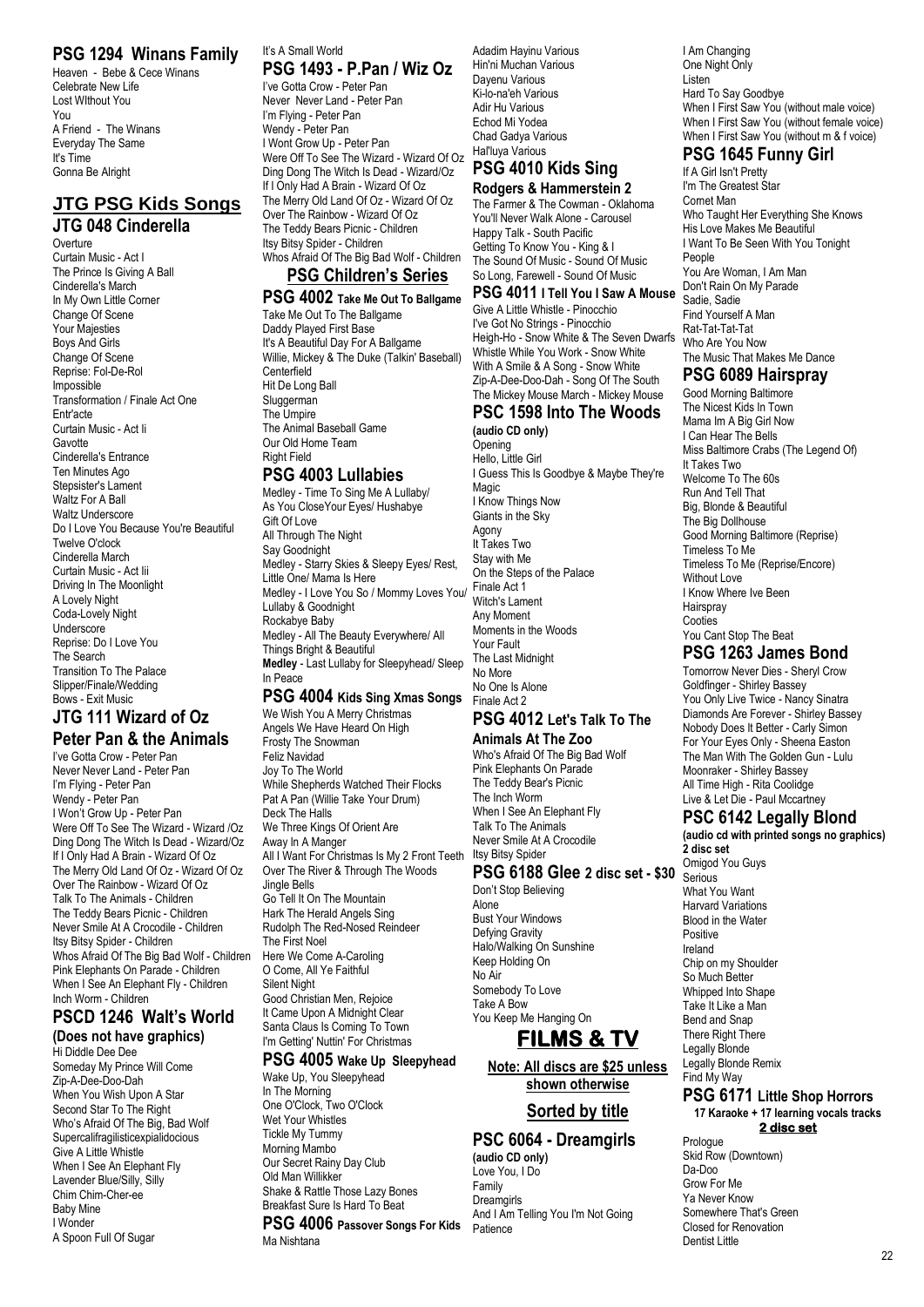Mushnik & Son Sudden Changes / Git It Now (It's Just the Gas) Call Back In the Morning Suddenly, Seymour Suppertime The Meek Shall Inherit Sominex / Suppertime II Finale (Don't Feed the Plants)

#### **PSC 6131 Mamma Mia 2 disc set (no graphics)**

Honey Honey Money, Money, Money Thank You for the Music Mamma Mia Chiquitita Dancing Queen Lay All Your Love Super Trouper Gimme Gimme Gimme The Name of the Game Voulez Vous Under Attack One of Us S.O.S. Does Your Mother Know Knowing Me, Knowing You Our Last Summer Slipping Through My Fingers The Winner Takes All Take a Chance I Do, I Do, I Do I Have a Dream Waterloo

#### **PSG 1527 Man of La Mancha**  Don Quixote

It's All The Same Dulcinea I'm Only Thinking Of Him I Really Like Him What Does He Want Of Me Barber Song Golden Helmet To Each His Dulcinea Impossible Dream Little Bird Knight Of The Woeful Countenance Aldonza A Little Gossip

# **PSG 1447 Notting Hill**

No Matter What - Boyzone You've Got A Way - Shania Twain I Do Cherish You - 98 Degrees She - Elvis Costello Ain't No Sunshine - Bill Withers How Can U Mnd A Broken Heart - Al Green Gimme Some Lovin' - Spencer Davis When You Say Nothing At All - R.Keating

### **PSG 1408 Saturday Night Fever** And I Gave My Love To You

Stayin' Alive - Bee Gees How Deep Is Your Love Night Fever More Than A Woman If I Can't Have You - Yvonne Elliman Jive Talkin' - Bee Gees You Should Be Dancing Disco Inferno - Trammps

# **PSG 1252 Sister Act Hits**

Joyful, Joyful A Deeper Love Pay Attention His Eye Is On The Sparrow Never Should've Let You Go My Guy My God Shout I Will Follow Him **JTG 120 Sister Act Two**

# **& Preachers Wife**

I Believe In You And Me Preachers Wife Step By Step The Preachers Wife

Somebody Bigger Than You & I P.Wife Joy The Preachers Wife

You Were Loved The Preachers Wife My Heart Is Calling The Preachers Wife Who Would Imagine A King Prchers Wife I Love The Lord The Preachers Wife Joyful Joyful Sister Act Two A Deeper Love Sister Act Two - Aretha Pay Attention Sister Act Two His Eye Is On The Sparrow Sister Act Two Never Should've Let You Go Sister Act 2 My Guy My God - Sister Act Shout! - Sister Act I Will Follow Him - Sister Act

# **PSG 6030 Sleepless In Seattle**

As Time Goes By - Jimmy Durante A Kiss To Build A Dream On - L.Armstrong Stardust - Nat King Cole In The Wee Small Hours/Morning - C.Simon Stand By Your Man - Tammy Wynette Make Someone Happy - Jimmy Durante When I Fall In Love - Celine Dion & C.Griffin The Glory Of Love - Bette Midler As Long As He Needs Me - Oliver It Never Entered My Mind - Linda Ronstadt As Time Goes By - Jimmy Durante

#### **PSC 1597 Sweeney Todd 2 disc audio CD set - \$39**

The Ballad of Sweeney Todd The Worst Pies In London Poor Thing My Friends Green Finch & Linnet Bird Johanna (Anthony) Wait Kiss Me/Ladies In Their Sensitivities/Kiss Me **JTG 317 Linda Eders Broadway** (PT. II) Pretty Women **Epiphany** A Little Priest God, That's Good! Johanna (Todd) By The Sea Now While I'm Around The Ballad of Sweeney Todd (Reprise)

#### **PSG 1206 Waiting To Exhale 1** Exhale

Let It Flow My Funny Valentine My Love, My Sweet Love Why Does It Hurt So Bad It Hurts Like Hell Count On Me Sittin' Up In My Room **PSG 1207 Waiting To Exhale 2** This Is How It Works

All Night Long Kissing You Not Gon' Cry How Could You Call Her, Baby Love Will Be Waiting At Home

# SHOWS &

BROADWAY **MIXED COMPILATIONS** Little Prince - Little Prince **Sorted by manufacturer JTG 125 Broadway Memories** I Don't Know How To Love Him The Sound Of Music Look At Me, I'm Sandra Dee

Hello Young Lovers June Is Bustin' Out All Over Summertime Sunrise, Sunset Try To Remember The Day After That Home Hello Dolly

As Long As He Needs Me Maria Goodnight My Someone How Deep Is Your Love It's The Hard Knock Life

# **JTG 304 Broadway**

Broadway Baby - Follies Master Of The House - Les Miz In His Eyes - Jekyll& Hyde Another Suitcase In Another Hall - Evita I'll Cover You - Rent I Am What I Am - La Cage Aux Folles If He Walked Into My Life - Mame Dancing Queen - Mamma Mia Easy As Life - Aida You Rule My World - Full Monty Don't Tell Mama - Cabaret Hold On - Secret Garden Bye Bye Blackbird - Fosse Vanilla Ice Cream - She Loves Me Your Daddy's Son - Ragtime Home - Beauty & The Beast Suddenly Seymour - Little Shop Of Horrors Kids - Bye Bye Birdie

# **JTG 314 New Broadway**

Im Not Afraid Of A'thing - Songs/New World Stars & The Moon - Songs 4A New World Id Give It All For You - Songs 4A New World Still Hurting - Last 5 Years The Next Ten Minutes - Last 5 Years Climbing Uphill - Last 5 Years If I Didnt Believe In You - Last 5 Years Goodbye Until Tommorrow - Last 5 Years You Dont Know This Men - Parade All The Wasted Time - Parade

I Am What I Am Anthem On The Street Where You Live I'll Be Seeing You Gold Man Of La Mancha A New Life The Impossible Dream Unusual Way What Kind Of Fool Am I Some People **Edelweiss** Don't Rain On My Parade

# **JTG 332 It Might As Well Be Spring**

It Might As Well Be Spring - State Fair So Far - Allegro A Fellow Needs A Girl - Allegro What A Lovely Day For A Wedding - Allegro Come Home - Allegro No Other Love - Me & Juliet Do I Hear A Waltz - Do I Hear A Waltz Pretty Woman - Sweeney Todd Not While I'm Around - Sweeney Todd I Want To Be With You - Golden Boy Wheels Of A Dream - Ragtime I Don't Remember You/ Sometimes A Day Goes By (Medley) - Happy Time/WomanYear **Hits/Mezzo Soprano**

### **JTG 334 Broadway Gold**

I Talk To The Trees - Paint Your Wagon Born Under A Wanderin' Star - Paint/Wagon I Never Met A Rose - Little Prince Come Back To Me - On A Clear Day/See Fr Hurry, It's Lovely Up Here - On A Clear Day On A Clear Day (You Can See Forever) She Wasn't You - On A Clear Day/See Forvr Here I'll Stay - Love Life Ther's Always 1U Ct Forget - Dance Little Cr There But For You Go I - Brigadoon They Call The Wind Maria - Paint Yr Wagon

# **JT 354 Broadway Now**

What Was A Woman To Do - Dirty Rotten Sc Here I Am - Dirty Rotten Scoundrels Nothing Is Too Wonderful To Be True - DRS The Light In The Piazza - Light In The Piazza The Highest Judge Of All - Carousel

La Passeggiata - Light In The Piazza Always Look On Bright Side Life - Spamalot Diva's Lament (Whatever Happened To My Part) - Spamalot Seasons Of Love - Rent Popular - Wicked Defying Gravity - Wicked Astonishing - Little Women Johanna - Sweeney Todd Not While I'm Around - Sweeney Todd There Is Life Outside Your Apartment - Av Q

### **PSG 1121 Broadway Heroes & Heroines**

Put On A Happy Face - Bye Bye Birdie Try To Remember - Fantasticks I Believe In You - How To Succeed Lucky To Be Me - On The Town I Won't Send Roses - Mack & Mabel The Yankee Doodle Boy - George M Cohan Somewhere - West Side Story Time Heals Everything - Mack & Mabel Someone Else's Story - Chess If He Walked Into My Life - Mame I Enjoy Being A Girl - Pat Suzuki The Party's Over - Judy Holliday

### **PSG 1133 Sound Of Broadway**

If I Were A Rich Man - Fiddler On The Roof I Could've Danced All Night - My Fair Lady Hello Dolly - Hello Dolly Oh What A Beautiful Morning - Oklahoma On The Street Where U Live - My Fair Lady Get Me To/Church On Time - My Fair Lady Cabaret - Cabaret What I Did For Love - A Chorus Line Somewhere - West Side Story Memory - Cats

### **PSG 1233 Big Brass & Beautiful Broadways Best**

And I Am Telling You I'm Not Going Family I Am Changing One Night Only When I First Saw You Believe In Yourself Ease On Down The Road Home What I Did For Love The Music & The Mirror One Memory

# **PSG 1341 Bway Hits/Soprano**

The Lusty Month Of May - Camelot I Could've Danced All Night - My Fair Lady Climb Every Mountain - Sound Of Music Show Me - My Fair Lady My Man's Gone Now - Porgy & Bess I Loved You Once In Silence - Camelot Something Wonderful - Kind & I Summertime - Porgy & Bess My White Knight - Music Man Life Upon The Wicked Stage - Show Boat

# **PSG 1342 Broadway**

The Simple Joys Of Maidenhood - Camelot Many A New Day - Oklahoma Far From The Home I Love - Fiddler Roof Goodnight My Someone - Music Man Ribbons Down My Back - Hello Dolly Before I Gaze At You Again - Camelot I'm Gonna Wash That Man, Right Out-A My Hair - South Pacific You'll Never Walk Alone - Carousel Can't Help Lovin' Dat Man Of Mine Before The Parade Passes By - Hello Dolly

**PSG 1344 B'way Hits/Tenor** Younger Than Springtime - South Pacific Miracle Of Miracles Oh What A Beautiful Morning - Oklahoma It Ain't Necessarily So - Porgy & Bess Till Good Luck Comes My Way - Show Boat U Got To Be More Carefully Taught - S.Pac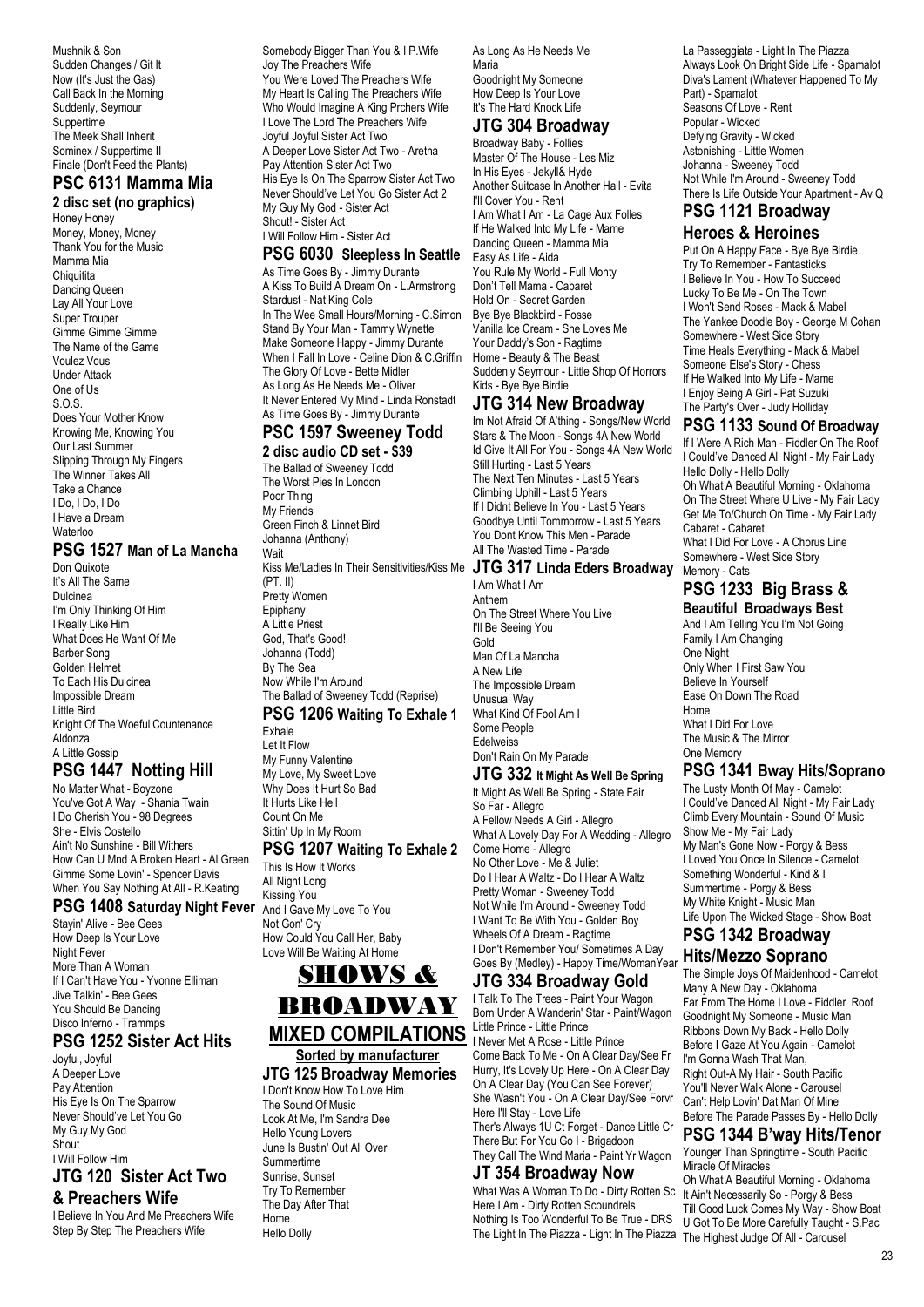There's A Boat Dat's Leavin' Soon - Porgy Shipoopi - Music Man Bring Him Home - Les Miserables

# **PSG 1345 Bway Hits/Baritone**

I Wonder What King Is Doing Tonight - Camt On The Street Where You Live - My Fair Ldy Camelot - Camelot Some Enchanted Evening - South Pacific Soliloquy My Boy Bill - Carousel How To Handle A Woman I Got Plenty O' Nuttin' - Porgy & Bess Thank Heaven For Little Girls - Gigi The Sadder But Wiser Girl - Music Man It's All Right With Me - Can Can

#### **PSG 1346 B'way Hits/Bass**

I'm Glad I'm Not Young Anymore - Gigi With A Little Bit Of Luck - My Fair Lady I'm An Ordinary Man - My Fair Lady Edelweiss - Sound Of Music Lonely Room - Oklahoma Get Me To Church On Time - My Fair Lady I've Grown Accustomed/Face - My Fr Lady Gigi - Gigi If Ever I Would Leave You - Camelot Ol' Man River - Show Boat

# **PSG 1347 B'way Duets**

What Do The Simple Folk Do - Camelot We Kiss In A Shadow - King & I Summer Nights - Grease I Remember It Well - Gigi Think Of Me - Phantom Of The Opera People Will Say We're In Love - Oklahoma Bess, You Is My Woman Now - Porgy/Bess It Only Takes A Moment - Hello Dolly All I Ask Of You - Phantom Of The Opera Put On A Happy Face - Bye Bye Birdie Try To Remember - Fantasticks I Believe In You - Succeed In Business

### **PSG 1348 Broadway Men**

Lucky To Be Me - On The Town I Won't Send Roses - Mack & Mabel The Yankee Doodle Boy - George M Cohan Stranger In Paradise - Kismet And This Is My Beloved - Kismet Ordinary People - Kwamina Another Time, Another Place - Kwamina I Won't Send Roses - Mack & Mabel

# **PSG 1349 Broadway Women**

I Wont Send Flowers - Mack & Mabel Time Heals Everything - Mack & Mabel Someone Else's Story - Chess If He Walked Into My Life - Mame They Say It's Wonderful - Annie Get/Gun I Enjoy Being A Girl - Suzuki, Pat With One Look - Sunset Boulevard Why Do I Love You - Show Boat I Could've Danced All Night - My Fair Lady Where Is Love - Oliver

# **PSG 2001 Cabaret Series**

**A four Disc 40 song set - \$60** 10 karaoke tracks & 10 vocal tracks per disc A Nightingale Sang In Berkeley Square All The Way Call Me Irresponsible Change Partners Come Fly With Me Come Rain Or Come Shine Embraceable You I Could Have Danced All Night I Should Care I Thought About You If I Had You Im Old Fashioned It Had To Be You Its De-Lovely Its Nice To Go Traveling Ive Got The World On A String Maybe This Time Moonlight Becomes You My Foolish Heart Nice N Easy

Oh Look At Me Now On The Sunny Side Of The Street (Medley) One For My Baby (One More For The Road) Saturday Night (Loneliest Night Of Week) Skylark Somethings Gotta Give Summer Wind That Old Black Magic The Good Life The Lady Is A Tramp The More I See You The Shadow Of Your Smile The Song Is You They All Laughed They Cant Take That Away From Me Unforgettable Watch What Happens

### Without A Song **PSC 2003 Broadway**

### **Showstoppers**

Where Or When **Witchcraft** 

**A four Disc 42 song set- \$60 Audio cd – no graphics**

Big Time - Mack & Mabel Bigger Isn't Better - Barnum Born To Entertain - Ruthless Bring On Tomorrow - Fame Buenos Aires - Evita Bye Bye Blackbird - Fosse Colors Of My Life - Barnum Come Follow The Band - Barnum Cross The Line - Big Dancing Is Everything - Tap Dance Kid Everybody Dance - Steel Pier Falling - Smokey Joe's Cafe Growing Boy - Babe Hold On - Secret Garden Home - Beauty & The Beast How Could I Ever Know - Secret Garden I Got Rhythm - Crazy For You I Wanna Make/World Laugh - Mack/Mabel I Want To Be A Rockette - Kicks (Showgirl) I Won't Send Roses - Mack & Mabel Is It Really Me? - The Wiz It's Not Where U Start It's Where You Finish Join The Circus - Barnum Look To The Rainbow - Finian's Rainbow My True Love - Phantom Of The Opera Night Fever - Saturday Night Fever Now That's Tap - Bring In The Noise Our Favorite Son - Will Roger's Follies Shy - Once Upon A Mattress Star Tar - Dames At Sea Sun & Moon - Miss Saigon Take Me Back To Manhattan - Manhattan This Joint Is Jumpin' - Ain't Misbehavin' Thr's A Sucker Born Every Minute - Barnum Trouble - Smokey Joe's Cafe Vanilla Ice Cream - She Loves Me Vaults Of Heaven - Whistle Down The Wind We'll Take A Glass Together - Grand Hotel Where Are You - Kiss Of The Spider Woman Willamania - Will Roger's Follies You Are Music - Phantom Of The Opera Your Daddy's Son - Ragtime

### **PSG 6044 Broadway Kids**

My New Philosophy/Good Man Charlie Brwn Popular (Wicked) It's The Hard Knock Life Maybe o Tomorrow (Annie) Little Lamb Let Me Entertain You (Gypsy) I Whistle A Happy Tune (The King & I) My Best Girl (Mame) Gary, Indiana (The Music Man)



# **PSG 1653 25th Annual**

#### **Putnam County Spelling Bee** The 25th Annual Putnam Cnty Spelling Bee

The Rules / My Favorite Moment of the Bee My Friend The Dictionary The Goodbye **Pandemonium** I'm Not That Smart Magic Foot Why We Like Spelling Prayer of the Comfort Counselor My Unfortunate Erection (Chip's Lament) Woe Is Me I Speak Six Languages The I Love You Song My Favorite Moment of the Bee 3 / Second **PSG 6029 42nd Street (mainly)**

Forty Second Street

Youre Getting To Be A Habit With Me Your The Top Im In The Mood For Love Theres A Small Hotel I Only have Eyes For You It De-Lovely I Had The Craziest Dream Lullaby Of Broadway Happy Days Are Here Again Youll Never Know

# **PSG 1495 Aida 2 Disc Set (2 CD Set \$25)**

Every Story Is A Love Story/ Fortune Favours The Brave The Past Is Another Land Another Pyramid How I Know You My Strongest Suit Enchantment Passing Through Dance Of The Robe Not Me Elaborate Lives The Gods Love Nubia Easy As Life A Step Too Far Like Father Like Son Radame's Letter Written In The Stars I Know The Truth

### **PSG 1186 Annie Get Yr Gun** Flow Lovely 10 Be A V **2 CD Set \$25**

**Overture** Colonel Buffalo Bill I'm A Bad, Bad Man Doin' What Comes Naturally The Girl That I Marry You Can't Get A Man With A Gun There's No Business Like Show Business They Say It's Wonderful Moonshine Lullaby There's No Business Like Show Business My Defenses Are Down I'm An Indian Too You Can't Get A Man With A Gun Reprise I Got Lost In His Arms I Got The Sun In The Morning An Old Fashioned Wedding The Girl That I Marry Reprise Anything You Can Do Finale

# **JTG 330 Avenue Q**

The Avenue Q Theme What Do You Do With A B.A. In English/ It Sucks To Be Me If You Were Gay Purpose Everyone's A Little Bit Racist The Internet is For Porn Mix Tape I'm Not Wearing Underwear Today Special You Can Be As Loud As The Hell You Want Fantasies Come True My Girlfriend, Who Lives In Canada

There's A Fine, Fine Line There Is Life Outside Your Apartment The More You Ruv Someone Schadenfreude I Wish I Could Go Back To College The Money Song School For Monsters/ The Money Song (rep) There's A Fine, Fine Line/ What Do You Do With A B.A. In English (rep) For Now

# **PSC 6165 Avenue Q**

**2 disc set - \$25** The Avenue Q Theme What Do You Do With A B.A. In English It Sucsk To Be Me If You Were Gay Purpose Everyone's A Little Bit Racist The Internet Is For Porn Mix Tape I'm Not Wearing Underwear Today Special You Can Be As Loud As The Hell You Want Fantasies Come True My Girlfriend Who Lives In Canada There's A Fine, Fine Line There Is Life Outside Your Apartment The More You Ruv Someone **Schadenfreude** I Wish I Could Go Back To College The Money Song For Now

#### **PSG 1387 Best Little Whorehouse & Will Rogers Follies**

A Lil Ole Bitty Pissant Country Place - Blw Sneakin' Around The Sidestep Hard Candy Christmas I Will Always Love You Never Met A Man I Didn't Like - Wr Follies Give A Man Enough Rope The Big Time Look Around No Man Left For Me

# **PSG 1584 Bye Bye Birdie**

Introduction/ An English Teacher The Telephone Hour How Lovely To Be A Woman One Boy Honestly Sincere Hymn For A Sunday Evening One Last Kiss What Did I Ever See In Him A Lot Of Livin To Do Kids Spanish Rose Rosie

# **JTG 063 Bye Bye Birdy**

An English Teacher The Telephone Hour How Lovely To Be A Woman Put On A Happy Face Hymn For A Sunday Evening One Last Kiss One Boy What Did I Ever See In Him Kids A Lot Of Livin' To Do Spanish Rose Rosie & Bye Bye Birdie **PSG 1173 Camelot**

I Wonder What The King Is Doing Tonight The Simple Joys Of Maidenhood Camelot Follow Me C'est Moi The Lusty Month Of May How To Handle A Woman Before I Gaze At You Again If Ever I Would Leave You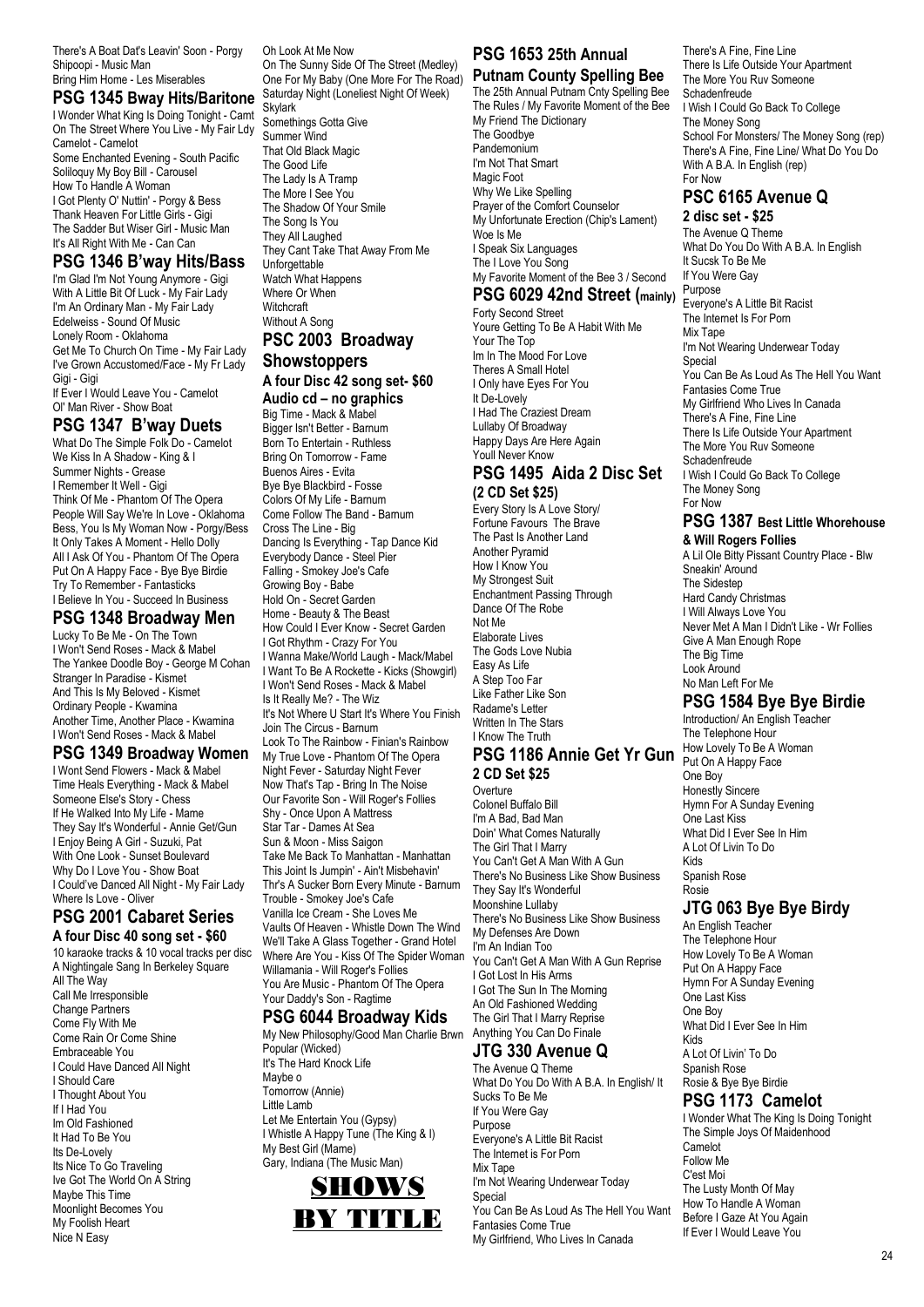What Do The Simple Folk Do I Loved You Once In Silence

### **PSG 1184 Can Can**

Never Give Anything Away Cest Magnifique Come Along With Me Live And Let Live I Am In Love Montmartre Allez-Vous-En Its All Right With Me Apache Dance Instrumental I Love Paris Can-Can Finale Instrumental Overture Instrumental

# **PSG 1526 Chicago**

**(2 CD Set \$25)** All That Jazz Funny Honey Cell Block Tango When You're Good To Mama All I Care About A Little Bit Of Good We Both Reached For The Gun Roxie My Own Best Friend Me And My Baby Mister Cellophane Razzle Dazzle Class Nowadays **PSG 6090 Damn Yankees** 

# **2 disc set - \$25**

Six Months Out of Every Year Goodbye, Old Girl Heart Shoeless Joe From Hannibal, Mo A Little Brains, A Little Talent A Man Doesn't Know (Reprise) Whatever Lola Wants Who's Got The Pain The Game Near To You Those Were The Good Old Days Two Lost Souls

### **JT 355 Dirty Rotten Scoundrels**

**(aido CD - no graphics)** Giving Them What They Want What Was A Woman To Do Great Big Stuff Chimp In A Suit Oklahoma All About Ruprecht Here I Am Nothing Is Too Wonderful To Be True Miracle Like Zis, Like Zat The More We Dance Love Sneaks In The Reckoning Dirty Rotten Number

# **PSG 1557 Evita**

**(2 CD Set \$25)** Buenos Aires

Goodnight & Thank You I'd Be Surprisingly Good For You Charity Concert/Art Of The Possible Another Suitcase Another Hall Perons Latest Flame A New Argentina Dont Cry For Me Argentina High Flying Adored Rainbow Tour Waltz For Evita & Che Lament

### **PSG 1182 Fantasticks**

**Overture** Try To Remember Much More Metaphor Never Say No It Depends On What You Pay Soon It's Gonna Rain This Plum Is Too Ripe I Can See It Plant A Radish They Were You

#### **PSG 6166 Funny Girl 2 Disc Set - \$25**

If A Girl Isn't Pretty I'm The Greatest Star Cornet Man Who Taught Her Everything She Knows His Love Makes Me Beautiful I Want To Be Seen With You Tonight People You Are Woman, I Am Man Don't Rain On My Parade Sadie, Sadie Find Yourself A Man Rat-Tat-Tat-Tat Who Are You Now The Music That Makes Me Dance

# **JT 362 Funny Girl (no graphics)**

If A Girl Isn't Pretty I'm The Greatest Star Cornet Man Who Taught Her Everything His Love Makes Me Beautiful I Want To Be Seen With You Tonight Henry Street People You Are Woman Don't Rain On My Parade Sadie, Sadie Find Yourself A Man Rat-Tat-Tat-Tat Who Are You Now The Music That Makes Me Dance Don't Rain On My Parade (Reprise) **PSG 1498 Gigi**

**Overture** Thank Heaven For Little Girls The Parisians She Is Not Thinking Of Me The Night They Invented Champagne I Remember I Well Gossip (Instrumental) Say A Prayer For Me Tonight Aunt Alicia's March (Instrumental) I'm Glad I'm Not Young Anymore **Gigi** 

### **PSG 6091 Godspell 2 disc set \$25**

Prologue Prepare Ye The Way Of The Lord Save The People Day By Day Learn Your Lessons Well Bless The Lord All For The Best All Good Gifts Light Of The World Beautiful City Turn Back, O Man Alas For You By My Side We Beseech Thee On The Willows Finale

#### **JTG 084 Gypsy, Chorus Line Sweet Charity, Pyjama Game**

Some People - Gypsy Everythings Coming Up Roses - Gypsy Together Wherever We Go - Gypsy Let Me Entertain You - Gypsy I Can Do That - A Chorus Line Music & The Mirror - A Chorus Line One - A Chorus Line

What I Did For Love - A Chorus Line Small World - Gypsy Youll Never Get Away From Me - Gypsy Big Spender - Sweet Charity If My Friend Cd See Me Now - Swt Charity Hey There - Pyjama Game Steam Heat - Pyjama Game Hernandos Hideaway - Pyjama Game

# **JTG 328 Hairspray & Thoroughly Modern Mille**

Good Morning Baltimore - Hairspray Mama, I'm A Big Girl Now - Hairspray I Can Hear The Bells - Hairspray It Takes Two - Hairspray Welcome To The '60's - Hairspray Good Morning Baltimore (reprise) - Hspray I Know Where I've Been - Hairspray Cooties - Hairspray You Can't Stop The Beat - Hairspray Not For The Life Of Me - Thoroughly MM Thoroughly Modern Millie - Thoroughly MM Jimmy - Thoroughly Modern Millie Forget About The Boy - Thoroughly MM I Turned The Corner - Thoroughly MM Long As I'm Here With You - Thoroughly MM Gimme Gimme - Thoroughly Modern Millie

# **PSG 1151 Jekyll & Hyde**

Once Upon A Dream (Female) Love Has Come Of Age This Is The Moment Someone Like You Till You Came Into My Life No One Knows Who I Am A New Life Once Upon A Dream (Male)

#### **JTG 067 Jerry Herman & La Cage Aux Folles**

If He Walked Into My Life - Mame I Won't Send Rosesmack & Mabel Time Heals Everything.Mack & Mabel Before The Parade Passes By - Hello Dolly It Only Takes A Moment - Hello Dolly Hello Dolly - Hello Dolly Put On Your Sunday Clothes - Hello Dolly La Cage Aux Folles - La Cage Aux Folles I Am What I Am - La Cage Aux Folles The Best Of Times - La Cage Aux Folles Song Of The Sand - La Cage Aux Folles Love Over There - La Cage Aux Folles We Need A Little Christmas - Mame Mame - Mame

### **PSC 6063 Jersey Boys (audio CD only - no graphics)**

Dawn (Go Away) Big Man In Town Beggin' My Eyes Adored You Rag Doll **Sherry** Walk Like A Man Candy Girl Workin' My Way Back To You Medley: Stay/Let's Hang On/Opus 17 (Don't Worry About Me)/Bye Bye Baby

#### **PSC 6134 Joseph & His Amazing Tcolor Dreamcoat**

**(audio CD no graphics) Prologue** Any Dream Will Do Jacob & Sons Joseph's Coat

One More Angel in Heaven Potiphar Close Every Door Go Go Joseph Song of the King Those Canaan Days Benjamin Calypso **PSG 6087 Kiss Me Kate**

**2 disc set - \$25**

Another Op'nin' Another Show Why Can't You Behave **Wunderbar** So In Love We Open In Venice Tom, Dick or Harry **PSG 1183 Music Man 2 CD Set \$25**

**Overture** Iowa Stubborn Ya Got Trouble If You Don't Mind My Saying So Goodnight My Someone Seventy-Six Trombones **Sincere** The Sadder But Wiser Girl Pick A Little, Talk A Little - Goodnight Ladies Marian The Librarian My White Knight The Wells Fargo Wagon Shipoopi Lida Rose - Will I Ever Tell You Gary, Indiana Till There Was You Interlude

# **PSG 6183 Next To Normal**

Maybe Next To Normal I'm Alive Superboy & the Invisible Girl I Am The One Just Another Day You Don't Know Everything Else I Miss The Mountains There's A World I've Been Better Than Before / Aftershocks Didn't I See This Movie

### **PSC 6139 Oklahoma Audio CD - No Graphics**

Oh What A Beautiful Morning The Surrey With The Fringe On Top Kansas City I Caint Say No I Caint Say No (Reprise) Many A New Day Its A Scandal Its An Outrage People Will Say Were In Love Pore Jud Is Daid Lonely Room Out Of My Dreams The Farmer And The Cowman All Er Nothin Oklahoma

# **PSG 1613 Pal Joey**

**2 disc set \$25 Overture** You Mustn't Kick It Around I Could Write A Book Chicago That Terrific Rainbow What Is A Man Happy Hunting Horn Bewitched, Bothered & Bewildered Pal Joey The Flower Garden Of My Heart Zip Plant You Now, Dig You Later In Our Little Den Of Iniquity Do It The Hard Way Take Him Bewitched (reprise) I Could Write A Book (reprise)

# **JTG 049 Pippin**

Magic To Do Corner Of The Sky War Is A Science Glory Simple Joys No Time At All With You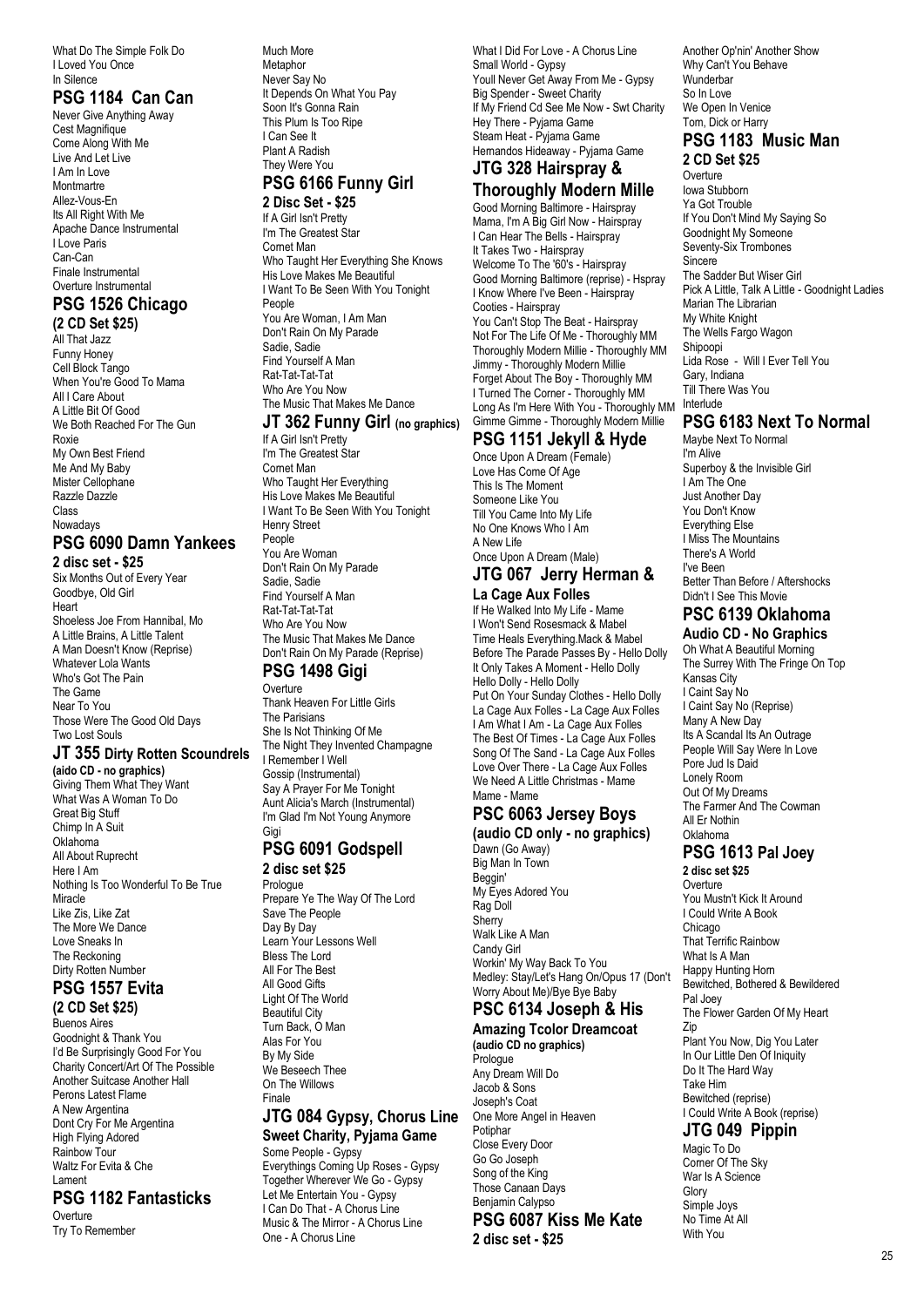Spread A Little Sunshine Morning Glow On The Right Track Kind Of Woman **Extraordinary** Love Song I'll Guess I'll Miss The Man Finale

# **PSG 1171 Pippin**

Corner Of The Sky **Extraordinary** I Guess I'll Miss The Man Kind Of Woman Love Song Magic To Do Morning Glow Simple Joys Spread A Little Sunshine With You

### **CD 1181 Porgy & Bess Audio CD Does Not Have Graphics**

Summertime A Woman Is A Sometime Thing Gone, Gone, Gone My Man's Gone Now I Got Plenty O' Nuttin' Bess, You Is My Woman Now Oh I Can't Sit Down It Ain't Necessarily So Strawberry Woman I Loves You Porgy Oh, Heav'nly Father There's A Boat Dat's Leavin' Soon For Ny Bess, Oh Where's My Bess Oh Lawd, I'm On My Way

# **PSG 1237 Preachers Wife**

I Believe In You & Me Step By Step Somebody Bigger Than You & I Joy You Were Loved My Heart Is Calling Who Would Imagine A King I Love The Lord

## **PSG 1396 Rent 2 disc set \$25**

Out Tonight With You Halloween I'll Cover You One Song Glory Seasons Of Love Another Day What You Own Take Me Or Leave Me Your Eyes

# **PSG 6053 Rent**

Seasons Of Love Rent One Song Glory Light My Candle Today 4 U Out Tonight I'll Cover You La Vie Boheme Take Me Or Leave Me What You Own

# **PSG 6169 Rent**

Rent One Song Glory Out Tonight Another Day I'll Cover You Seasons Of Love Take Me Or Leave Me Without You Halloween What You Own Your Eyes **PSG 1389 Scarlet Pimpernel**

### **(2 disc set \$25)**

The Scarlet Pimpernel **Marguerite** Now When The Rain Falls Storybook You Are My Home I'll Forget You Our Separate Ways There Was A Time

# **PSG 1512 Scarlet Pimpernel**

Believe Into The Fire Falcon In The Dive When I Look At You Wheres The Girl The Riddle Only Love **Storybook** You Are My Home

# **PSC 6066 Seussical**

# **(2 CD Set) (audio CD only)**

Oh, The Thinks You Can Think Horton Hears a Who Biggest Blame Fool A Day For the Cat in the Hat It's Possible How to Raise a Child The Military Alone in the Universe The One Feather Tail of Miss Gertrude **McFuzz** Amayzing Mayzie Monkey Around How Lucky You Are Notice Me, Horton Egg, Nest & Tree Solla Sollew Havin' a Hunch All For You Green Eggs & Ham

# **JT 359 Seussical Musical**

**(no graphics)** Oh, The Thinks You Can Think Horton Hears A Who Here On Who It's Possible How To Raise A Child The Military Alone In The Universe One Feather Tail/Amayzing Mayzie Amayzing Gertrude Monkey Around/ Chasing The Whos How Luck You Are Notice Me Horton How Lucky You Are (Reprise) Mayzie Exit/Final Act 1 Entr'Acte Egg Nest and Tree Mayzie At the Circus/Solla Solew Having A Hunch All For You The People vs. Horton Green Eggs and Ham **PSC 6144 South Pacific**

# **2 disc set (audio CD no graphics)**

Dites Moi Cockeyed Optimist Twin Soliloquies Some Enchanted Evening Bloody Mary There Is Nothing Like A Dame Bali Ha'I My Girl Back Home I'm Gonna Wash Th Man Right Outa My Hair Some Enchanted Evening (Reprise) A Wonderful Guy Younger Than Springtime This Is How It Feels Happy Talk Honey Bun You've Got To Be Carefully Taught This Nearly Was Mine

# **PSG 6162 Spring Awakening**

Mama Who Bore Me Mama Who Bore Me (Reprise) All That's Known The B\*\*\*\* of Living o My Junk Touch Me The Word of Your Body The Dark I Know Well And Then There Were None The Mirror Blue Night I Believe The Guilty Ones Don't Do Sadness/Blue Wind Left Behind Totally F\*\*\*\*\* The Word of Your Body (reprise) Whispering Those You've Known

#### **PSC 6135 The King & I (audio CD no graphics)**

I Whistle A Happy Tune My Lord & Master Shall I Tell You What I Think Of You I Have Dreamed Western People Funny Something Wonderful A Puzzlement We Kiss In A Shadow Hello, Young Lovers Getting to Know You Shall We Dance

# **PSG 6057 The Producers**

I Wanna Be A Producer Der Guten Tag Hopclop Keep It Gay When You Got It, Flaunt It Along Came Baby That Face Springtime For Hitler **Betrayed** Prisoners of Love The King of Broadway

### **Thoroughly Modern Millie (see JTG 328 Hairspray & Thoroughly Modern Millie) PSG 1657 Urinetown 2 disc set**

Urinetown

Its A Privilege To Pee Mister Cladwell Cop Song Follow Your Heart Look At The Sky Dont Be The Bunny Act One Finale What Is Urinetown Snuff That Girl Run Freedom Run Why Did I Listen To That Man Tell Her I Love Her Were Not Sorry Were Not Sorry (Reprise) I See A River

# **PSG 6088 Youre A Good**

**Man Charlie Brown** Youre A Good Man Charlie Brown Schroeder

Snoopy My Blanket & Me The Kite The Doctor Is In Beethoven Day The Book Report My New Philosophy The Baseball Game T E A M Glee Club Rehearsal Little Known Facts

Suppertime **Happiness** 



#### Composers & Singers **PSC 1130 Andrew Lloyd Webber**

**(audio cd only no graphics)** Unexpected Song Love Changes Everything Seeing Is Believing There Is More To Love The First Man You Remember Anything But Lonely The Angel Of Music Phantom Of The Opera Could We Start Again, Please Jesus Christ Superstar Uncoupled

# **PSG 1025 Cole Porter**

Night & Day You Do Something To Me Just One Of Those Things Begin The Beguine What Is This Thing Called Love Let's Do It Love For Sale I Get A Kick Out Of You Anything Goes You're The Top Blow, Gabriel, Blow

# **PSG 1167 Gershwin**

Oh, Lady Be Good Bidin' My Time Love Walked In Sweet & Low Down He Loves & She Loves Nice Work If You Can Get It Fascinatin' Rhythm Do, Do, Do Do It Again they All Laughed I Got Rhythm Summertime Let's Call The Whole Thing Off By Strauss

# **PSG 1077 Harold Arlen**

Down With Love As Long As I Live The Blues In The Night Hooray For Love Out Of This World I've Got The World On A String Stormy Weather Come Rain Or Come Shine My Shining Hour I Gotta Right To Sing The Blues

# **JTG 130 Harold Arlen Songbk**

As Long As I Live The Blues In The Night Come Rain Or Come Shine Down With Love Ding Dong The Witch Is Dead Hooray For Love I Gotta Right To Sing The Blues I've Got The World On A String My Shining House Out Of This World Stormy Weather Get Happy - J. Garland Get Happy - Standard The Man That Got Away - J. Garland The Man That Got Away - Standard 1 For My Baby (1 For The Road) - Bennett 1 For My Baby (1 For The Road) - Sinatra 1 For My Baby (1 For The Road) - Standard

#### **PSG 1530 Harry Warren (2 CD Set \$25)**

You'll Never Know - Harry Warren The More I See You - Harry Warren I Wish I Knew - Harry Warren